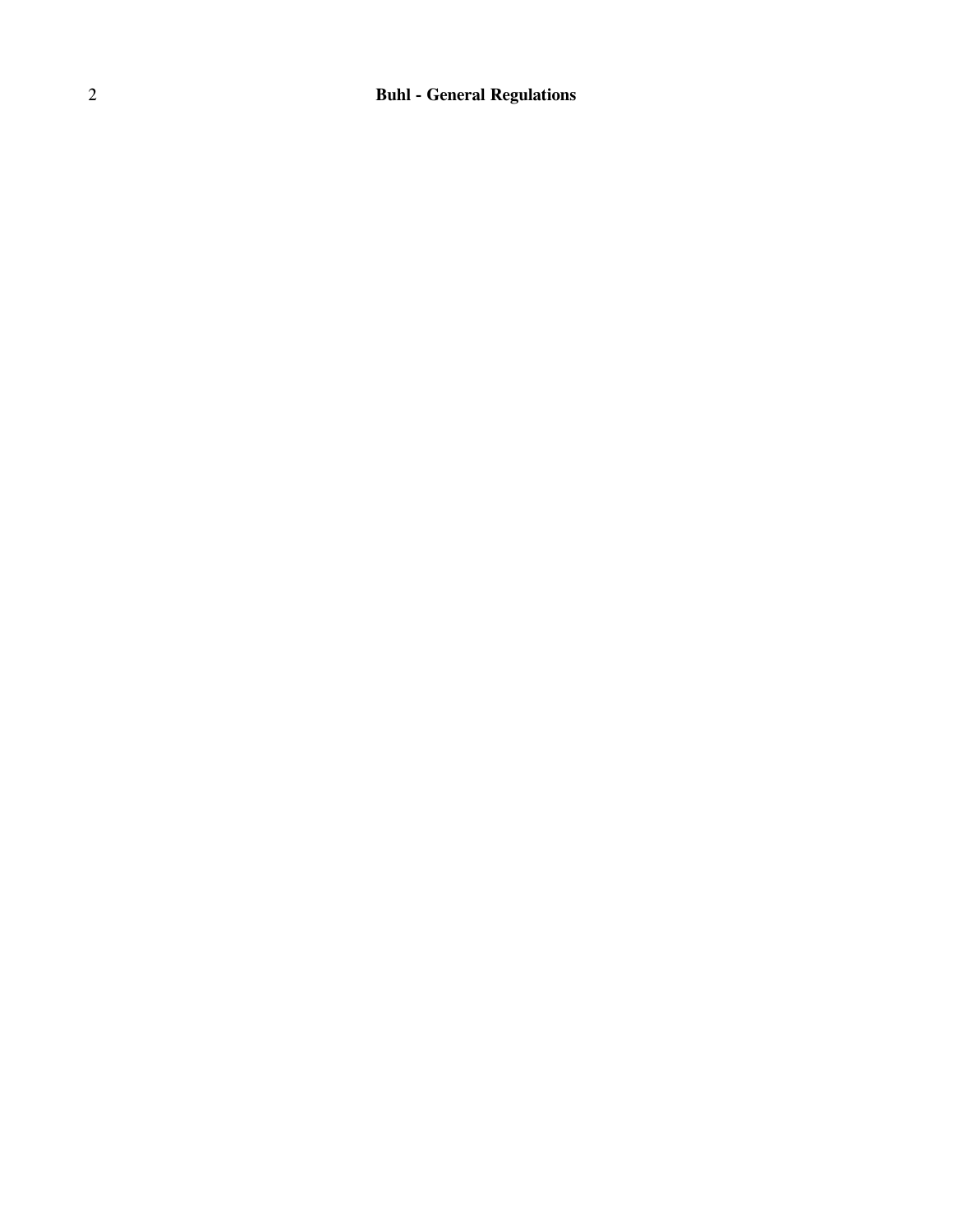# **CHAPTER 90: ANIMALS**

Section

| 90.01 | Definitions                           |
|-------|---------------------------------------|
|       |                                       |
| 90.02 | Dogs and cats                         |
| 90.03 | Non-domestic animals                  |
| 90.04 | Farm animals                          |
| 90.05 | Impounding                            |
| 90.06 | Kennels                               |
| 90.07 | <b>Nuisances</b>                      |
| 90.08 | Seizure of animals                    |
| 90.09 | Animals presenting a danger to health |
|       | and safety of city                    |
| 90.10 | Diseased animals                      |
| 90.11 | Dangerous animals                     |
| 90.12 | Dangerous animal requirements         |
| 90.13 | Basic care                            |
| 90.14 | Breeding moratorium                   |
| 90.15 | <b>Enforcing Officer</b>              |
| 90.16 | Interference with officers            |

90.99 Penalty

#### **§ 90.01 DEFINITIONS.**

For the purpose of this chapter, the following definitions shall apply unless the context clearly indicates or requires a different meaning.

*ANIMAL.* Any mammal, reptile, amphibian, fish, bird (including all fowl and poultry) or other member commonly accepted as a part of the animal kingdom. Animals shall be classified as follows:

(1) *DOMESTIC ANIMALS.* Those animals commonly accepted as domesticated household pets. Unless otherwise defined, "domestic animals" shall include dogs, cats, caged birds, gerbils, hamsters, guinea pigs, domesticated rabbits, fish, non-poisonous, non-venomous and non-constricting reptiles or amphibians, and other similar animals.

(2) *FARM ANIMALS.* Those animals commonly associated with a farm or performing work in an agricultural setting. Unless otherwise defined, "farm animals" shall include members of the equestrian family (horses, mules), bovine family (cows, bulls), sheep, poultry (chickens, turkeys), fowl (ducks, geese), swine (including Vietnamese pot-bellied pigs), goats, bees, and other animals associated with a farm, ranch, or stable.

(3) *NON-DOMESTIC ANIMALS.* Those animals commonly considered to be naturally wild and not naturally training or domesticating, or which are commonly considered to be inherently dangerous to the health, safety, and welfare of people. Unless otherwise defined, "non-domestic animals" shall include:

(a) Any member of the large cat family (family felidae) including lions, tigers, cougars, bobcats, leopards and jaguars, but excluding commonly accepted domesticated house cats.

(b) Any naturally wild member of the canine family (family candae) including wolves, foxes, coyotes, dingoes, and jackals, but excluding commonly accepted domesticated dogs.

(c) Any crossbreeds such as the crossbreed between a wolf and a dog, unless the crossbreed is commonly accepted as a domesticated house pet.

(d) Any member or relative of the rodent family including any skunk (whether or not descented), raccoon, squirrel, or ferret, but excluding those members otherwise defined or commonly accepted as domesticated pets.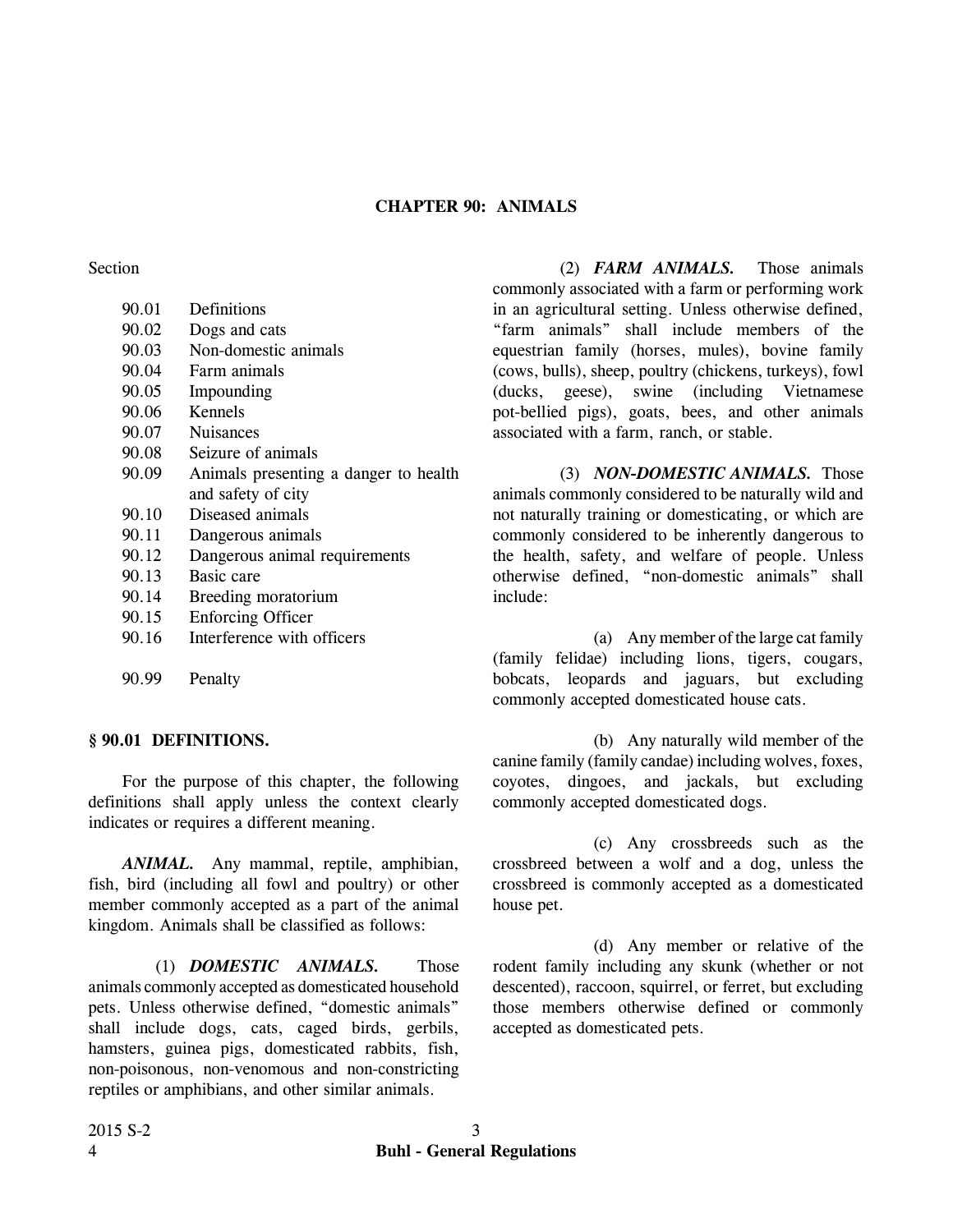(e) Any poisonous, venomous, constricting, or inherently dangerous member of the reptile or amphibian families including rattlesnakes, boa constrictors, pit vipers, crocodiles and alligators.

(f) Any other animal which is not explicitly listed above but which can be reasonably defined by the terms of this section, including but not limited to bears, deer, monkeys and game fish.

*AT LARGE.* Off the premises of the owner and not under the custody and control of the owner or other person, either by leash, cord, chain or otherwise restrained or confined.

*CAT.* Both the male and female of the felidae species commonly accepted as domesticated household pets.

*DOG.* Both the male and female of the canine species, commonly accepted as domesticated household pets, and domesticated animals of a dog kind.

*OWNER.* Any person or persons, firm, association or corporation owning, keeping, or harboring an animal. (Ord. 09-01, passed 5-5-09)

# **§ 90.02 DOGS AND CATS.**

(A) *Running at large prohibited.* It shall be unlawful for the dog or cat of any person who owns, harbors, or keeps a dog or cat to run at large. A person, who owns, harbors, or keeps a dog or cat, which runs at large shall be guilty of a petty misdemeanor. Dogs or cats on a leash and accompanied by a responsible person or accompanied by and under the control and direction or a responsible person, so as to be effectively restrained by command as by leash, shall be permitted in streets or on public land unless the city has posted an area with signs reading "Dogs or Cats Prohibited."

# (B) *License required.*

(1) All dogs and cats over the age of six months kept, harbored, or maintained by their owners in the city, shall be licensed, and registered with the city. Pet licenses shall be issued by the city upon payment of the license fee as established by the City Council. The owner shall state, at the time application is made for the license and upon forms provided, his or her name and address and the name, breed, color, and sex of each dog/cat owned or kept by him or her. No license shall be granted for a dog/cat that has not been vaccinated against distemper and rabies, as evidenced by a certificate by a veterinarian qualified to practice in the state in which the dog/cat is vaccinated.

(2) It shall be the duty of each owner of a dog or cat subject to this section to pay to the city the license fee established by the City Council.

(3) Upon payment of the license fee as established by the City Council, the City Clerk/Treasurer or the Finance Director shall issue to the owner a license certificate and metallic tag for each dog/cat licensed. The tag shall have stamped on it the year for which it is issued and the number corresponding with the number on the certificate. Every owner shall be required to provide each dog/cat with a collar to which the license tag must be affixed, and shall see that the collar and tag are constantly worn. In case a dog/cat tag is lost or destroyed, a duplicate shall be issued by the city. A charge shall be made for each duplicate tag in an amount established by the City Council. Dog/cat tags shall not be transferable from one dog/cat to another and no refunds shall be made on any dog/cat license fee or tag because of death of a dog/cat or the owner's leaving the city before the expiration of the license period.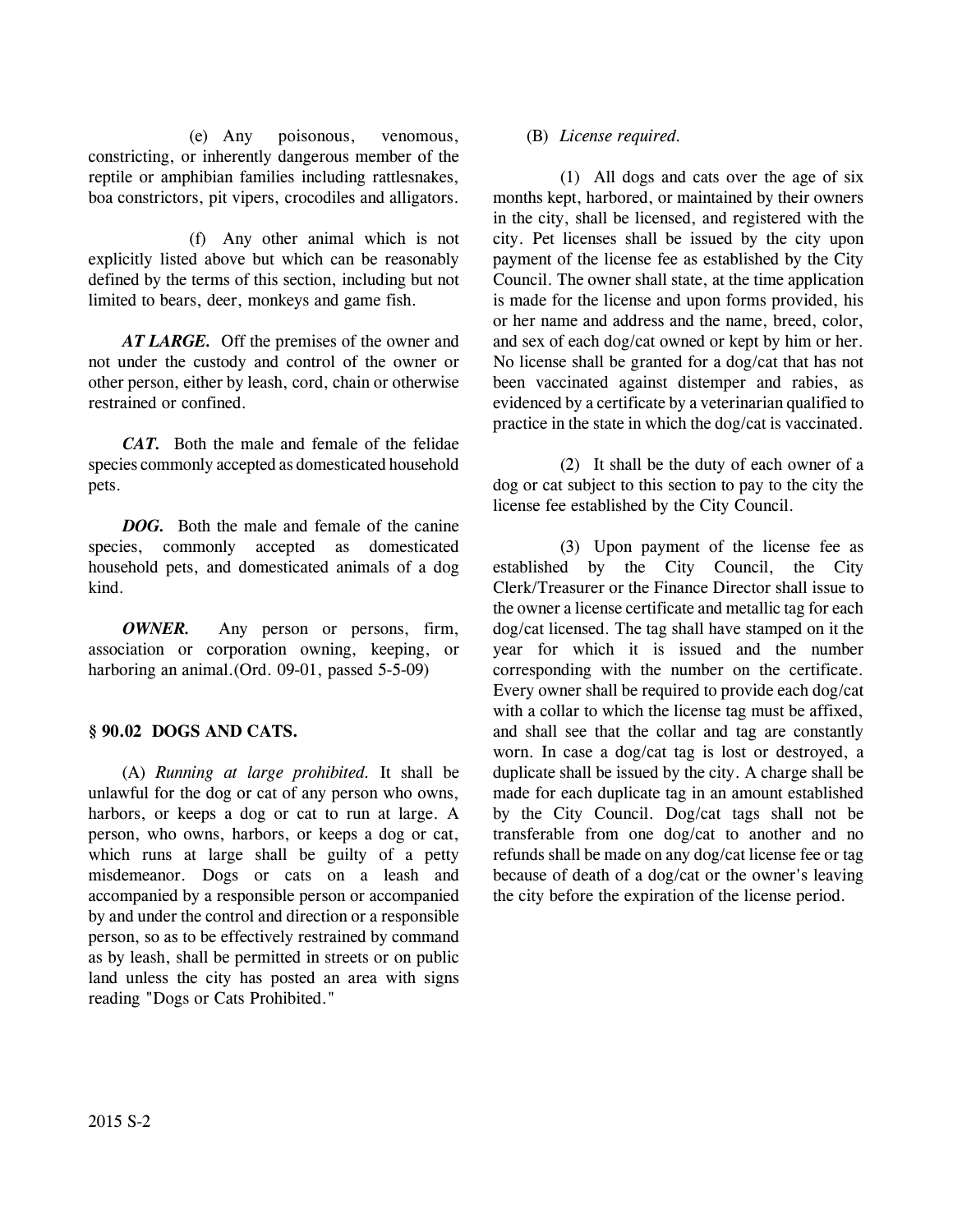(4) The licensing provisions of this division shall not apply to dogs or cats whose owners are non-residents temporarily within the city, nor to dogs brought into the city for purpose of participating in any dog show, nor shall this provision apply to "seeing eye" dogs properly trained to assist blind persons for the purpose of aiding them in going from place to place.

(C) *Cats.* Cats shall be included as controlled by this division insofar as running-at-large, pickup, impounding, boarding, licensing and proof of anti-rabies vaccine is concerned. All other provisions of this section shall also apply to cats unless otherwise provided.

(D) *Vaccination.*

(1) All dogs and cats kept harbored, maintained, or transported with the city shall be vaccinated at least once every three years by a licensed veterinarian for:

(a) Rabies, with a live modified vaccine; and

(b) Distemper.

(2) A certificate of vaccination must be kept on which is stated the date of vaccination, owner's name and address, the animal's name (if applicable), sex, description and weight, the type of vaccine, and the veterinarian's signature. Upon demand made by the city, the animal control officer or a police officer, the owner shall present for examination the required certificate(s) of vaccination for the animal(s). In cases where certificates are not presented, the owner or keeper of the animal(s) shall have seven days in which to present the certificate(s) to the city or officer. Failure to do so shall be deemed a violation of this section.

(Ord. 09-01, passed 5-5-09) Penalty, see **§** 90.99

## **§ 90.03 NON-DOMESTIC ANIMALS.**

It shall be illegal for any person to own, possess, harbor, or offer for sale, any non-domestic animal within the city. Any owner of a non-domestic animal at the time of adoption of this code shall have 30 days in which to remove the animal from the city after which time the city may impound the animal as provided for in this section. An exception shall be made to this prohibition for animals specifically trained for and actually providing assistance to the handicapped or disabled, and for those animals brought into the city as part of an operating zoo, veterinarian clinic, scientific research laboratory, parade, or a licensed show or exhibition.

(Ord. 09-01, passed 5-5-09) Penalty, see **§** 90.99

# **§ 90.04 FARM ANIMALS.**

Farm animals shall only be kept in an agricultural district of the city. An exception shall be made to this section for those animals brought into the city as part of an operating zoo, veterinarian clinic, scientific research laboratory, parade, or a licensed show or exhibition.(Ord. 09-01, passed 5-5-09)

## **§ 90.05 IMPOUNDING.**

(A) *Running at large.* Any unlicensed animal running at large is hereby declared a public nuisance. Any animal control officer or police officer may impound any dog or other animal found unlicensed or any animal found running at large and shall give notice of the impounding to the owner of the dog or other animal, if known. In case the owner is unknown, the officer shall post notice at the City Office that if the dog or other animal is not claimed within the time specified in division (C) of this section, it will be sold, adopted or otherwise disposed of per the contractor's policies and procedures. Except as otherwise provided in this section, it shall be unlawful to kill, destroy, or otherwise cause injury to any animal, including dogs and cats running at large.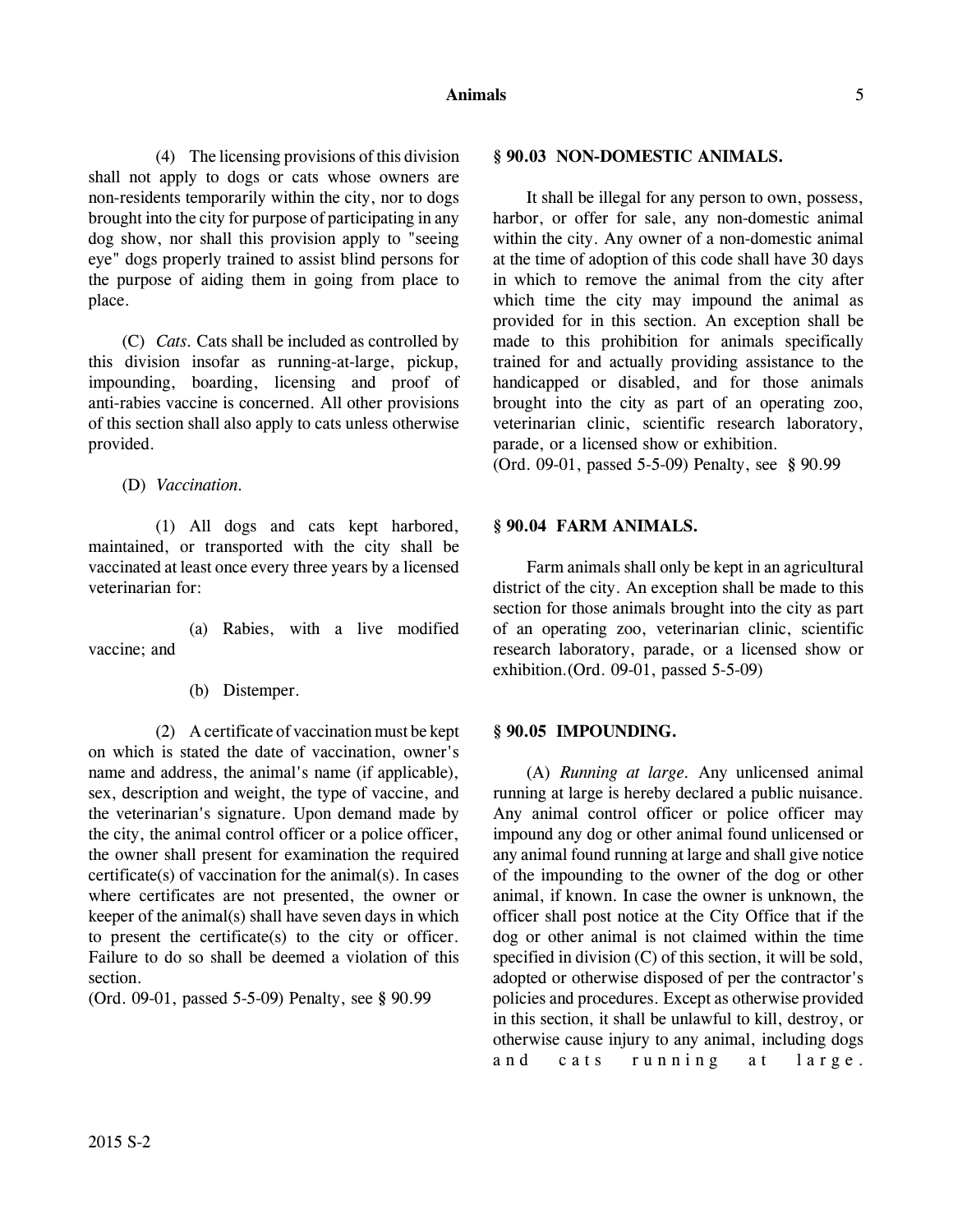(B) *Biting animals.* Any animal that has not been inoculated by a live modified rabies vaccine and which has bitten any person, wherein the skin has been punctured or the services of a doctor are required, shall be confined at the animal shelter for a period to be determined by the animal shelter.

(C) *Reclaiming.* All animals conveyed to the shelter shall be kept, with humane treatment and sufficient food and water for their comfort, per the contractor's policies and procedures. Unless the animal is a dangerous animal as defined under § 90.11, in which case it shall be kept for seven regular business days or the times specified in § 90.11, and except if the animal is a cruelty-treated animal in which case it shall be kept for ten regular business days, unless sooner reclaimed by their owners or keepers as provided by this section. In case the owner or keeper shall desire to reclaim the animal from the shelter, the following shall be required, unless otherwise provided for in this code or established from time to time by resolution of the City Council, or the agent of the city:

(1) The description of the animal by species, breed, sex, approximate age and any other distinguishing detail;

(2) The location at which the animal was seized;

(3) The date of seizure;

(4) The name and address of the owner of said animal;

(5) The name and address of the person the animal is transferred to, if not the owner.

(D) The releasing fee for impounded animals is set by the contractor. After the holding period set by the contractor the impounded animal may be put up for adoption. Adopting individuals must apply for and obtain a city license.

(Ord. 09-01, passed 5-5-09)

#### **§ 90.06 KENNELS.**

(A) *Definition of kennel.* The keeping of four or more domestic animals on the same premises, except for birds and fish, whether owned by the same person or not and for whatever purpose kept, shall constitute a "kennel" except that a fresh littler or pups may be kept for a period of three months before that keeping shall be deemed to be a "kennel," or an animal grooming business where the animals are kept inside a structure, shall also not be deemed a "kennel."

(B) *Kennel as a nuisance.* Because of the keeping of four or more dogs on the same premises is subject to great abuse, causing discomfort to persons in the area by way of smell, noise, hazard, and general aesthetic depreciation, the keeping of four or more dogs on the premises is hereby declared to be a nuisance and no person shall keep or maintain a kennel within the city.

(Ord. 09-01, passed 5-5-09) Penalty, see **§** 90.99

#### **§ 90.07 NUISANCES.**

(A) *Habitual barking.* It shall be unlawful for any person to keep or harbor a dog which habitually barks or cries. *HABITUAL BARKING* shall be defined as barking for repeated intervals of at least five minutes with less than one minute of interruption. The barking must also be audible off of the owner or caretaker's premises.

(B) *Damage to property.* It shall be unlawful for any person's dog or other animal to damage any lawn, garden, or other property, whether or not the owner has knowledge of the damages.

(C) *Clearing up litter.* The owner of any animal or person having the custody or control of any animal shall be responsible for cleaning up any feces of the animal and disposing of the feces in a sanitary manner whether on their own property, on the property of others or on public property.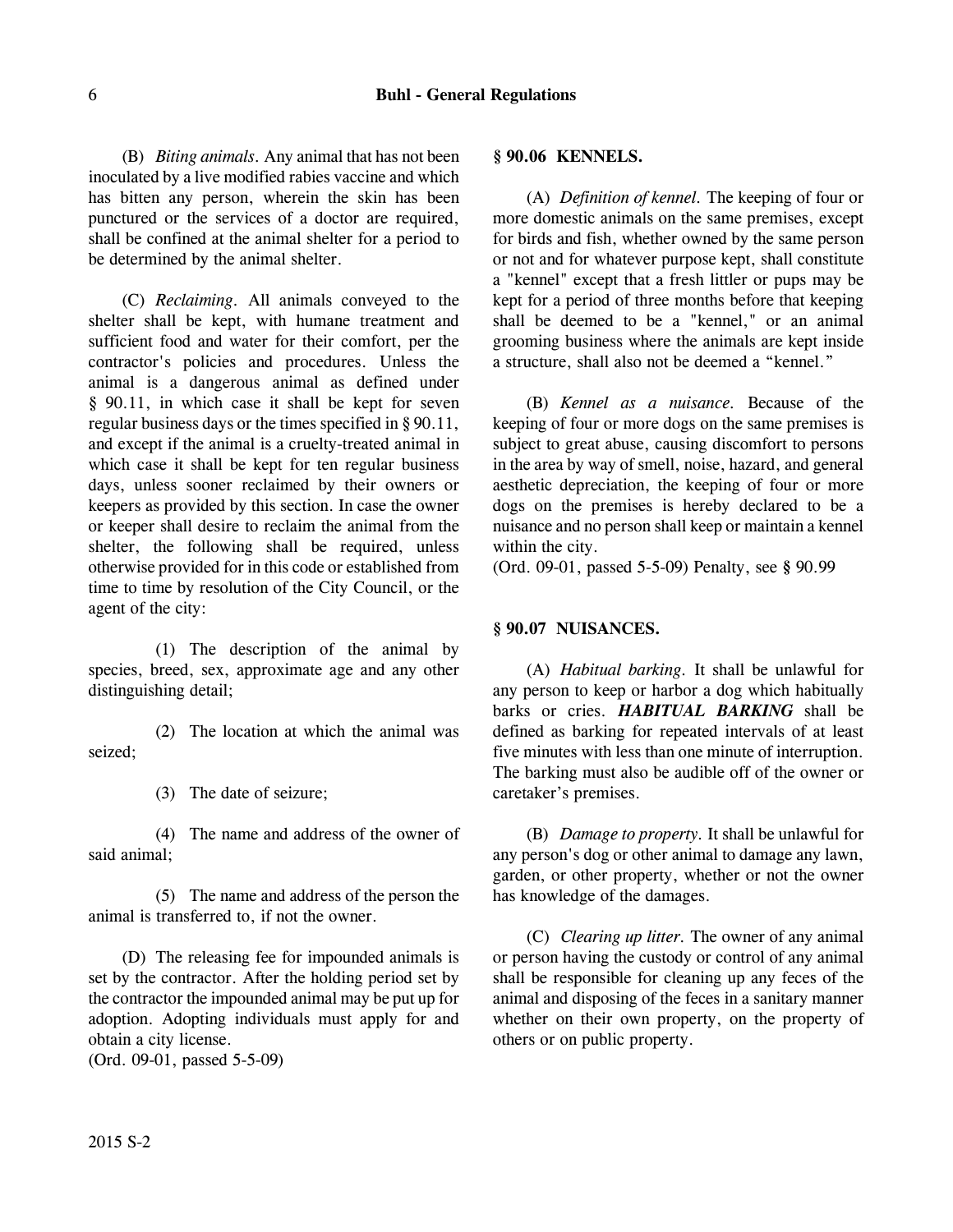#### **Animals** 6A

(D) *Other.* Any animals kept contrary to this section are subject to impoundment as provided in § 90.05

(Ord. 09-01, passed 5-5-09)

### **§ 90.08 SEIZURE OF ANIMALS.**

Seizure of animals will be per M.S. Ch. 347. (Ord. 09-01, passed 5-5-09)

# **§ 90.09 ANIMALS PRESENTING A DANGER TO HEALTH AND SAFETY OF CITY.**

If, in the reasonable belief of any person or the animal control officer or police officer, an animal presents an immediate danger to the health and safety of any person, or the animal is threatening imminent harm to any person, or the animal is in the process of attacking any person, the person or officer may destroy the animal in a proper and humane manner. Otherwise, the person or officer may apprehend the animal and deliver it to the shelter for confinement under § 90.05. If the animal is destroyed, the owner or keeper of the animal destroyed shall be liable to the shelter for the cost of maintaining and disposing of the animal, plus the costs of any veterinarian examination. If the animal is found not to be a danger to the health and safety of the city, it may be released to the owner or keeper in accordance with § 90.05(C). (Ord. 09-01, passed 5-5-09)

### **§ 90.10 DISEASED ANIMALS.**

(A) *Running at large.* No person shall keep or allow to be kept on his or her premises, or on premises occupied by them, nor permit to run at large in the city, any animal which is diseased so as to be a danger to the health and safety of the city, even though the animal is properly licensed under this chapter.

(B) *Confinement.* Any animal reasonably suspected of being diseased and presenting a threat to the health and safety of the public, may be apprehended and confined in the shelter by any person, the animal control officer or a police officer. The officer shall have a qualified veterinarian examine the animal. If the animal is found to be diseased in a manner so as to be a danger to the health and safety of the city, the officer shall cause the animal to be painlessly killed and shall properly dispose of the remains. The owner or keeper of the animal killed under this section shall be liable to the city for the cost of maintaining and disposing of the animal, plus the costs of any veterinarian examinations.

(C) *Release.* If the animal, upon examination, is not found to be diseased the animal shall be released to the owner or keeper free of charge.

(Ord. 09-01, passed 5-5-09) Penalty, see **§** 90.99

### **§ 90.11 DANGEROUS ANIMALS.**

(A) *Attack by an animal.* It shall be unlawful for any person's animal to inflict or attempt to inflict bodily injury to any person or other animal whether or not the owner is present. This section shall not apply to an attack by a dog under the control of an on-duty law enforcement officer or to an attack upon an uninvited intruder who has entered the owner's home with criminal intent.

(B) *Destruction of dangerous animal*. The animal control officer shall have the authority to order the destruction of dangerous animals in accordance with terms established by this chapter.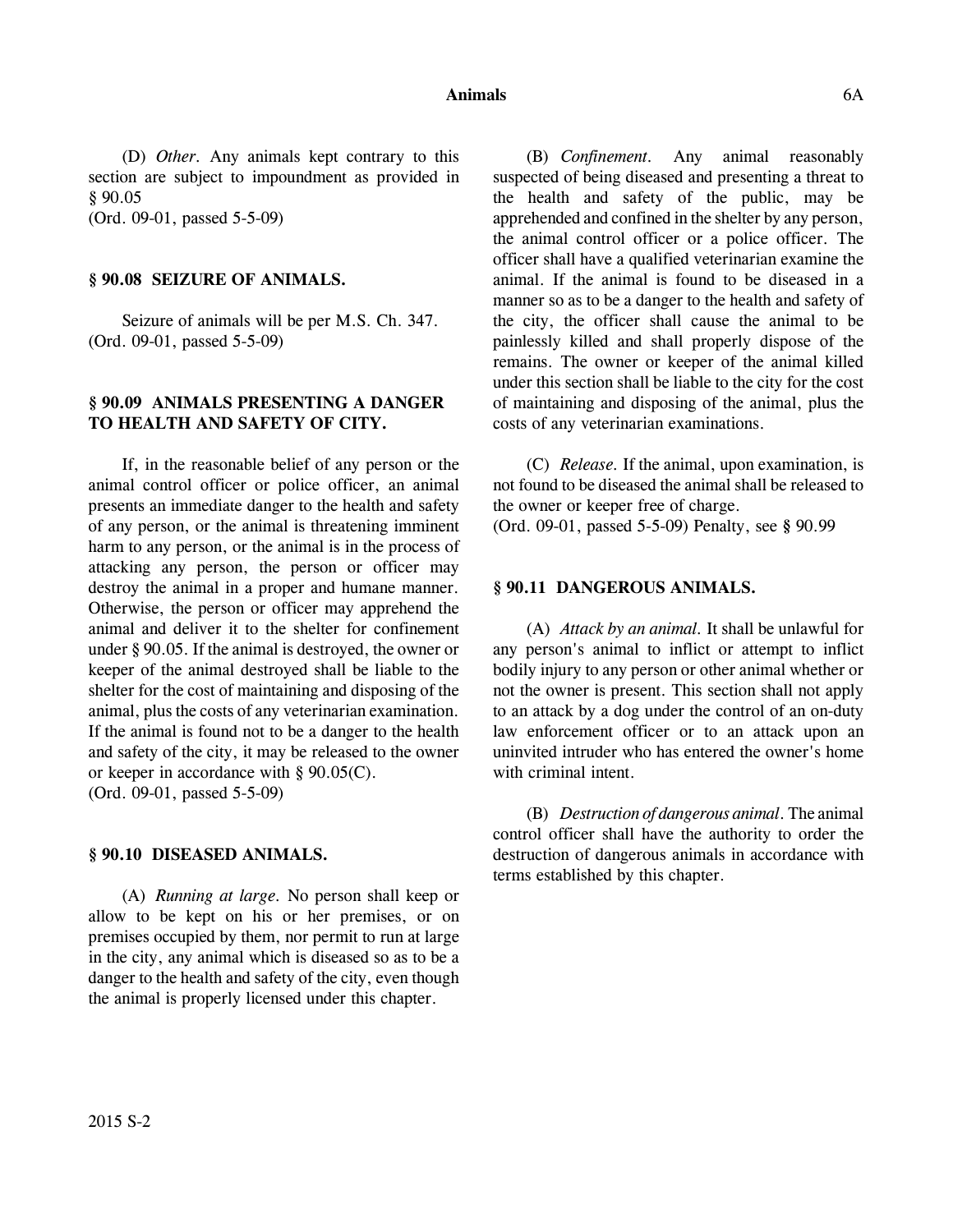(C) *Definitions.* For the purpose of this section, the following definitions shall apply unless the context clearly indicates or requires a different meaning.

*DANGEROUS ANIMAL.* An animal which has:

(a) Caused bodily injury or disfigurement to any person or public or private property.

(b) Engaged in any attack on any person under circumstances which would indicate danger to personal safety;

(c) Exhibited unusually aggressive behavior, such as an attack on another animal;

(d) Bitten one or more persons on two or more occasions; or

(e) Been found to be potentially dangerous and/or the owner has personal knowledge of the same; the animal aggressively bites, attacks, or endangers the safety of humans or domestic animals.

*POTENTIALLY DANGEROUS ANIMAL.* An animal which has:

(a) When unprovoked bitten a human or a domestic animal on public or private property;

(b) When unprovoked, chased or approached a person upon the streets, sidewalks, or any public property in an apparent attitude of attack; or

(c) Has engaged in unprovoked attacks causing injury or otherwise threatening the safety of humans or domestic animals.

*PROPER ENCLOSURE.* Securely confined indoors or in a securely locked pen or structure suitable to prevent the animal from escaping and to provide protection for the animal from the elements.

A proper enclosure does not include a porch, patio, or any part of a house, garage, or other structure that would allow the animal to exit of its own volition, or any house or structure in which windows are open or in which door or window screens are the only barriers which prevent the animal from exiting. The enclosure shall not allow the egress of the animal in any manner without human assistance.

*UNPROVOKED.* The condition in which the animal is not purposely excited, stimulated, agitated or disturbed.

(D) *Designation as a potentially dangerous animal.* The animal control officer shall designate any animal as a potentially dangerous animal upon receiving evidence that the potentially dangerous animal has, when unprovoked, then bitten, attacked, or threatened the safety of a person or a domestic animal as stated under the definition for "potentially dangerous animal" under this section. When an animal is declared potentially dangerous, the animal control officer shall cause one owner of the potentially dangerous animal to be notified in writing that the animal is potentially dangerous.

(E) *Evidence justifying designation.* The animal control officer shall have the authority to designate any animal as dangerous animal upon receiving evidence of the following:

(1) That the animal has, when unprovoked, bitten, attacked, or threatened the safety of a person or domestic animal as stated under the definition for "dangerous animal" in this section.

(2) That the animal has been declared potentially dangerous and the animal has then bitten, attacked, or threatened the safety of a person or domestic animal as stated under the definition for "dangerous animal" in this section.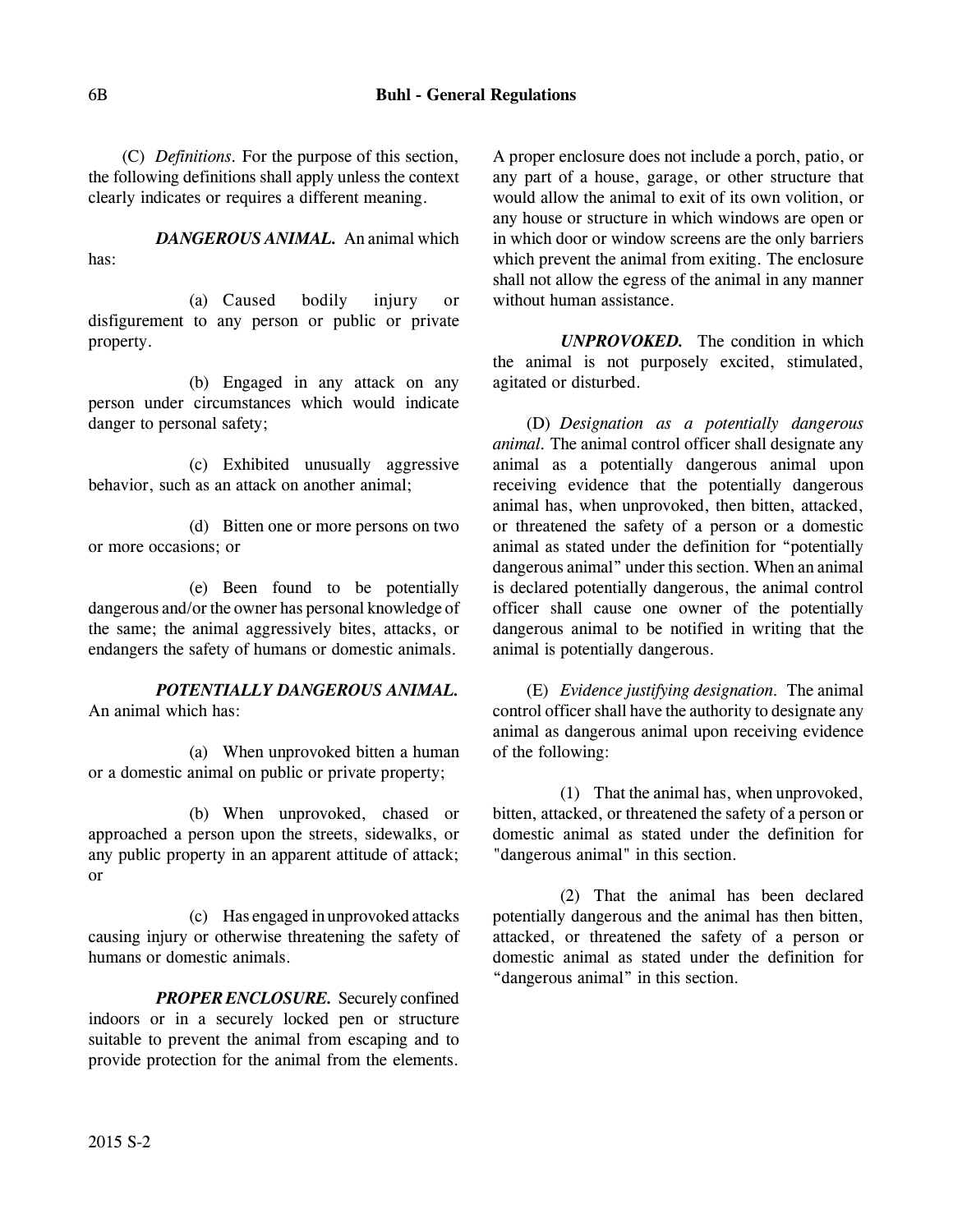### **Animals** 6C

(F) *Authority to order destruction.* The animal control officer, upon finding that an animal is dangerous hereunder, is authorized to order, as part of the disposition of the case, that the animal be destroyed based on a written order containing one or more of the following findings of fact:

(1) The animal is dangerous as demonstrated by a vicious attack, an unprovoked attack without warning or multiple attacks; or

(2) The owner of the animal has demonstrated an inability or unwillingness to control the animal in order to prevent injury to persons or other animals.

(G) *Procedure.* The animal control officer, after having determined that an animal is dangerous, may proceed in the following manner. The animal control officer shall cause one owner of the animal to be notified in writing or in person that the animal is dangerous and may order the animal seized or make orders as deemed proper. This owner shall be notified as to dates, times, places and parties bitten, and shall be given 14 days to appeal this order by requesting a hearing before an impartial employee or an impartial person retained by the City Council for a review of this determination.

(1) If no appeal is filed, the order issued will stand or the animal control officer may order the animal destroyed.

(2) If an owner requests a hearing for determination as to the dangerous nature of the animal, the hearing shall be held before the City Council, which shall set a date for hearing not more than three weeks after demand for the hearing. The records of the animal control or City Clerk's office shall be admissible for consideration by the animal control officer without further foundation. After considering all evidence pertaining to the temperament of the animal, the City Council shall make an order as it deems proper. The City Council may order that the animal control officer take the animal into custody for destruction, if the animal is not currently in custody. If the animal is ordered into custody for destruction, the owner shall immediately make the animal available to the animal control officer.

(3) No person shall harbor an animal after it has been found by the City Council to be dangerous and ordered into custody for destruction.

(H) *Stopping an attack.* If any police officer or animal control officer is witness to an attack by an animal upon a person or another animal, the officer may take whatever means the officer deems appropriate to bring the attack to an end and prevent further injury to the victim.

(I) *Notification of new address.* The owner of an animal which has been identified as dangerous or potentially dangerous shall notify the animal control officer in writing if the animal is to be relocated from its current address or given or sold to another person. The notification shall be given in writing at least 14 days prior to the relocation or transfer of ownership. The notification shall include the current owner's name and address, the relocation address, and the name of the new owner, if any.

(Ord. 09-01, passed 5-5-09) Penalty, see **§** 90.99

# **§ 90.12 DANGEROUS ANIMAL REQUIREMENTS.**

(A) *Requirements.* If the City Council does not order the destruction of an animal that has been declared dangerous, the City Council may, as an alternative, order any or all of the following:

(1) That the owner provide and maintain a proper enclosure for the dangerous animal as specified under the definition for "proper enclosure" in  $§ 90.11(C);$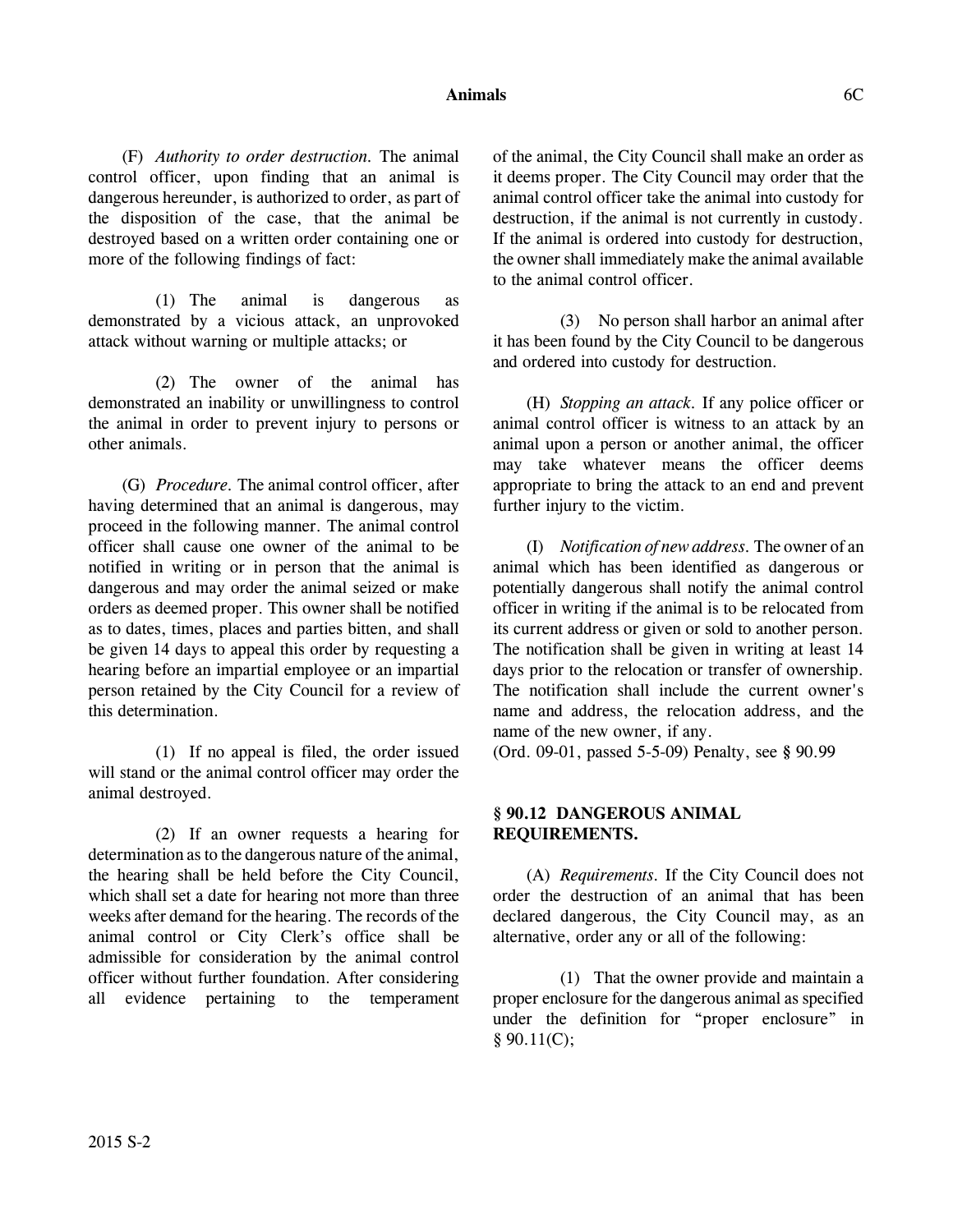(2) Post the front and the rear of the premises with clearly visible warning signs, including a warning symbol to inform children, that there is a dangerous animal on the property as specified in M.S. § 347.51, as it may be amended from time to time;

(3) Provide and show proof annually of public liability insurance in the minimum amount of \$300,000;

(4) If the animal is a dog and is outside the proper enclosure, the dog must be muzzled and restrained by a substantial chain or leash (not to exceed six feet in length) and under the physical restraint of a person 16 years of age or older. The muzzle must be of a design as to prevent the dog from biting any person or animal, but will not cause injury to the dog or interfere with its vision or respiration;

(5) If the animal is a dog, it must have an easily identifiable, standardized tag identifying the dog as dangerous affixed to its collar at all times as specified in M.S. § 347.51 as it may be amended from time to time;

(6) All animals deemed dangerous by the animal control officer shall be registered with St. Louis County within 14 days after the date the animal was so deemed and provide satisfactory proof thereof to the animal control officer.

(7) If the animal is a dog, the dog must be licensed and up to date on rabies vaccination. If the animal is a cat or ferret, it must be up to date with a rabies vaccination.

(B) *Seizure.* The animal control officer shall immediately seize any dangerous animal if the owner does not meet each of the above requirements within 14 days after the date notice is sent to the owner that the animal is dangerous. Seizure may be appealed to district court by serving a summons and petition upon the city and filing it with the district court.

(C) *Reclaiming animals.* A dangerous animal seized under division (B) of this section may be reclaimed by the owner of the animal upon payment of impounding and boarding fees and presenting proof to animal control that each of the requirements under division (B) of this section is fulfilled. An animal not reclaimed under this section within 14 days may be disposed of as provided under § 90.11(F), and the owner is liable to animal control for costs incurred in confining and impounding the animal.

(D) *Subsequent offenses.* If any owner of an animal has subsequently violated the provisions under § 90.11 with the same animal, the animal must be seized by animal control. The owner may request a hearing as defined in § 90.11(G). If the owner is found to have violated the provisions for which the animal was seized, the animal control officer shall order the animal destroyed in a proper and humane manner and the owner shall pay the costs of confining the animal. If the person is found not to have violated the provisions for which the animal was seized, the owner may reclaim the animal under the provisions of division (C) of this section. If the animal is not yet claimed by the owner within 14 days after the date the owner is notified that the animal may be reclaimed, the animal may be disposed of as provided under § 90.11(F) and the owner is liable to animal control for the costs incurred in confining, impounding and disposing of the animal.

(Ord. 09-01, passed 5-5-09)

# **§ 90.13 BASIC CARE.**

All animals shall receive from their owners or keepers kind treatment, housing in the winter, and sufficient food and water for their comfort. Any person not treating their pet in a humane manner will be subject to the penalties provided in this section. (Ord. 09-01, passed 5-5-09) Penalty, see § 90.99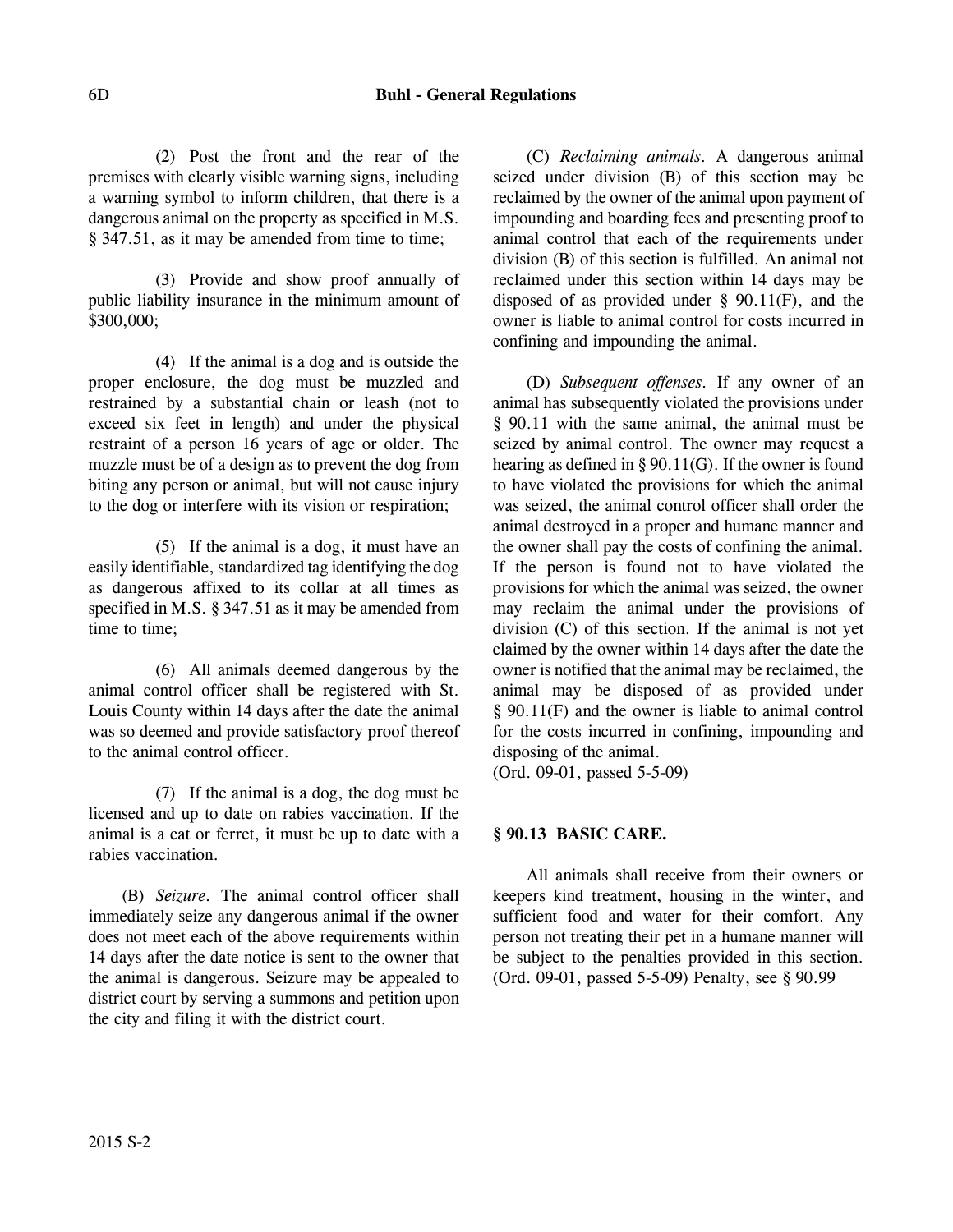### **§ 90.14 BREEDING MORATORIUM.**

Every female dog or female cat in heat shall be confined in a building or other enclosure in a manner that it cannot come in contact with another dog or cat except for planned breeding. Upon capture and failure to reclaim the animal, every dog or cat shall be neutered or spayed prior to being transferred to a new owner.

(Ord. 09-01, passed 5-5-09)

### **§ 90.15 ENFORCING OFFICER.**

The Council is hereby authorized to appoint an animal control officer(s) or agency to enforce the provisions of this chapter. In the officer's or agency's duty of enforcing the provisions of this chapter, the officer or agency may from time to time, with the consent of the City Council, designate assistants. (Ord. 09-01, passed 5-5-09)

#### **§ 90.16 INTERFERENCE WITH OFFICERS.**

No person shall in any manner molest, hinder, or interfere with any person authorized by the City Council to capture dogs, cats or other animals and convey them to the shelter while engaged in that operation, or in any other manner to interfere with or hinder the officer in the discharge of his or her duties under this chapter.

(Ord. 09-01, passed 5-5-09) Penalty, see **§** 90.99

#### **§ 90.99 PENALTY.**

Any person violating this chapter is guilty of a petty misdemeanor and in the event of conviction, shall be punished as provided in § 10.99. (Ord. 09-01, passed 5-5-09)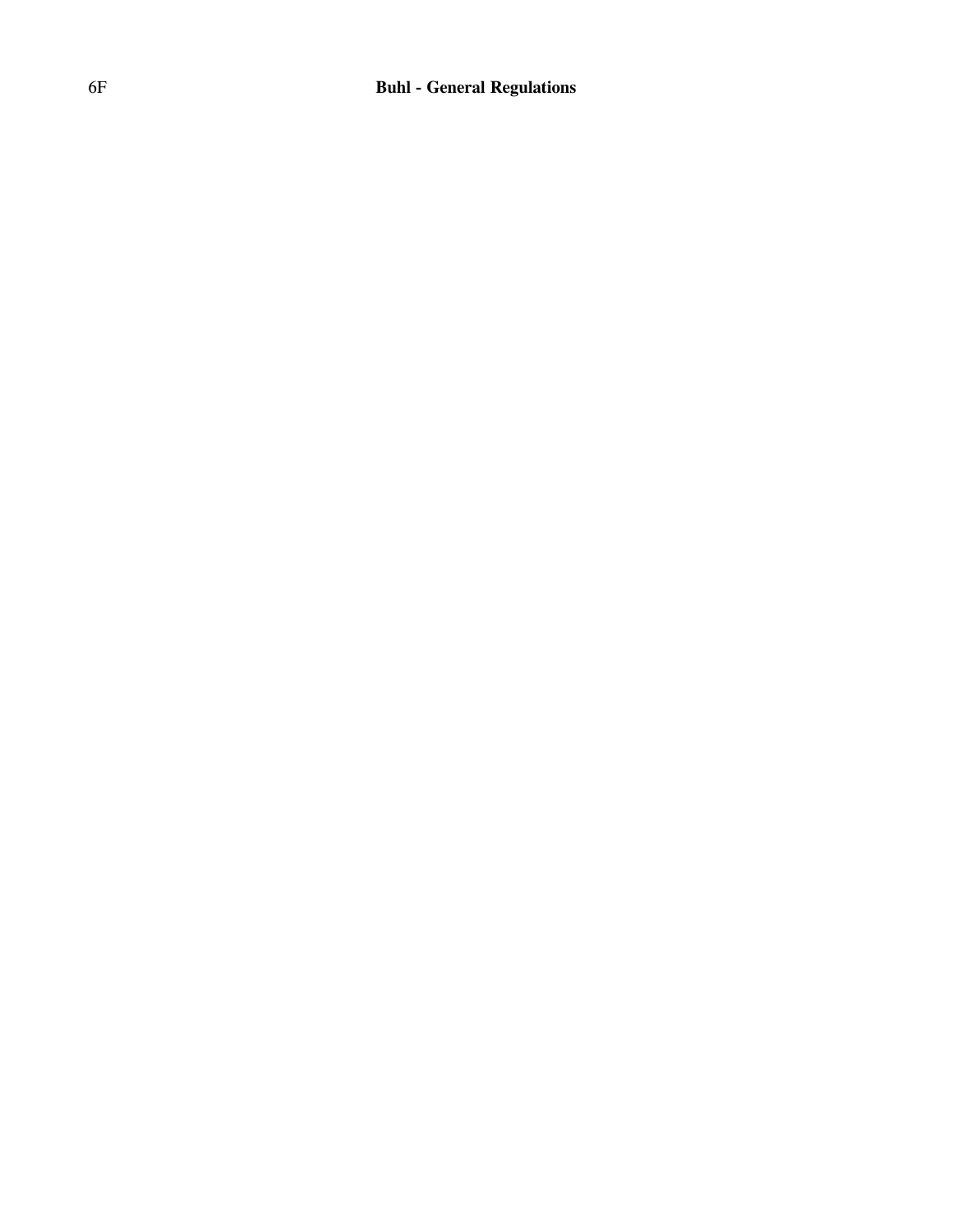### **CHAPTER 91: LAKEVIEW CEMETERY**

### Section

| 91.01 | Council authority; rules and |
|-------|------------------------------|
|       | regulations                  |
| 91.02 | Sale of lots                 |
| 91.03 | Lot record                   |
| 91.04 | Receipt book                 |
| 91.05 | Payments and fees            |
| 91.06 | Digging graves               |
|       | Appendix A: Burial Deed      |
|       | Appendix B: Lot Record       |
|       |                              |

### **§ 91.01 COUNCIL AUTHORITY; RULES AND REGULATIONS.**

(A) The City Council may, from time to time, pass and adopt rules and regulations as they may deem necessary and expedient to the management and control of Lakeview Cemetery. All persons acquiring property therein shall take the same subject to the rules and regulations. All persons entering Lakeview Cemetery shall subject themselves to the rules and regulations.

(B) The City Council may designate a portion of the Lakeview Cemetery as "Veteran's Lots." The City Council may by resolution adopt regulations different than those for other lots in the cemetery. (Prior Code, § 2.5.07)

# **§ 91.02 SALE OF LOTS.**

(A) The sale of all family lots, single graves, or other property in Lakeview Cemetery shall be made through the Administrator/Clerk-Treasurer's office of the city. No sales shall be made, except for cash paid to the city, through the Administrator/ClerkTreasurer's office, and upon payment being made the purchaser shall receive a good and sufficient deed duly executed on behalf of the city, by its Mayor and its Administrator/Clerk-Treasurer, and the deed shall have affixed thereto the corporate seal of the city. The deed may be substantially in form as set out in Appendix A.

(B) (1) All deeds issued by the city shall be numbered consecutively, beginning with the number "one." The first deed issued shall bear the number "one," the second deed issued the number "two," and so forth. Upon the issuance of each deed and before delivery thereof, the Administrator/Clerk-Treasurer shall make or cause to be made an exact record or copy of the deed, in a record book provided for the purposes by the city, and to be known as "Lakeview Cemetery Deed Record No. \_\_\_\_\_."

(2) The book or books, which case may be, shall forever be and remain a part of the records of the Administrator/Clerk-Treasurer's office of the city.

(3) Upon the record and copy being made, the Administrator/Clerk-Treasurer shall endorse upon the original deed, the book and page number and date of the filing and recording and no deed shall be delivered without the recording and endorsing made. (Prior Code, § 2.5.02)

### **§ 91.03 LOT RECORD.**

(A) There shall be provided by the city and forever kept as a record in the Administrator/Clerk-Treasurer's office another and separate record book of all Lakeview Cemetery property sales. The book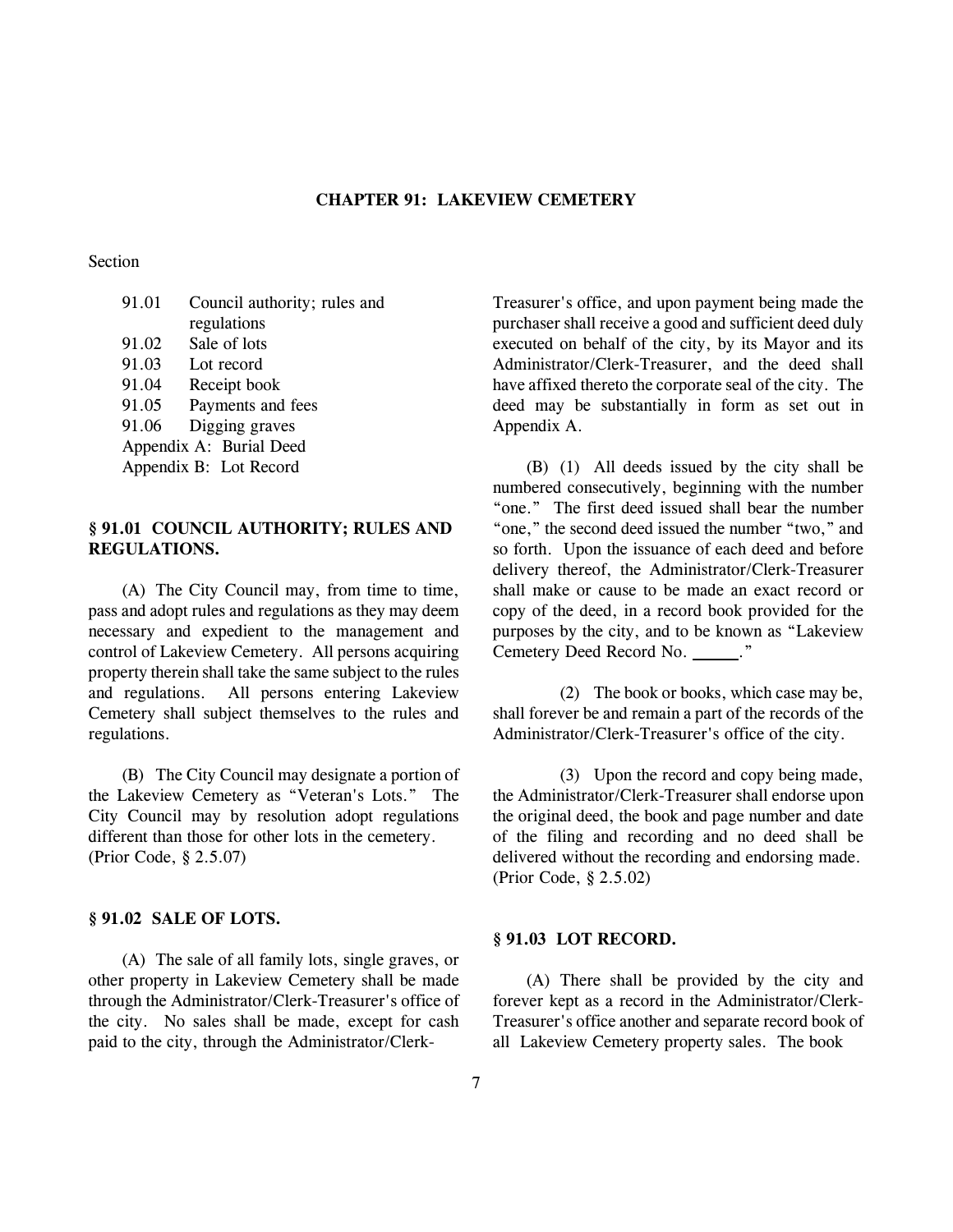shall be known as "Administrator/Clerk-Treasurer's Cemetery Lot Record." Each page in the book shall, for the purpose of the record, be printed in substantially the form set out in Appendix B.

(B) Upon the sale of each family lot or single grave in Lakeview Cemetery, the Administrator/Clerk-Treasurer shall enter or cause to be entered a complete record thereof in the proper lot and block space in the book. (Prior Code, § 2.5.03)

### **§ 91.04 RECEIPT BOOK.**

(A) There shall also be provided by the city for the Administrator/Clerk-Treasurer's office, a receipt book containing blank receipts printed substantially in the following form:

# **CITY OF BUHL, MN, PAYER'S COPY RECEIPT NO.**

|               | $\overline{\phantom{a}}$ , and the contract of $\overline{\phantom{a}}$ , and the contract of $\overline{\phantom{a}}$ |  |
|---------------|------------------------------------------------------------------------------------------------------------------------|--|
|               |                                                                                                                        |  |
|               |                                                                                                                        |  |
|               | Purchase of Lot __________, Block _________, \$___                                                                     |  |
|               | Interment of Lot _________, Block _________, \$___                                                                     |  |
|               |                                                                                                                        |  |
|               |                                                                                                                        |  |
|               | <b>Administrator/Clerk-Treasurer</b>                                                                                   |  |
| <b>Deputy</b> |                                                                                                                        |  |

(B) The receipt book shall be printed and bound in the form that by the use of carbon paper, a receipt of each payment to the Administrator/Clerk-Treasurer on account of any Lakeview Cemetery transaction, may be made in triplicate, the original receipt to be delivered to the Mayor, and a copy thereof to be

retained by the Administrator/Clerk-Treasurer as a permanent record. The original receipt shall be made on white paper, and the Administrator/Clerk-Treasurer's copy on light blue paper. (Prior Code, § 2.5.05)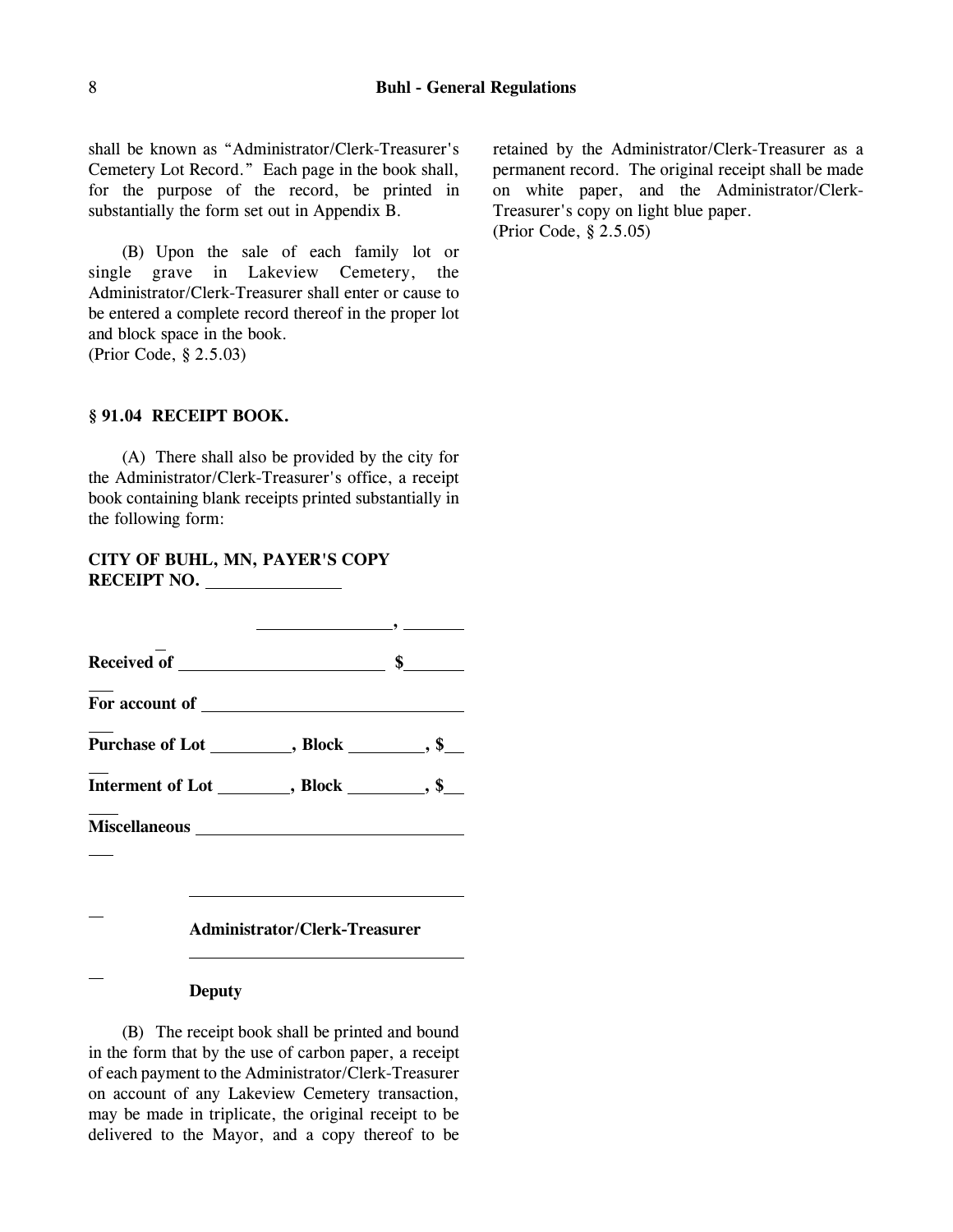### **§ 91.05 PAYMENTS AND FEES.**

Upon each and every payment made to the Administrator/Clerk-Treasurer for any Lakeview Cemetery property or privilege, the Administrator/Clerk-Treasurer shall issue to the person making the payment, an original receipt, properly itemized, and deliver the same to the Mayor. (Prior Code, § 2.5.07)

## **§ 91.06 DIGGING GRAVES.**

(A) The city shall, upon payment to the Administrator/Clerk-Treasurer therefor, procure persons to dig graves in Lakeview Cemetery and properly surface the same, which work shall be done at once upon the payment being made, except that no work shall be required to be done in the night time, nor on Sundays or holidays, except under special circumstances and upon previous notice to the city.

(B) The charge for the grave digging and surfacing shall be fixed by the City Council of the city, and shall be known as an "interment" charge. The charge may be greater for all work required to be done in the winter season than for like work done in the summer and greater for the work done on graves for adults than for children. All moneys received therefor by the city shall be deposited in a fund as designated by the city. (Prior Code, § 2.5.09)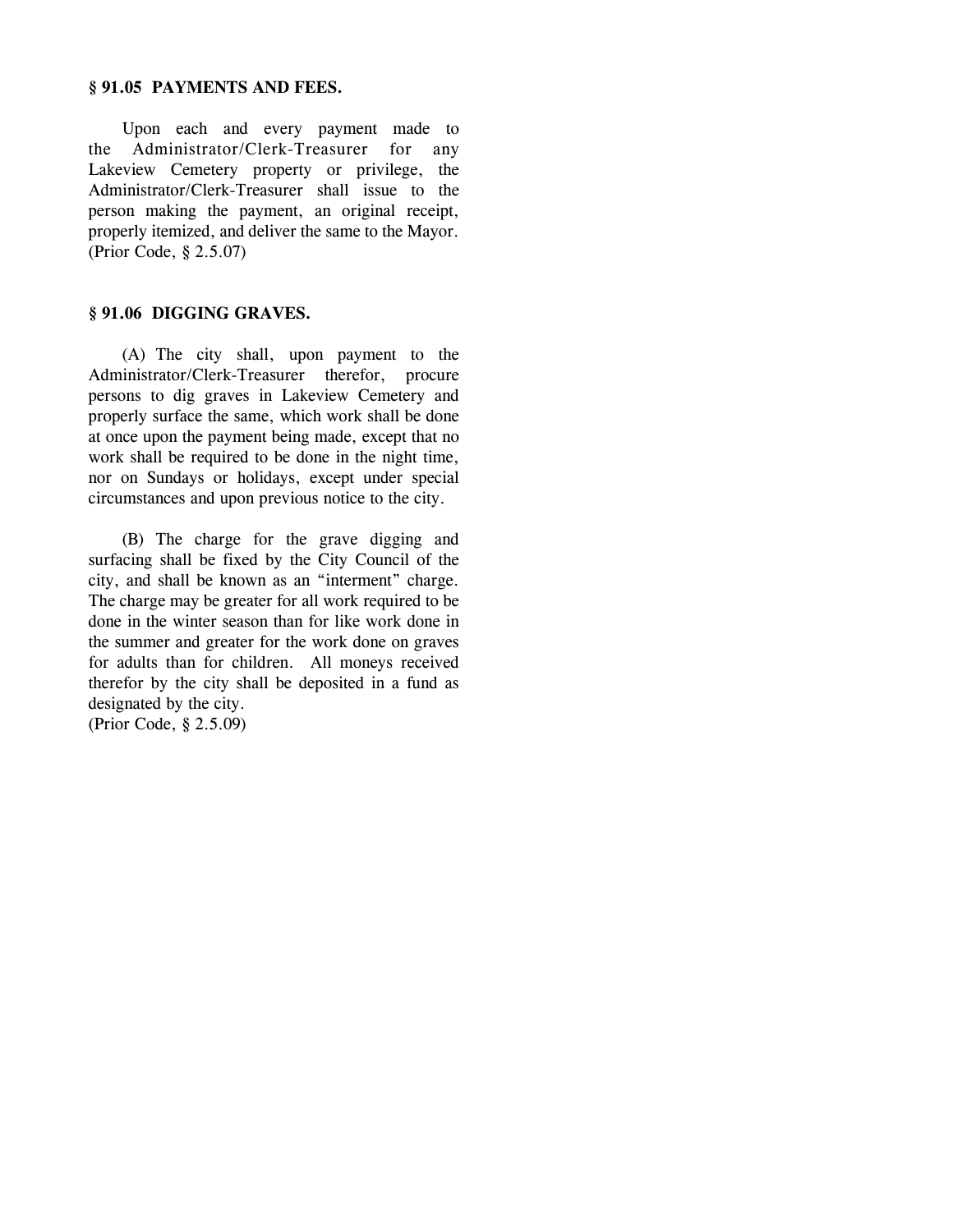### **APPENDIX A: BURIAL DEED**

# Deed No. \_\_

# **Lakeview Cemetery**

| Know all men by these present, that the City of Buhl, in the County of St. Louis and the State of Minnesota,                                                                                             |  |  |
|----------------------------------------------------------------------------------------------------------------------------------------------------------------------------------------------------------|--|--|
|                                                                                                                                                                                                          |  |  |
| the receipt whereof is hereby acknowledged, does hereby grant, bargain, seal and convey unto the                                                                                                         |  |  |
| ________, pursuant to the laws of the State of Minnesota and the ordinances and                                                                                                                          |  |  |
| regulations of the city, a certain burial lot numbered ________, in block _______, lettered ______, in                                                                                                   |  |  |
| Lakeview Cemetery according to the recorded plat thereof in the office of the Register of Deeds in and for the<br>county and state, together with all hereditaments and appurtenances thereto belonging. |  |  |

To have and hold the same for burial purposes only, and subject always to the regulations relative to the cemetery as the City Council may from time to time adopt. These presents are upon the express condition that if, at any time while the cemetery shall be and remain vacated by the city, the  $\overline{\phantom{a}}$ , heirs or assigns shall use or appropriate the premises hereby conveyed, to or for any other purpose or purchases than hereinbefore mentioned, the same shall revert to the city and this deed become void.

|                                    |        | In testimony whereof, the city has caused these presents to be signed by its Mayor and attested by the |
|------------------------------------|--------|--------------------------------------------------------------------------------------------------------|
| Administrator/Clerk-Treasurer this | day of |                                                                                                        |

Signed, sealed and delivered in the presence of: City of Buhl

<u>By</u>

 $\overline{a}$ 

<u>Mayor</u>

Attest\_

Administrator/Clerk-Treasurer

# **STATE OF MINNESOTA) COUNTY OF ST. LOUIS) SS CITY OF BUHL)**

| this     |     | Jd |   |  |     |      | before me a notary public personally |   |  |  |
|----------|-----|----|---|--|-----|------|--------------------------------------|---|--|--|
| appeared |     |    |   |  | and |      |                                      |   |  |  |
| .        | ___ |    | . |  |     | ____ |                                      | . |  |  |

who being first duly sworn by me, did say that they are respectively the Mayor and Administrator/Clerk-Treasurer of the City of Buhl, and that they executed the instrument hereto attached by authority vested in them by the Council of the City of Buhl.

> Notary Public, St. Louis Co., MN My commission expires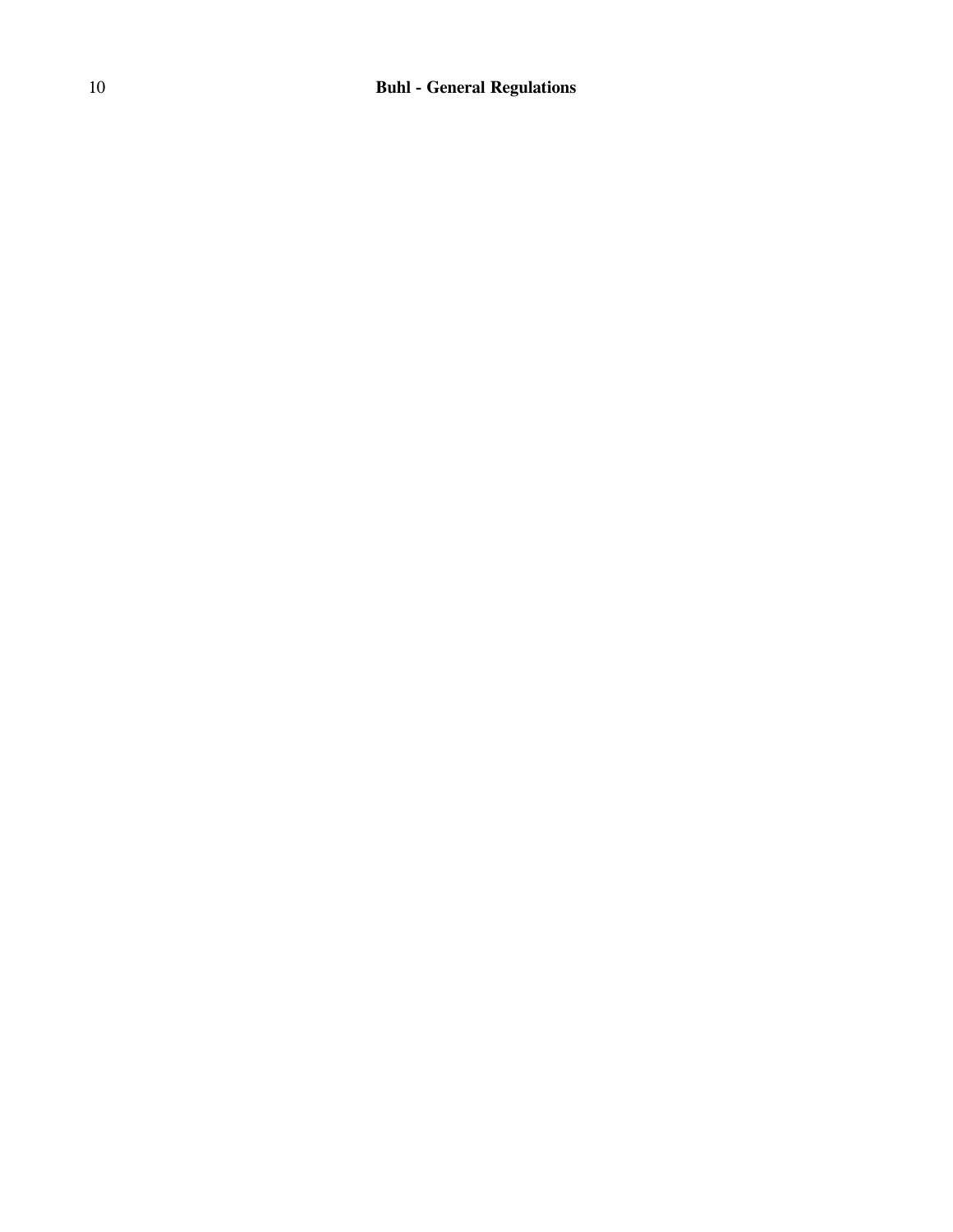# **APPENDIX B: LOT RECORD**

# **LAKEVIEW CEMETERY CITY OF BUHL, MINNESOTA DUPLICATE LOT RECORD NO.**

| <b>Block No.</b> | History              | <b>Interment(s) Name</b> | <b>Receipt No.</b> |
|------------------|----------------------|--------------------------|--------------------|
| Lot No.          | Owner                |                          |                    |
|                  | <b>Address</b>       |                          |                    |
| Price            |                      |                          |                    |
|                  |                      |                          |                    |
|                  | Deed No.             |                          |                    |
|                  | Date                 |                          |                    |
|                  | Page in deed records |                          |                    |

(Prior Code, § 2.5.03)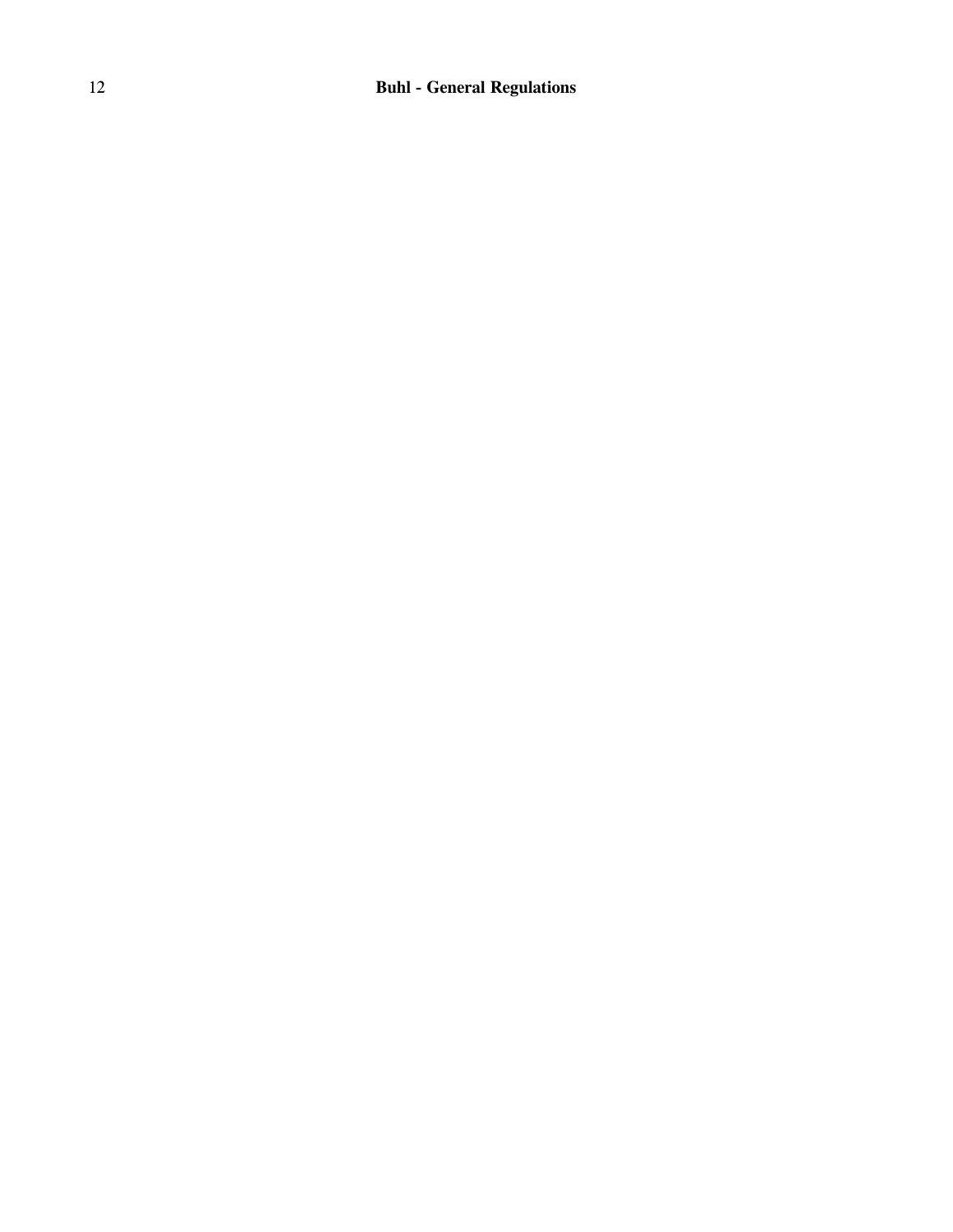## **CHAPTER 92: NUISANCES**

### Section

# *General Provisions*

| 92.01 | Assessable current services |  |
|-------|-----------------------------|--|
|       |                             |  |

92.02 Tree diseases

### *Nuisances*

- 92.15 Public nuisance defined
- 92.16 Public nuisances affecting health
- 92.17 Public nuisances affecting morals and decency
- 92.18 Public nuisances affecting peace and safety
- 92.19 Duties of city officers
- 92.20 Abatement
- 92.21 Recovery of cost

### *Weeds*

- 92.35 Short title
- 92.36 Jurisdiction
- 92.37 Definitions; exclusions
- 92.38 Owners responsible for trimming, removal and the like
- 92.39 Filing complaint
- 92.40 Notice of violations
- 92.41 Appeals
- 92.42 Abatement by city
- 92.43 Liability

# *Open Burning*

- 92.60 Purpose
- 92.61 Definitions
- 92.62 Prohibited materials
- 92.63 Permit required
- 92.64 Purposes allowed for open burning
- 92.65 Permit application; fees
- 92.66 Permit process for open burning
- 92.67 Permit holder responsibility
- 92.68 Revocation of permit
- 92.69 Denial of permit
- 92.70 Burning ban or air quality alert
- 92.71 Rules adopted by reference

## *Drug Paraphernalia*

92.80 Drug Paraphernalia

## *GENERAL PROVISIONS*

# **§ 92.01 ASSESSABLE CURRENT SERVICES.**

(A) *Definition.* For the purpose of this section, the following definition shall apply unless the context clearly indicates or requires a different meaning.

*CURRENT SERVICE.* One or more of the following: snow, ice, or rubbish removal from sidewalks; weed elimination from street grass plots adjacent to sidewalks or from private property; removal or elimination of public health or safety hazards from private property, excluding any hazardous building included in M.S. §§ 463.15 through 463.26, as it may be amended from time to time; installation or repair of water service lines; street sprinkling, street flushing, light street oiling, or other dust treatment of streets; repair of sidewalks and alleys; trimming and care of trees and removal of unsound and insect-infected trees from the public streets or private property; and the operation of a street lighting system.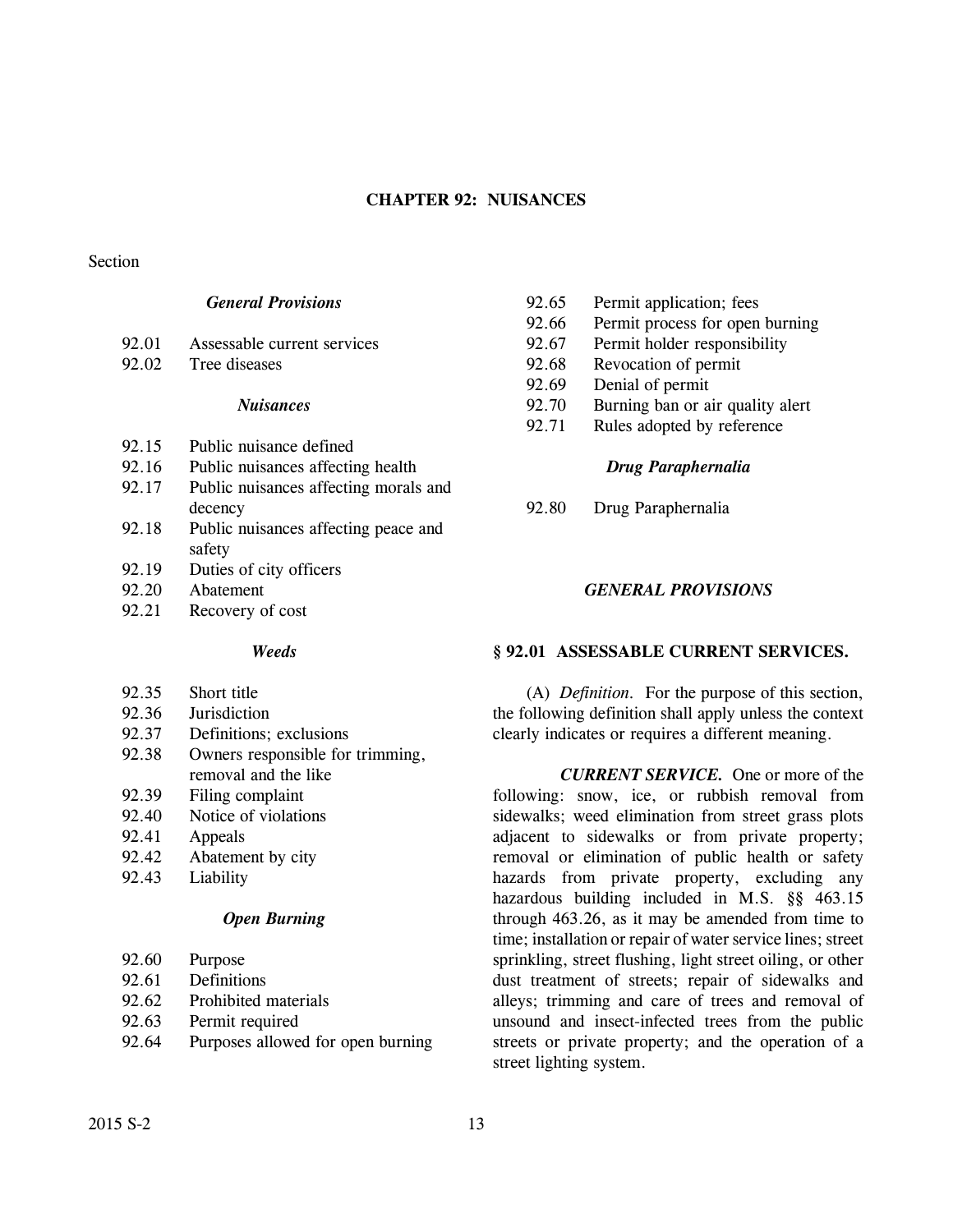(B) *Snow, ice, dirt, and rubbish.*

(1) *Duty of owners and occupants.* The owner and the occupant of any property adjacent to a public sidewalk shall use diligence to keep the walk safe for pedestrians. No owner or occupant shall allow snow, ice, dirt, or rubbish to remain on the walk longer than 24 hours after its deposit thereon. Failure to comply with this section shall constitute a violation.

(2) *Removal by city.* The Administrator/ Clerk-Treasurer or other person designated by the City Council may cause removal from all public sidewalks all snow, ice, dirt, and rubbish as soon as possible beginning 24 hours after any matter has been deposited thereon or after the snow has ceased to fall. The Administrator/Clerk-Treasurer or designated person shall keep a record showing the cost of the removal adjacent to each separate lot and parcel.

(C) *Weed elimination.*

(1) *Weeds as a nuisance.* Any weeds, whether noxious, as defined by law, or not, growing upon any lot or parcel of land outside the traveled portion of any street or alley in the city to a greater height than 12 inches or which have gone or are about to go to seed are a nuisance. The owner and the occupant shall abate or prevent the nuisance on the property and on land outside the traveled portion of the street or alley abutting on the property.

(2) *Notice.* On or before June 1 of each year and at other times as ordered by resolution of the City Council, the Administrator/Clerk-Treasurer shall publish once in the official newspaper a notice directing owners and occupants of property within the city to destroy all weeds declared by division  $(C)(1)$  of this section to be a nuisance and stating that if not so destroyed within ten days after publication of the notice, the weeds will be destroyed by city employees at the expense of the owner and that if not paid, the charge for the work will be made a special assessment against the property concerned.

(3) *Removal by city.* If the owner or occupant of any property in the city fails to comply with the notice within ten days after its publication, city employees may cut and remove the weeds. The Administrator/Clerk-Treasurer shall keep a record showing the cost of the work attributable to each separate lot and parcel.

(D) *Public health and safety hazards.* When the city removes or eliminates public health or safety hazards from private property under city ordinance, the administrative officer responsible for doing the work shall keep a record of the cost of the removal or elimination against each parcel of property affected and annually deliver the information to the Administrator/Clerk-Treasurer.

(E) *Installation and repair of water service lines.* Whenever the city installs or repairs water service lines serving private property of this code, the Administrator/Clerk-Treasurer shall keep a record of the total cost of the installation or repair against the property.

## (F) *Repair of sidewalks and alleys.*

(1) *Duty of owner.* The owner of any property within the city abutting a public sidewalk or alley shall keep the sidewalk or alley in repair and safe for pedestrians. Repairs shall be made in accordance with the standard specifications approved by the City Council and on file in the office of the Administrator/ Clerk-Treasurer.

(2) *Inspections; notice.* The City Council or its designee shall make inspections as are necessary to determine that public sidewalks and alleys within the city are kept in repair and safe for pedestrians or vehicles. If it is found that any sidewalk or alley abutting on private property is unsafe and in need of repairs, the City Council shall cause a notice to be served, by registered or certified mail or by personal service, upon the record owner of the property, ordering the owner to have the sidewalk or alley repaired and made safe within 30 days and stating that if the owner fails to do so, the city will do so. The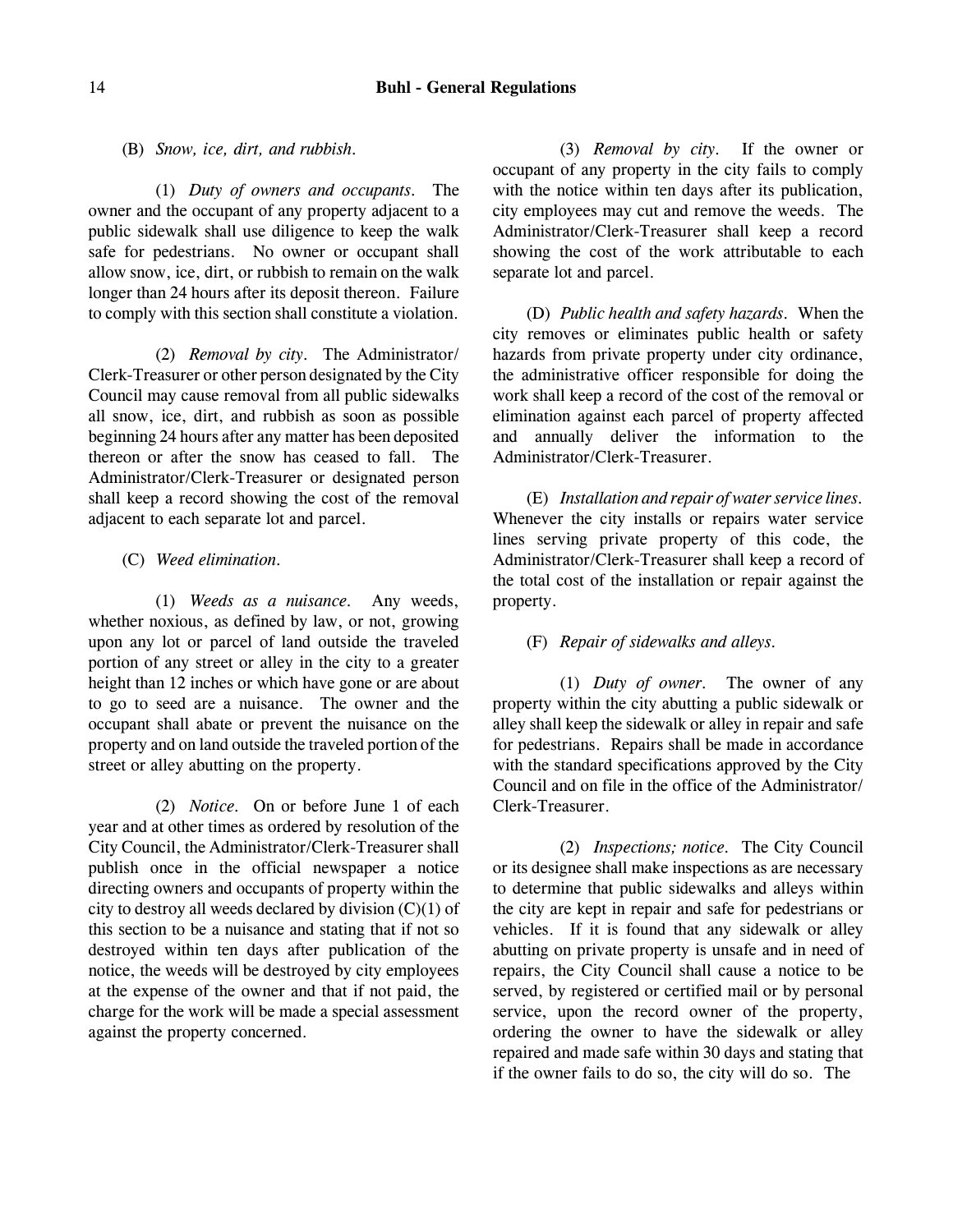expense thereof must be paid by the owner, and if unpaid it will be made a special assessment against the property concerned.

(3) *Repair by city.* If the sidewalk or alley is not repaired within 30 days after receipt of the notice, the Administrator/Clerk-Treasurer shall report the facts to the City Council and the City Council shall by resolution order the work done by contract in accordance with law. The Administrator/Clerk-Treasurer shall keep a record of the total cost of the repair attributable to each lot or parcel of property.

(G) *Personal liability.* The owner of property on which or adjacent to which a current service has been performed shall be personally liable for the cost of the service. As soon as the service has been completed and the cost determined, the Administrator/Clerk-Treasurer, or other designated official, shall prepare a bill and mail it to the owner and thereupon the amount shall be immediately due and payable at the office of the Administrator/Clerk-Treasurer.

(H) *Damage to public property.*

(1) Any person driving any vehicle, equipment, object, or contrivance upon any street, road, highway, or structure shall be liable for all damages which the surface or structure may sustain as a result of any illegal operation, or driving or moving of the vehicle, equipment or object or contrivance weighing in excess of the maximum weight permitted by statute or code.

(2) When the driver is not the owner of the vehicle, equipment, object, or contrivance, but is so operating, driving, or moving the same with the express or implied permission of the owner, then the owner and the driver shall be jointly and severally liable for any damage. Any person who willfully acts or fails to exercise due care and by that act damages any public property shall be liable for the amount thereof, which amount shall be collectable by action or as a lien under M.S. § 514.67, as it may be amended from time to time.

(I) *Assessment.*

(1) On or before September 1 of each year, the Administrator/Clerk-Treasurer shall list the total unpaid charges for each type of current service and charges under this section against each separate lot or parcel to which they are attributable.

(2) The City Council may then spread the charges against property benefitted as a special assessment under M.S. § 429.01, as it may be amended from time to time, and other pertinent statutes for certification to the County Auditor and collection along with current taxes the following year or in annual installments, not exceeding ten, as the City Council may determine in each case. Penalty, see § 10.99

### **§ 92.02 TREE DISEASES.**

(A) *Declaration of policy.* The City Council determines that the health of the elm and oak trees within the city is threatened by fatal diseases known as Dutch Elm and Oak Wilt diseases, and other trees may be threatened by other epidemic diseases of shade trees. The City Council further determines that the loss of elm, oak, and other trees growing upon public and private property would substantially depreciate the value of property within the city and impair the safety, good order, general welfare, and convenience of the public. It is declared to be the intention of the City Council to control and prevent the spread of those diseases and this section is enacted for that purpose.

(B) *Designated enforcement officer.* It shall be the duty of the officer designated by the City Council to coordinate, under the direction and control of the City Council, all activities of the city relating to the control and prevention of Dutch Elm disease and Oak Wilt disease and other epidemic diseases of shade trees. The officer shall recommend to the City Council the details of a program for the control of such diseases, and perform the duties incident to a program adopted by the City Council.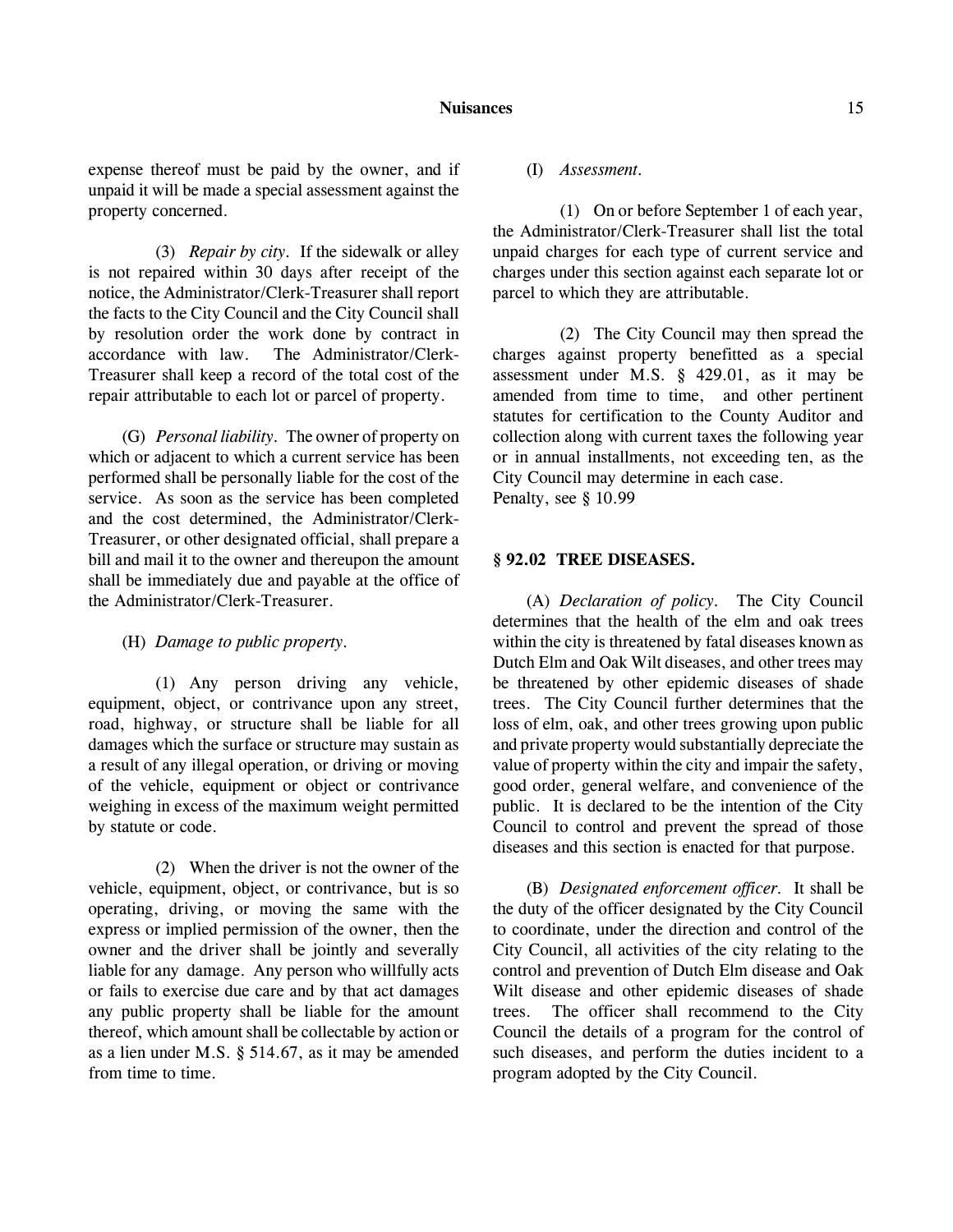(C) *Trees constituting nuisance declared.* The following are public nuisances whenever they may be found within the city:

(1) Any living or standing elm tree or part thereof infected to any degree with the Dutch Elm disease fungus *Ceratocystis Ulmi (Buisman) Moreau* or which harbors any of the elm bark beetles *Scolytus Multistriatus (Eichh.)* or *Hylungopinus Rufipes (Marsh)*;

(2) Any dead elm tree or part thereof, including branches, stumps, firewood, or other elm material from which the bark has not been removed and burned or sprayed with an effective elm bark beetle insecticide;

(3) Any living or standing oak tree or part thereof infected to any degree with the Oak Wilt fungus *Ceratocystis fagacearum*;

(4) Any dead oak tree or part thereof which in the opinion of the designated officer constitutes a hazard, including but not limited to logs, branches, stumps, roots, firewood, or other oak material which has not been stripped of its bark and burned or sprayed with an effective fungicide; or

(5) Any other shade tree with an epidemic disease.

(D) *Inspection and investigation.* As often as practical, the designated officer shall inspect all public and private premises within the city which might harbor any plant pest as defined in M.S. § 18.46(13), as it may be amended from time to time, to determine whether any condition described in division (C) of this section exists thereon. The designated officer shall investigate all reported incidents of infestation of Dutch Elm fungus, elm bark beetles, Oak Wilt fungus or any other epidemic disease of shade trees.

(E) *Entry on private premises.* The designated officer or his or her duly authorized agents may enter upon private premises at any reasonable time for the purpose of carrying out any of the duties assigned under this section.

(F) *Abatement of nuisance.* It is unlawful for any person to permit any public nuisance, as defined in division (C) of this section, to remain on any premises the person owns or controls within the city. The nuisances may be abated in the manner prescribed by this section. In abating a nuisance, defined in division (C) of this section, the designated officer shall cause the infected tree or wood to be sprayed, removed, burned, or otherwise effectively treated so as to destroy and prevent as fully as possible the spread of epidemic diseases such as Dutch Elm disease and Oak Wilt disease. The designated officer shall also take other steps as are necessary to prevent root graft transmission of the diseases. The abatement procedures shall be carried out in accordance with current technical and expert opinions and plans as may be designated by the Commissioner of Agriculture.

(G) *Procedure for removal of infected trees and wood.*

(1) *Action by the designated officer.* Whenever the designated officer finds with reasonable certainty that the infestation, defined in division (C), exists in any trees or wood in any public or private place in the city, the designated officer shall, in writing, notify the owner of the existence of a nuisance, which notice shall state that the owner has 60 days to abate the nuisance and avoid city action. A copy of the notice shall be transmitted to the Administrator/Clerk-Treasurer for the information of the City Council. If within the 60-day period the property owner has not abated the nuisance, the designated officer shall report all the facts surrounding the unabated nuisance to the City Council.

(2) *Action by the City Council.* Upon receipt of the designated officer's report required in division (G)(1) of this section, the City Council shall, by resolution, order the nuisance abated. Before action is taken on the resolution, the City Council shall publish notice of its intention to meet to consider taking action to abate the nuisance. This notice shall be mailed to affected property owners and published once no less than one week prior to the meeting. The notice shall state the time and place of the meeting, the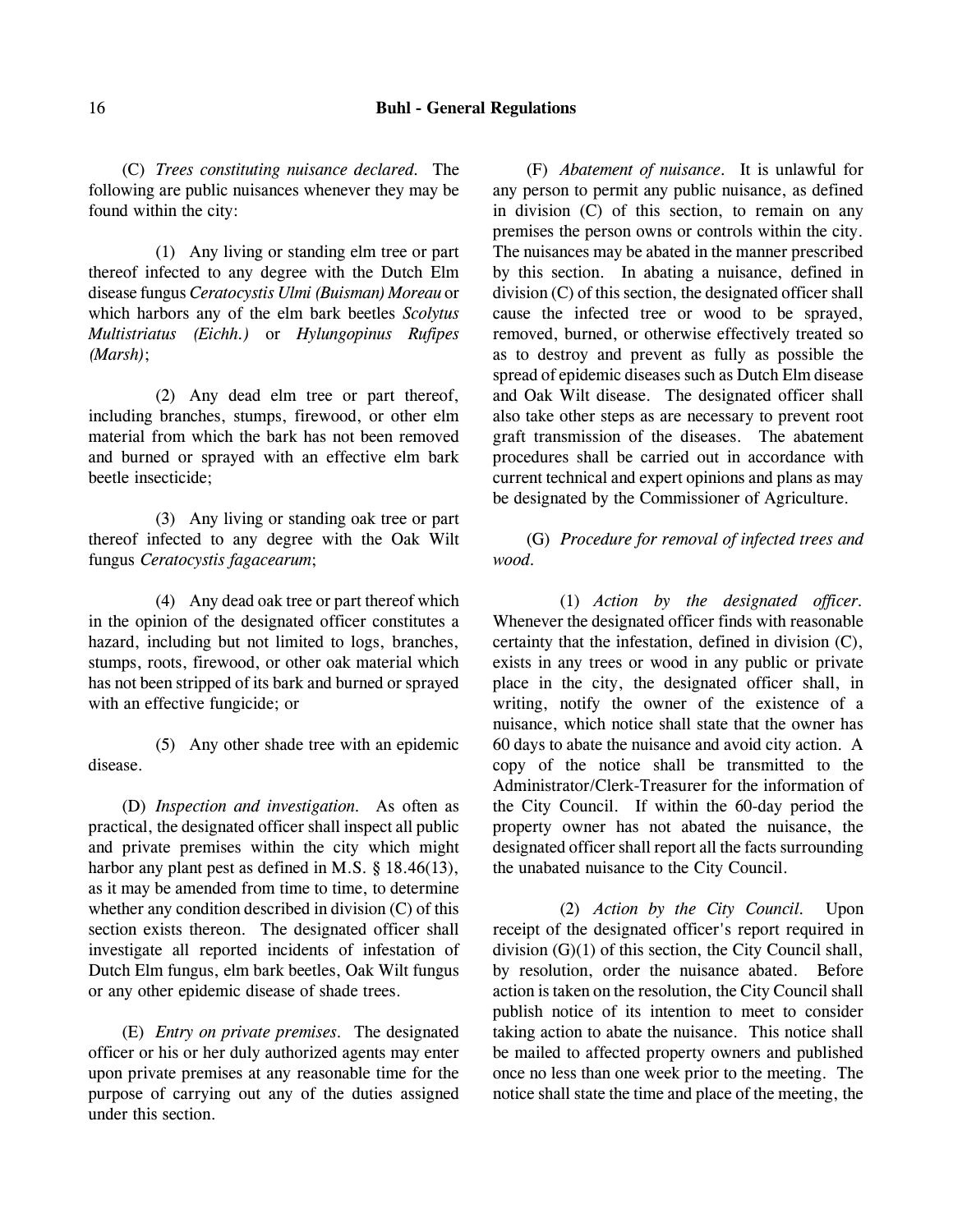streets affected, action proposed, the estimated cost of the abatement and the proposed basis of assessment, if any, of costs. At the hearing or adjournment thereof, the City Council shall hear property owners with reference to the scope and desirability of the proposed project. The City Council shall thereafter adopt a resolution confirming the original resolution with such modifications as it considers desirable and provide for the doing of the work by day labor or by contract.

(3) *Record.* The designated officer shall keep a record of the costs of abatement done under this section and shall report monthly to the Administrator/Clerk-Treasurer or other appropriate officer all work done for which assessments are to be made, stating and certifying the description of the land, lots, parcels involved, and the amount chargeable to each.

(4) *Assessment.*

(a) On or before September 1 of each year, the Administrator/Clerk-Treasurer shall list the total unpaid charges for each abatement against each separate lot or parcel to which they are attributable under this section.

(b) The City Council may then spread the charges or any portion thereof against the property involved as a special assessment under M.S. § 429.101, as it may be amended from time to time, and other pertinent statutes for certification to the County Auditor and collection the following year along with the current taxes.

(H) *Interference prohibited.* It is unlawful for any person to prevent, delay, or interfere with the designated officer or his or her agents while they are engaged in the performance of duties imposed by this section. However, it is a defense to prosecution under this division (H) that the interference alleged consisted of constitutionally protected speech only.

Penalty, see § 10.99

### *NUISANCES*

### **§ 92.15 PUBLIC NUISANCE DEFINED.**

Whoever by his or her act or failure to perform a legal duty intentionally does any of the following is guilty of maintaining a public nuisance, which is a misdemeanor:

(A) Maintains or permits a condition which unreasonably annoys, injures, or endangers the safety, health, morals, comfort, or repose of any considerable number of members of the public;

(B) Interferes with, obstructs, or renders dangerous for passage any public highway or right-ofway, or waters used by the public; or

(C) Is guilty of any other act or omission declared by law or this subchapter to be a public nuisance and for which no sentence is specifically provided.

Penalty, see § 10.99 *Statutory reference: Similar provisions, see M.S. § 609.74*

# **§ 92.16 PUBLIC NUISANCES AFFECTING HEALTH.**

The following are hereby declared to be nuisances affecting health:

(A) Exposed accumulation of decayed or unwholesome food or vegetable matter;

(B) All diseased animals running at large;

(C) All ponds or pools of stagnant water;

(D) Carcasses of animals not buried or destroyed within 24 hours after death;

(E) Accumulations of manure, refuse, or other debris;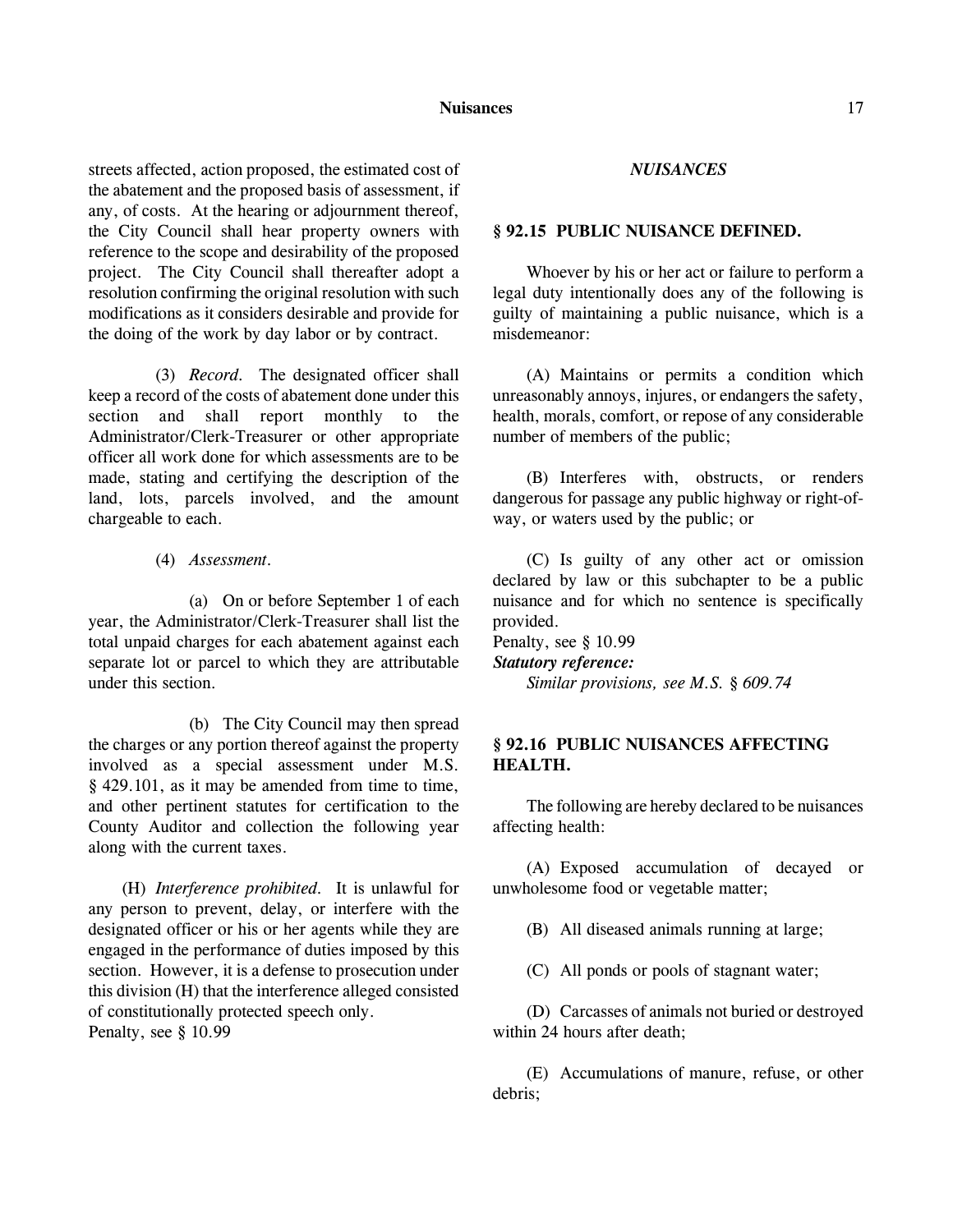### 18 **Buhl - General Regulations**

(F) Privy vaults and garbage cans which are not rodent-free or fly-tight or which are so maintained as to constitute a health hazard or to emit foul and disagreeable odors;

(G) The pollution of any public well or cistern, stream or lake, canal or body of water by sewage, industrial waste or other substances;

(H) All noxious weeds and other rank growths of vegetation upon public or private property;

(I) Dense smoke, noxious fumes, gas and soot, or cinders, in unreasonable quantities;

(J) All public exposure of people having a contagious disease; and

(K) Any offensive trade or business as defined by statute not operating under local license. Penalty, see § 10.99

# **§ 92.17 PUBLIC NUISANCES AFFECTING MORALS AND DECENCY.**

The following are hereby declared to be nuisances affecting public morals and decency:

(A) All gambling devices, slot machines, and punch boards, except as otherwise authorized by federal, state, or local law;

(B) Betting, bookmaking, and all apparatus used in such occupations;

(C) All houses kept for the purpose of prostitution or promiscuous sexual intercourse, gambling houses, houses of ill fame, and bawdy houses;

(D) All places where intoxicating liquor is manufactured or disposed of in violation of law or where, in violation of law, people are permitted to resort for the purpose of drinking intoxicating liquor,

or where intoxicating liquor is kept for sale or other disposition in violation of law, and all liquor and other property used for maintaining such a place;

(E) Any vehicle used for the unlawful transportation of intoxicating liquor, or for promiscuous sexual intercourse, or any other immoral or illegal purpose. Penalty, see § 10.99

**§ 92.18 PUBLIC NUISANCES AFFECTING PEACE AND SAFETY.**

The following are declared to be nuisances affecting public peace and safety:

(A) All snow and ice not removed from public sidewalks 12 hours after the snow or other precipitation causing the condition has ceased to fall;

(B) All trees, hedges, billboards, or other obstructions which prevent people from having a clear view of all traffic approaching an intersection;

(C) All wires and limbs of trees which are so close to the surface of a sidewalk or street as to constitute a danger to pedestrians or vehicles;

(D) All unnecessary noises and annoying vibrations;

(E) Obstructions and excavations affecting the ordinary public use of streets, alleys, sidewalks, or public grounds except under the conditions as are permitted by this code or other applicable law;

(F) Radio aerials or television antennae erected or maintained in a dangerous manner;

(G) Any use of property abutting on a public street or sidewalk or any use of a public street or sidewalk which causes crowds of people to gather or obstruct traffic and free use of the street or sidewalk;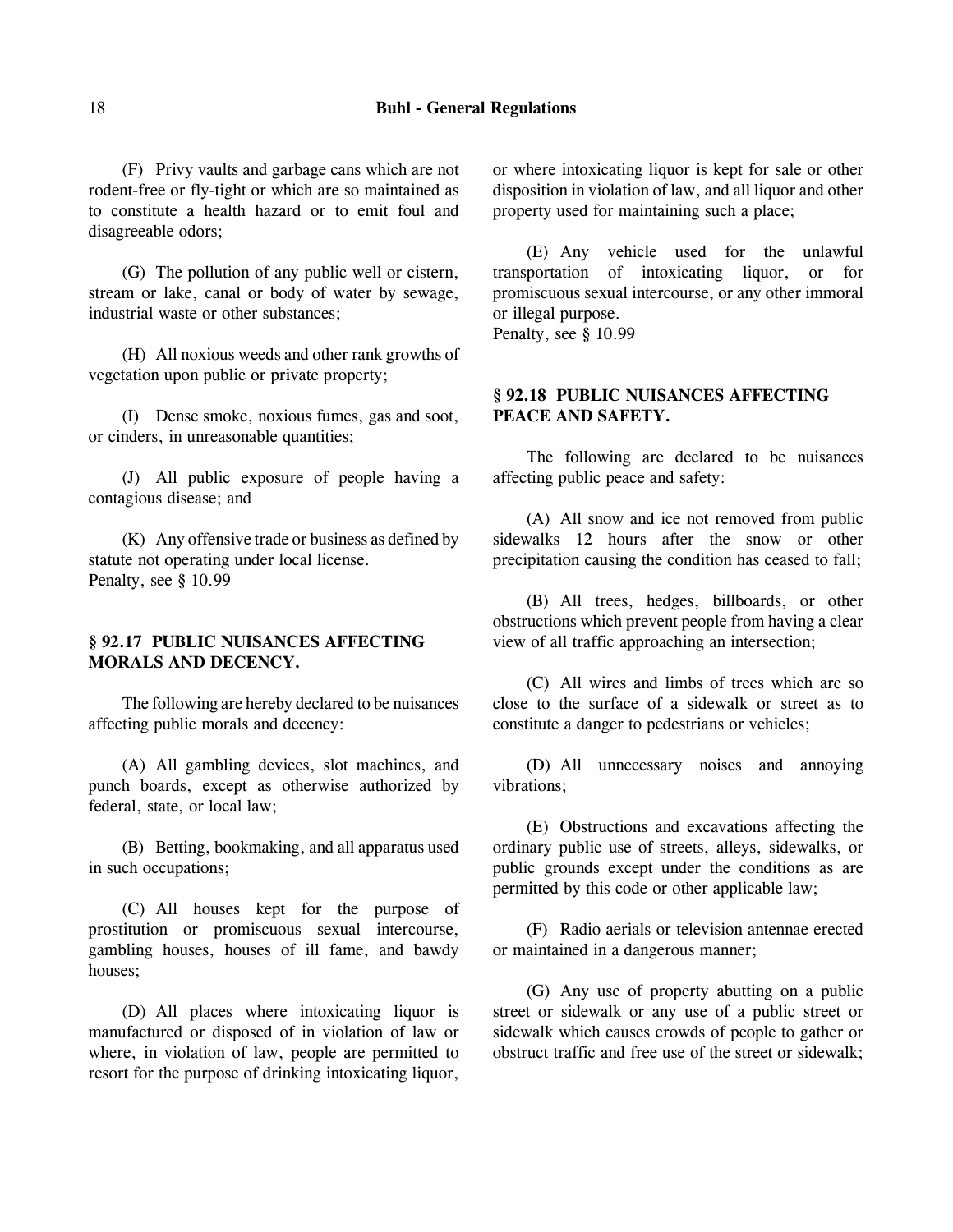#### **Nuisances** 19

(H) All hanging signs, awnings, and other similar structures over streets and sidewalks, or so situated so as to endanger public safety, or not constructed and maintained as provided by ordinance;

(I) The allowing of rain water, ice, or snow to fall from any building or structure upon any street or sidewalk or to flow across any sidewalk;

(J) Any barbed wire fence less than six feet above the ground and within three feet of a public sidewalk or way;

(K) All dangerous, unguarded machinery in any public place, or so situated or operated on private property as to attract the public;

(L) Waste water cast upon or permitted to flow upon streets or other public properties;

(M) Accumulations in the open of discarded or disused machinery, household appliances, automobile bodies, or other material in a manner conducive to the harboring of rats, mice, snakes, or vermin, or the rank growth of vegetation among the items so accumulated, or in a manner creating fire, health, or safety hazards from the accumulation;

(N) Any well, hole, or similar excavation which is left uncovered or in other conditions as to constitute a hazard to any child or other person coming on the premises where it is located;

(O) Obstruction to the free flow of water in a natural waterway or a public street drain, gutter, or ditch with trash of other materials;

(P) The placing or throwing on any street, sidewalk, or other public property of any glass, tacks, nails, bottles, or other substance which may injure any person or animal or damage any pneumatic tire when passing over the substance;

(Q) The depositing of garbage or refuse on a public right-of-way or adjacent private property; and

(R) All other conditions or things which are likely to cause injury to the person or property of anyone.

Penalty, see § 10.99

## **§ 92.19 DUTIES OF CITY OFFICERS.**

The Street Foreman, a licensed peace officer, Building Inspector or other designated official shall enforce the provisions of this subchapter relating to nuisances affecting public safety. A licensed peace officer or Building Inspector shall enforce provisions relating to other nuisances and shall assist the other designated officers in the enforcement of provisions relating to nuisances affecting public safety. The officers shall have the power to inspect private premises and take all reasonable precautions to prevent the commission and maintenance of public nuisances.

## **§ 92.20 ABATEMENT.**

(A) *Notice.* Written notice of violation, notice of the time, date, place and subject of any hearing before the City Council, notice of City Council order, and notice of motion for summary enforcement hearing shall be given, as set forth in this section.

(1) *Notice of violation.* Written notice of violation shall be served by the officer charged with enforcement on the owner of record or occupant of the premises either in person or by certified or registered mail. If the premises is not occupied, the owner of record is unknown, or the owner of record or occupant refuses to accept notice of violation, notice of violation shall be served by posting it on the premises.

(2) *Notice of City Council hearing.* Written notice of any City Council hearing to determine or abate nuisance shall be served on the owner of record and occupant of the premises either in person or by certified or registered mail. If the premises is not occupied, the owner of record is unknown, or the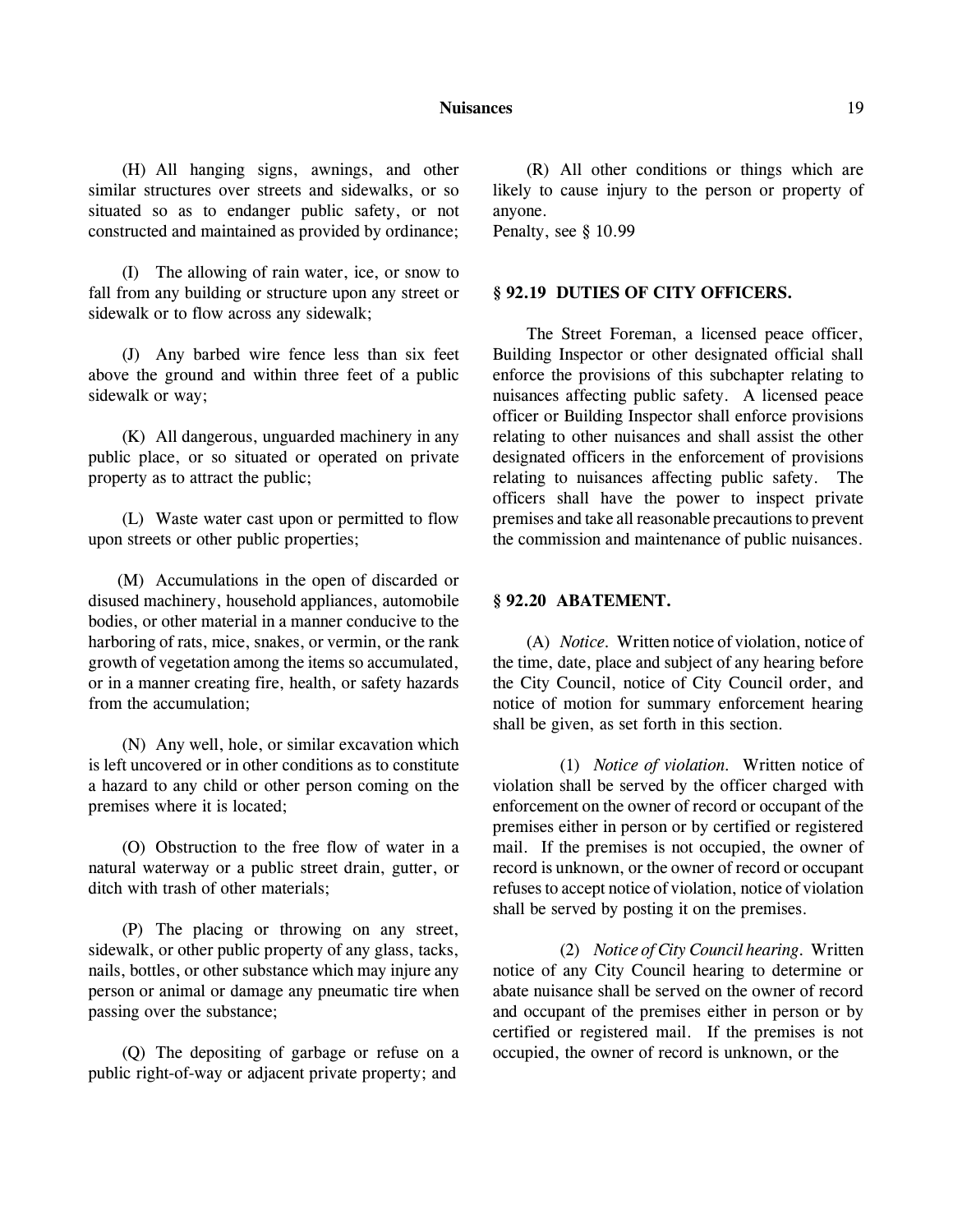owner of record or occupant refuses to accept notice of the City Council hearing, notice of City Council hearing shall be served by posting it on the premises.

(3) *Notice of City Council order.* Except for those cases determined by the city to require summary enforcement, written notice of any City Council order shall be made as provided in M.S. § 463.17 (Hazardous and Substandard Building Act), as it may be amended from time to time.

(4) *Notice of motion for summary enforcement.* Written notice of any motion for summary enforcement shall be made as provided for in M.S. § 463.17 (Hazardous and Substandard Building Act), as it may be amended from time to time.

(B) *Procedure.* Whenever the officer charged with enforcement determines that a public nuisance is being maintained or exists on premises in the city, the officer shall notify in writing the owner of record or occupant of the premises of the fact and order that the nuisance be terminated or abated. The notice of violation shall specify the steps to be taken to abate the nuisance and the time within which the nuisance is to be abated. If the notice of violation is not complied with within the time specified, the enforcing officer shall report that fact forthwith to the City Council. Thereafter, the City Council may, after notice to the owner or occupant and an opportunity to be heard, determine that the condition identified in the notice of violation is a nuisance and further order that if the nuisance is not abated within the time prescribed by the City Council, the city may seek injunctive relief by serving a copy of the City Council order and notice of motion for summary enforcement.

(C) *Emergency procedure; summary enforcement.* In cases of emergency, where delay in abatement required to complete the notice and procedure requirements set forth in divisions (A) and (B) of this section will permit a continuing nuisance to unreasonably endanger public health safety or welfare, the City Council may order summary enforcement and abate the nuisance. To proceed with summary

enforcement, the officer charged with enforcement shall determine that a public nuisance exists or is being maintained on premises in the city and that delay in abatement of the nuisance will unreasonably endanger public health, safety or welfare. The enforcement officer shall notify in writing the occupant or owner of the premises of the nature of the nuisance and of the city's intention to seek summary enforcement and the time and place of the City Council meeting to consider the question of summary enforcement. The City Council shall determine whether or not the condition identified in the notice to the owner or occupant is a nuisance, whether public health, safety, or welfare will be unreasonably endangered by delay in abatement required to complete the procedure set forth in division (A) of this section, and may order that the nuisance be immediately terminated or abated. If the nuisance is not immediately terminated or abated, the City Council may order summary enforcement and abate the nuisance.

(D) *Immediate abatement.* Nothing in this section shall prevent the city, without notice or other process, from immediately abating any condition which poses an imminent and serious hazard to human life or safety.

Penalty, see § 10.99

### **§ 92.21 RECOVERY OF COST.**

(A) *Personal liability.* The owner of premises on which a nuisance has been abated by the city shall be personally liable for the cost to the city of the abatement, including administrative costs. As soon as the work has been completed and the cost determined, the Administrator/Clerk-Treasurer or other official designated by the City Council shall prepare a bill for the cost and mail it to the owner. Thereupon the amount shall be immediately due and payable at the office of the Administrator/Clerk-Treasurer.

(B) *Assessment.* If the nuisance is a public health or safety hazard on private property, the accumulation of snow and ice on public sidewalks, the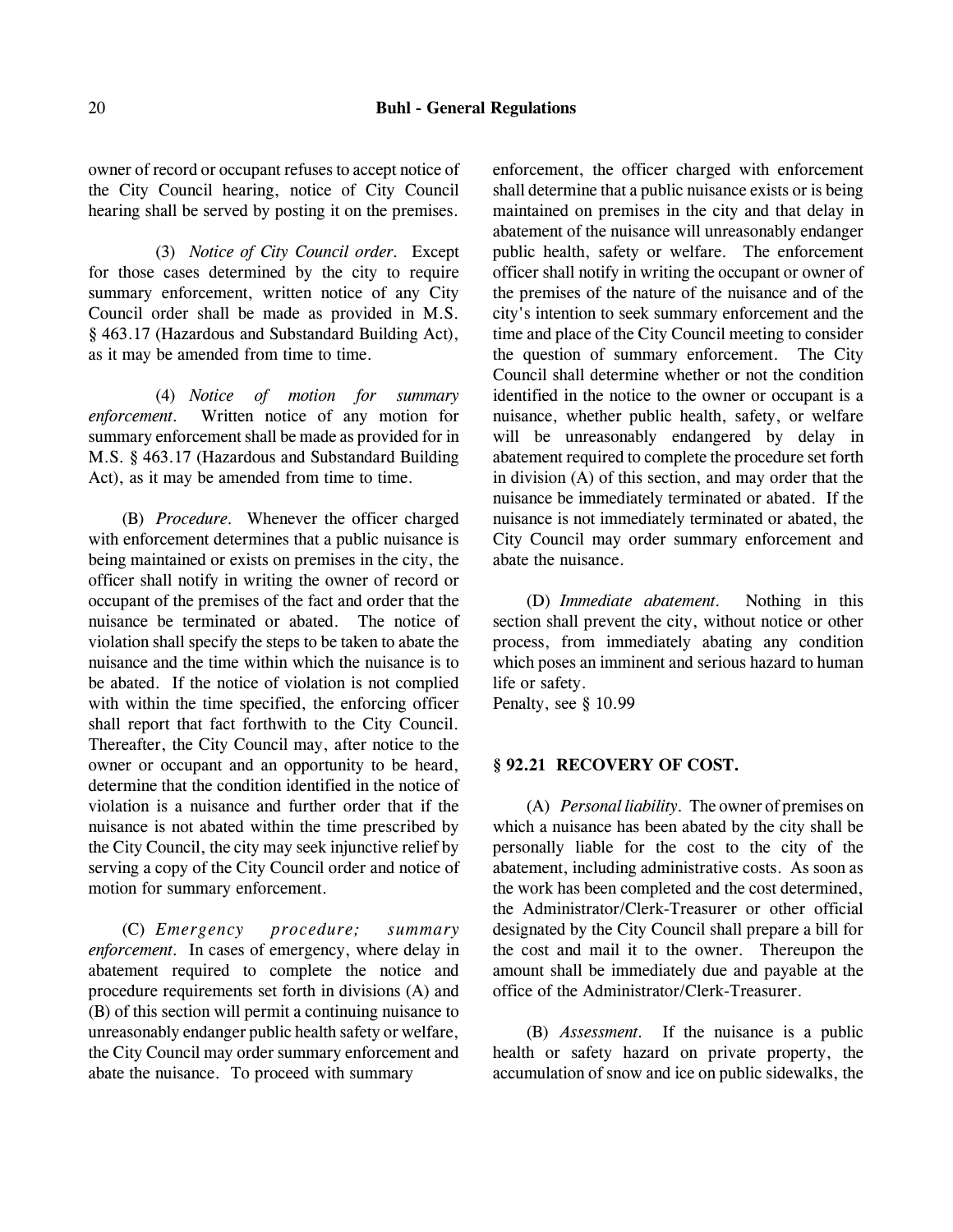#### **Nuisances** 21

growth of weeds on private property or outside the traveled portion of streets, or unsound or insectinfected trees, the Administrator/Clerk-Treasurer shall, on or before September 1 next following abatement of the nuisance, list the total unpaid charges along with all other charges as well as other charges for current services to be assessed under M.S. § 429.101, as it may be amended from time to time, against each separate lot or parcel to which the charges are attributable. The City Council may then spread the charges against the property under that statute and other pertinent statutes for certification to the County Auditor and collection along with current taxes the following year or in annual installments, not exceeding ten, as the City Council may determine in each case. Penalty, see § 10.99

#### *WEEDS*

### **§ 92.35 SHORT TITLE.**

This subchapter shall be cited as the "Weed Subchapter."

### **§ 92.36 JURISDICTION.**

(A) The jurisdiction of this subchapter shall be the corporate limits of the city, as presently defined or as may be modified from time to time by annexation or city ordinance.

(B) This subchapter shall be in addition to any state statute or county ordinance presently in effect, subsequently added, amended, or repealed.

#### **§ 92.37 DEFINITIONS; EXCLUSIONS.**

(A) For the purpose of this subchapter, the following definitions shall apply unless the context clearly indicates or requires a different meaning.

*DESTRUCTION ORDER.* The notice served by the City Council or designated city official, in cases of appeal, on the property owner of the ordinance violation.

*PROPERTY OWNER.* The person occupying the property, the holder of legal title or a person having control over the property of another, such as a right-of-way, easement, license, or lease.

*WEEDS, GRASSES* and *RANK VEGETATION.* Includes but is not limited to the following:

(1) Noxious weeds and rank vegetation shall include but not be limited to: alum (allium), Buckthorn, Bur Cucumber, Canada Thistle, Corncockle, Cressleaf Groundsel, Curly Dock, Dodder, Field Bindweed, French Weed, Hairy Whitetop, Hedge Bindweed, Hoary Cress, Horsenettle, Johnsongrass, Leafy Spurge, Mile-A-Minute Weed, Musk Thistle, Oxeye Daisy, Perennial Sowthistle, Poison Hemlock, Purple Loosestrife, Quackgrass, Russian Knapweed, Russian Thistle, Serrated Tussock, Shatter Cane, Sorghum, Wild Carrot, Wild Garlic, Wild Mustard, Wild Onion, Wild Parsnip;

(2) Grapevines when growing in groups of 100 or more and not pruned, sprayed, cultivated or otherwise maintained for two consecutive years;

(3) Bushes of the species of tall, common or European barberry, further known as *berberis vulgaris* or its horticultural varieties;

(4) Any weeds, grass or plants, other than trees, bushes, flowers or other ornamental plants, growing to a height exceeding 12 inches;

(5) Rank vegetation includes the uncontrolled, uncultivated growth of annuals and perennial plants; and

(6) The term *WEEDS* does not include shrubs, trees, cultivated plants or crops.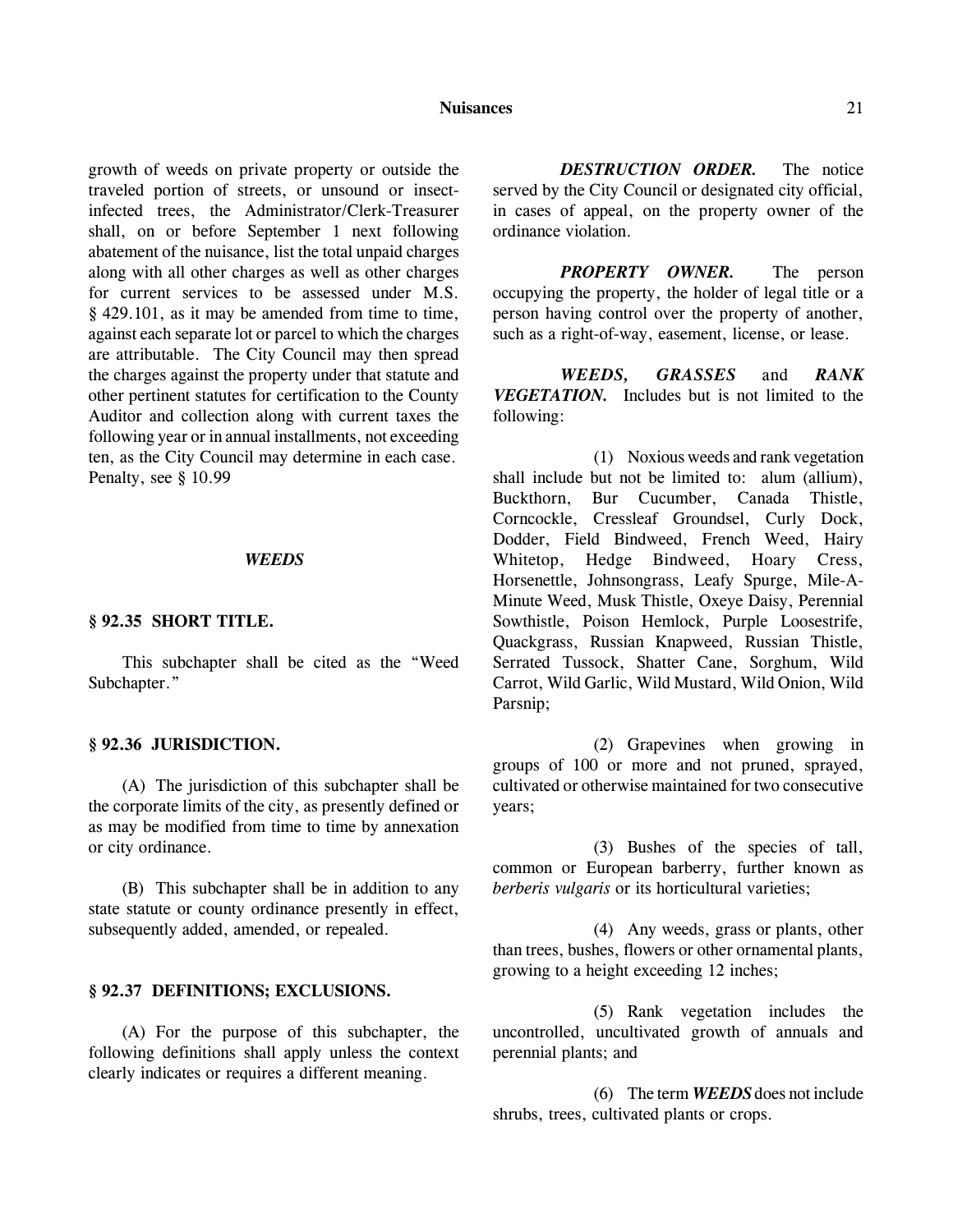(B) In no event shall cultivated plants or crops include plants, which have been defined by state statute or administrative rule as being noxious or detrimental plants.

# **§ 92.38 OWNERS RESPONSIBLE FOR TRIMMING, REMOVAL AND THE LIKE.**

All property owners within the corporate limits of the city shall be required and be financially responsible for the removal, cutting or disposal and elimination of weeds, grasses, and rank vegetation or other uncontrolled plant growth on their property, which at the time of notice, is in excess of ten inches in average height, and in no event, exceeds 15 inches maximum height on at least 20% of the surface area of the property.

Penalty, see § 10.99

# **§ 92.39 FILING COMPLAINT.**

Any person, including the city, who believes there is property located within the corporate limits of the city which has growing plant matter in violation of this subchapter shall make a written complaint signed, dated and filed with the Administrator/Clerk-Treasurer. If the city makes the complaint, an employee, officer or Council member of the city shall file the complaint in all respects as set out above.

### **§ 92.40 NOTICE OF VIOLATIONS.**

(A) (1) Upon receiving notice of the probable existence of weeds in violation of this subchapter, a person designated by the City Council shall make an inspection and prepare a written report to the City Council regarding the condition. The City Council, upon concluding that there is a probable belief that this subchapter has been violated, shall forward written notification in the form of a "destruction order" to the property owner or the person occupying the property as that information is contained within the records of the Administrator/Clerk-Treasurer or any other city agency.

(2) The notice shall be served in writing by certified mail. The notice shall provide that within seven regular business days after the receipt of the notice that the designated violation shall be removed by the property owner or person occupying the property.

(B) (1) All notices are to be in writing and all filings are to be with the Administrator/Clerk-Treasurer.

(2) Certified mailing to the Administrator/ Clerk-Treasurer or others is deemed filed on the date of posting to the United States Postal Service.

### **§ 92.41 APPEALS.**

(A) The property owner may appeal by filing written notice of objections with the City Council within 48 hours of the notice, excluding weekends and holidays, if the property owner contests the finding of the City Council. It is the property owner's responsibility to demonstrate that the matter in question is shrubs, trees, cultivated plants or crops or is not otherwise in violation of this subchapter, and should not be subject to destruction under the subchapter.

(B) An appeal by the property owner shall be brought before the City Council and shall be decided by a majority vote of the Council members in attendance and being at a regularly scheduled or special meeting of the City Council.

## **§ 92.42 ABATEMENT BY CITY.**

In the event that the property owner shall fail to comply with the destruction order within seven regular business days and has not filed a notice within 48 hours to the Administrator/Clerk-Treasurer of an intent to appeal, the City Council may employ the services of city employees or outside contractors and remove the weeds to conform to this subchapter by all lawful means.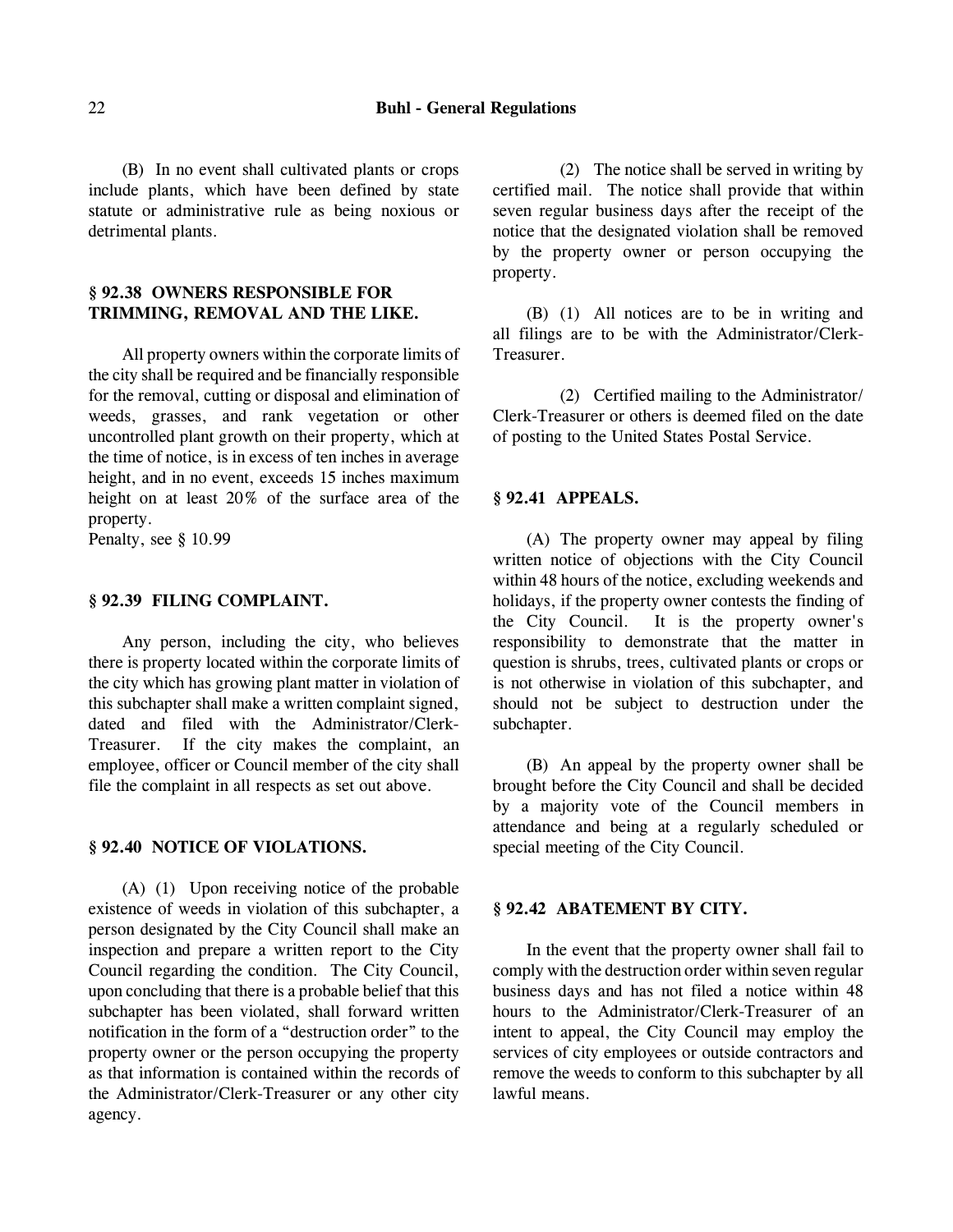#### **Nuisances 23**

### **§ 92.43 LIABILITY.**

(A) The property owner is liable for all costs of removal, cutting, or destruction of weeds, as defined by this subchapter.

(B) The property owner is responsible for all collection costs associated with weed destruction, including but not limited to court costs, attorney's fees and interest on any unpaid amounts incurred by the city. If the city uses municipal employees, it shall set and assign an appropriate per hour rate for employees, equipment, supplies, and chemicals which may be used.

(C) All sums payable by the property owner are to be paid to the Administrator/Clerk-Treasurer and to be deposited in a general fund as compensation for expenses and costs incurred by the city.

### *OPEN BURNING*

#### **§ 92.60 PURPOSE.**

The purpose of this subchapter is to establish permitted categories of open burn events for residences and farms within the city and provide for a permitting process for residential and agricultural open burning, except when the open burning is defined as a "recreational fire," as prescribed in this subchapter.

### **§ 92.61 DEFINITIONS.**

For the purpose of this subchapter, the following definitions shall apply unless the context clearly indicates or requires a different meaning.

*FIRE CHIEF, FIRE MARSHAL* and *ASSISTANT FIRE MARSHALS.* The Fire Chief, Fire Marshal and Assistant Fire Marshals of the Fire Department which provides fire protection services to the city.

*OPEN BURNING.* The burning of any matter if the resultant combustion products are emitted directly to the atmosphere without passing through a stack, duct or chimney, except a "recreational fire," as defined herein.

*RECREATIONAL FIRE.* A fire set with approved starter fuel no more than three feet in height, contained within the border of a "recreational fire site" using dry, clean wood; producing little detectable smoke, odor or soot beyond the property line, conducted with an adult tending the fire at all times, for recreational, ceremonial, food preparation for social purposes, extinguished completely before quitting the occasion, and respecting weather conditions, neighbors, burning bans and air quality so that nuisance, health, or safety hazards will not be created. Mobile cooking devices such as manufactured hibachis, charcoal grills, wood smokers and propane or natural gas devices are not defined as *RECREATIONAL FIRES*. No more than one *RECREATIONAL FIRE* is allowed on any property at one time.

*RECREATIONAL FIRE SITE.* An area of no more than a three-foot diameter circle (measured from the inside of the fire ring or border); completely surrounded by non-combustible and non-smoke or odor producing material, either of natural rock, cement, brick, tile or blocks or ferrous metal only an which area is depressed below ground, on the ground, or on a raised bed. Included are permanent outdoor wood burning fireplaces. Burning barrels are not a *RECREATION FIRE SITE*, as defined herein. *RECREATIONAL FIRE SITES* shall not be located closer than 25 feet to any structure.

*STARTER FUELS.* Dry, untreated, unpainted, kindling, branches, cardboard or charcoal fire starter. Paraffin candles and alcohols are permitted as starter fuels and as aids to ignition only. Propane gas torches or other clean gas burning devices causing minimal pollution must be used to start an open burn.

*WOOD.* Dry, clean fuel only such as twigs, branches, limbs, "presto logs," charcoal, cord wood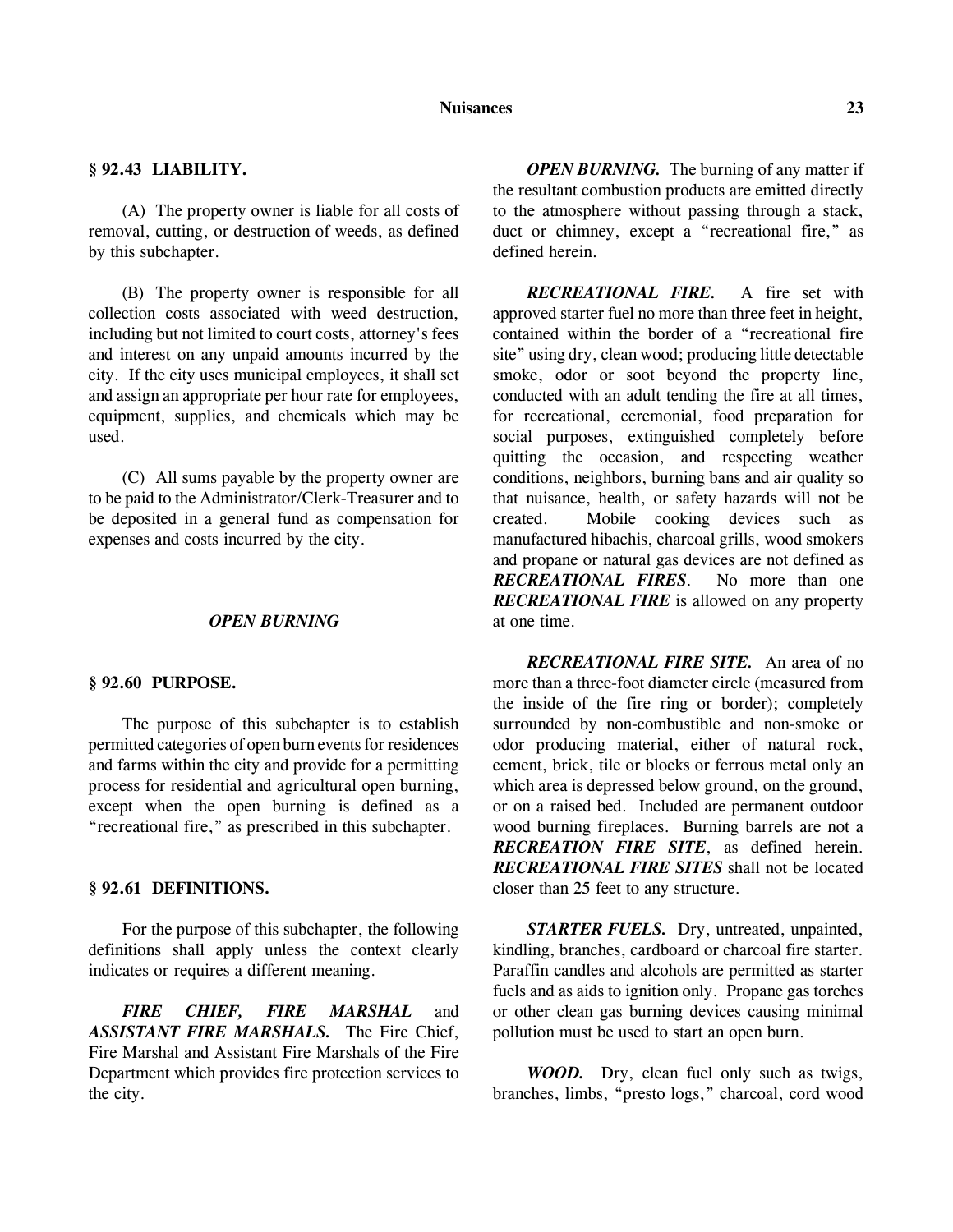#### 24 **Buhl - General Regulations**

or untreated dimensional lumber. The term does not include wood that is green with leaves or needles, rotten, wet, oil soaked or treated with paint, glue or preservatives. Clean pallets may be used for recreational fires when cut into three foot lengths.

### **§ 92.62 PROHIBITED MATERIALS.**

(A) No person shall conduct, cause or permit open burning oils, petro fuels, rubber, plastics, chemically-treated materials or other materials which produce excessive or noxious smoke such as tires, railroad ties, treated, painted or glued wood composite shingles, tar paper, insulation, composition board, sheet rock, wiring, paint or paint fillers.

(B) No person shall conduct, cause, or permit open burning of hazardous waste or salvage operations, open burning of solid waste generated from an industrial or manufacturing process or from a service or commercial establishment or building material generated from demolition of commercial or institutional structures.

(C) No person shall conduct, cause, or permit open burning of discarded material resulting from the handling, processing, storage, preparation, serving, or consumption of food.

(D) No person shall conduct, cause, or permit open burning of any leaves or grass clippings. Penalty, see § 10.99

### **§ 92.63 PERMIT REQUIRED.**

No person shall start or allow any open burning on any property in the city without first having obtained an open burn permit, except that a permit is not required for any fire which is a recreational fire, as defined in § 92.61.

Penalty, see § 10.99

# **§ 92.64 PURPOSES ALLOWED FOR OPEN BURNING.**

(A) Open burn permits may be issued only for the following purposes:

(1) Elimination of fire of health hazard that cannot be abated by other practical means;

(2) Ground thawing for utility repair and construction;

(3) Disposal of vegetative matter for managing forest, prairie or wildlife habitat, and in the development and maintenance of land and rights-ofway where chipping, composting, landspreading, or other alternative methods are not practical;

(4) Disposal of diseased trees generated on site, diseased or infected nursery stock, diseased bee hives; and

(5) Disposal of unpainted, untreated, nonglued lumber and wood shakes generated from construction, where recycling, reuse, removal or other alternative disposal methods are not practical.

(B) Fire training permits can only issued by the Minnesota Department of Natural Resources. Penalty, see § 10.99

#### **§ 92.65 PERMIT APPLICATION; FEES.**

(A) Open burning permits shall be obtained by making application on a form prescribed by the Department of Natural Resources (DNR) and adopted by the Fire Department. The permit application shall be presented to the Fire Chief, Fire Marshal, and Assistant Fire Marshals for reviewing and processing the applications.

(B) An open burning permit shall require fee. Permit fees shall be set annually by City Council resolution. However, the City Council may, at other times, amend its resolution setting the fee as it deems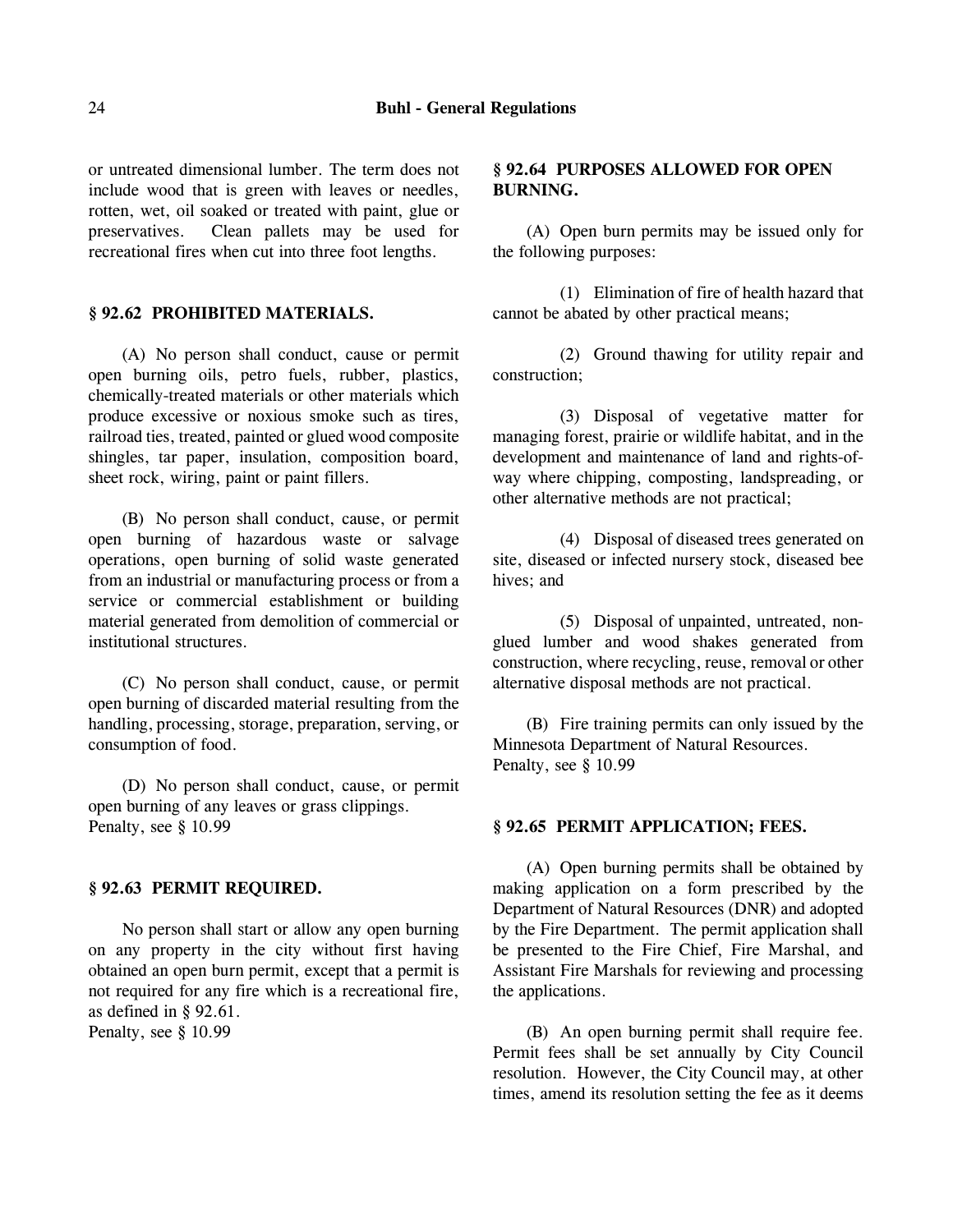necessary. The fee established by City Council resolution shall continue to be the required fee until amended by a resolution. Penalty, see § 10.99

# **§ 92.66 PERMIT PROCESS FOR OPEN BURNING.**

Upon receipt of the completed open burning permit application and permit fee, the Fire Chief, Fire Marshal, or Assistant Fire Marshals shall schedule a preliminary site inspection to locate the proposed burn site, note special conditions and set dates and time of permitted burn and review fire safety considerations.

### **§ 92.67 PERMIT HOLDER RESPONSIBILITY.**

(A) Prior to starting an open burn, the permit holder shall be responsible for confirming that no burning ban or air quality alert is in effect. Every open burn event shall be constantly attended by the permit holder or his or her competent representative. The open burning site shall have available, appropriate communication and fire suppression equipment as set out in the fire safety plan.

(B) The open burn fire shall be completely extinguished before the permit holder or his or her representative leaves the site. No fire may be allowed to smolder with no person present. It is the responsibility of the permit holder to have a valid permit, as required by this subchapter, available for inspection on the site by the Police Department, Fire Department, MPCA representative or DNR forest officer.

(C) The permit holder is responsible for compliance and implementation of all general conditions, special conditions and the burn event safety plan as established in the permit issued. The permit holder shall be responsible for all costs incurred as a result of the burn, including but not limited to fire suppression and administrative fees. Penalty, see § 10.99

#### **§ 92.68 REVOCATION OF PERMIT.**

The open burning permit is subject to revocation at the discretion of DNR forest officer, the Fire Chief, Fire Marshal, or Assistant Fire Marshals. Reasons for revocation include but are not limited to a fire hazard existing or developing during the course of the burn, any of the conditions of the permit being violated during the course of the burn, pollution or nuisance conditions developing during the course of the burn, or a fire smoldering with no flame present. Penalty, see § 10.99

#### **§ 92.69 DENIAL OF PERMIT.**

If established criteria for the issuance of an open burning permit are not met during review of the application, it is determined that a practical alternative method for disposal of the material exists, or a pollution or nuisance condition would result, or if a burn event safety plan cannot be drafted to the satisfaction of the Fire Chief, Fire Marshal, or Assistant Fire Marshals, these officers may deny the application for the open burn permit.

## **§ 92.70 BURNING BAN OR AIR QUALITY ALERT.**

No recreational fire or open burn will be permitted when the city or DNR has officially declared a burning ban due to potential hazardous fire conditions or when the MPCA has declared an Air Quality Alert.

Penalty, see § 10.99

# **§ 92.71 RULES ADOPTED BY REFERENCE.**

The provisions of M.S. §§ 88.16 to 88.22, as they may be amended from time to time. and the *Minnesota Uniform Fire Code* are hereby adopted by reference and made a part of this subchapter as if fully set forth at this point.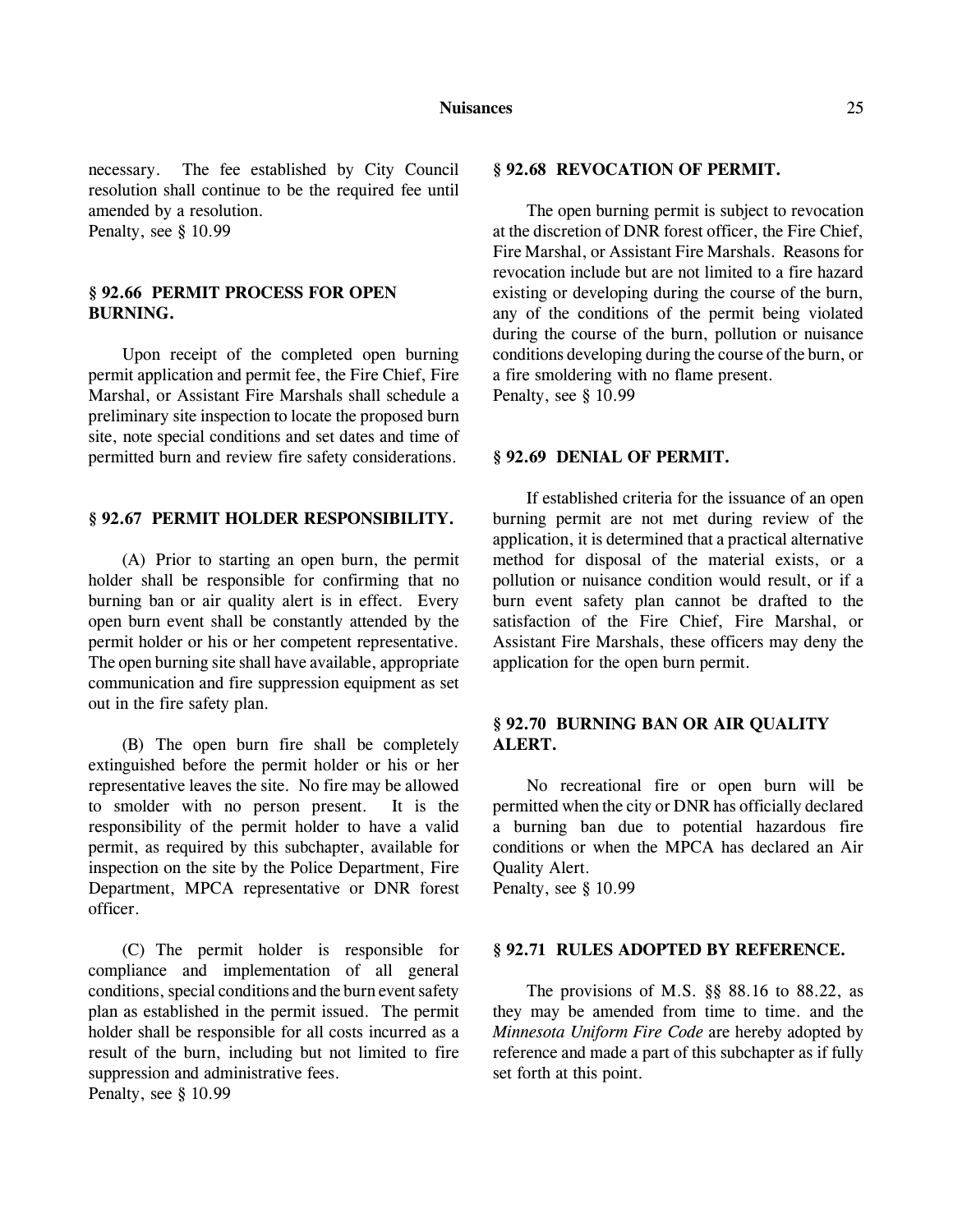# *DRUG PARAPHERNALIA*

## **§ 92.80 DRUG PARAPHERNALIA.**

(A) *Purpose.* The purpose of this section is to regulate the possession, sale, manufacturing, advertisement, and delivery of drug paraphernalia and thereby deter the use of controlled substances in the city.

(B) *Other applicable laws.* This section is not intended to allow what the Minnesota Statutes prohibit nor to prohibit what the Minnesota Statutes expressly allow.

(C) *Definitions.* The following words and terms when used in this section shall have the following meanings unless the context indicates otherwise.

*DRUG PARAPHERNALIA.* All equipment, products and materials of any kind which are used, intended to for use, or designed for use in planting, propagating, cultivating, growing, harvesting, manufacturing, compounding, converting, producing, processing, preparing, testing, analyzing, packaging, repackaging, storing, containing, concealing, injecting, ingesting, inhaling or otherwise introducing into the human body a controlled substance in violation of Minnesota Statutes or this section. It includes, but is not limited to:

(a) Kits used, intended to use, or designed for use in planting, propagating, cultivating, growing, or harvesting of any species of plant which is a controlled substance or from which a controlled substance can be derived;

(b) Kits used, intended for use, or designed for use in manufacturing, compounding, converting, producing, processing, or preparing controlled substances;

(c) Isomerization devices used, intended for use, or designed for use in increasing the potency of any species of plant which is a controlled substance;

(d) Testing equipment used, intended for use, or designed for use in identifying or in analyzing the strength, effectiveness, or purity of controlled substances;

(e) Scales and balances used, intended for use, or designed for use in weighting or measuring controlled substances;

(f) Diluents and adulterants, such as quinine hydrochloride, mannitol, mannite, dextrose, and lactose, used, intended for use, or designed for use in cutting controlled substances;

(g) Separation gins and sifters used, intended for use, or designed for use in removing twigs and seeds from, or in otherwise cleaning or refining, marijuana;

(h) Blenders, bowls, containers, spoons, and mixing devices used, intended for use, or designed for use in compounding controlled substances;

(i) Capsules, balloons, envelopes, and other containers used, intended for use, or designed for use in packaging small quantities of controlled substances;

(j) Containers and other objects used, intended for use, or designed for use in storing or concealing controlled substances;

(k) Hypodermic syringes, needles and other objects used, intended for use, or designed for use in parentally injected controlled substances into the human body; and

(l) Objects used, intended for use, or designed for use in ingesting, inhaling or otherwise introducing marijuana, cocaine, hashish, or hashish oil into the human body, such as:

1. Metal, wooden, acrylic, glass, stone, plastic or ceramic pipes with or without screens, permanent screens, hashish heads, or punctured metal bowls;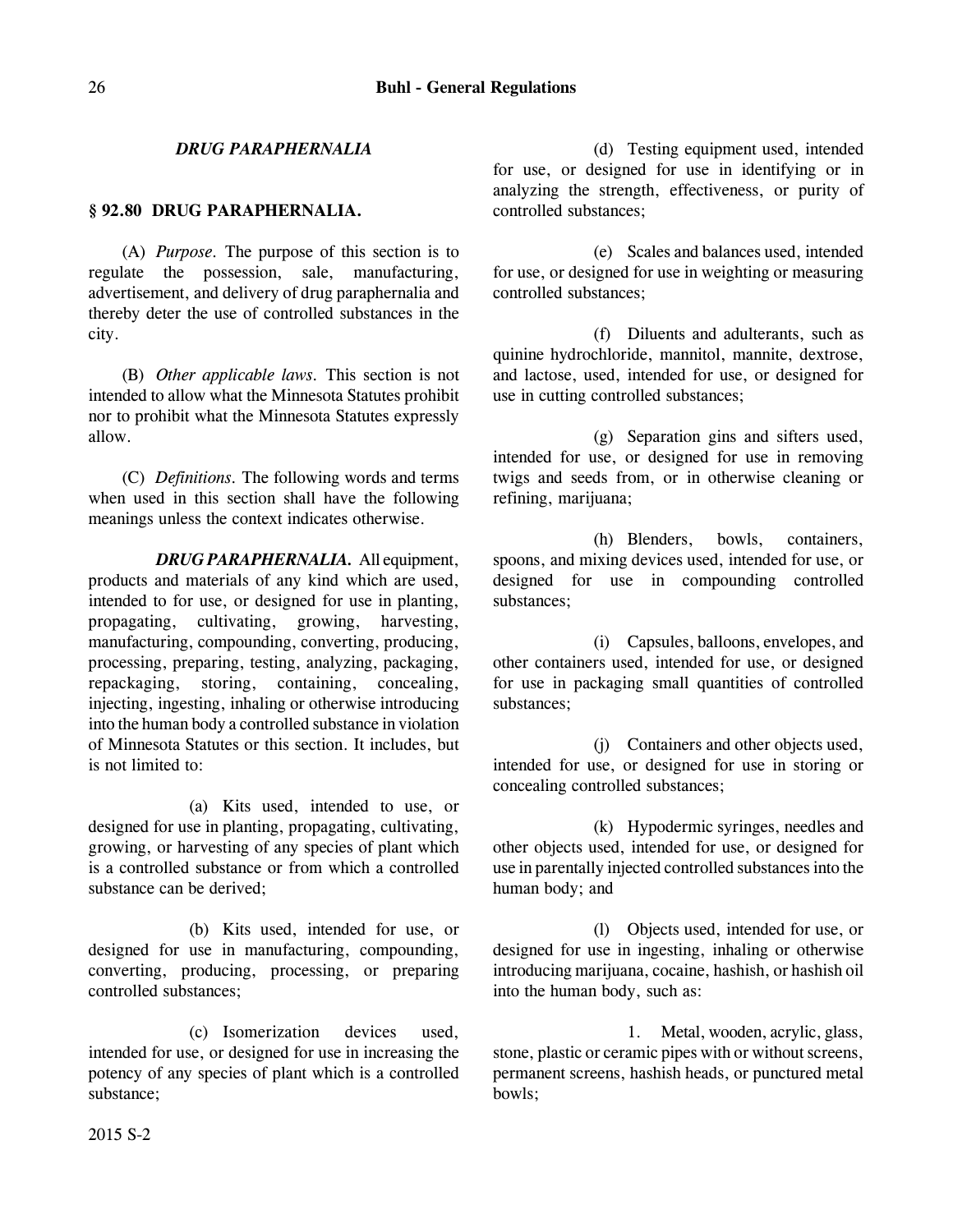- 2. Water pipes;
- 3. Carburetion tubes and devices;

4. Smoking or carburetion masks;

5. Roach clips, meaning objects used to hold burning material such as a marijuana cigarette which has become too small or too short to be held in the hand;

6. Miniature cocaine spoons and cocaine vials;

- 7. Chamber pipes;
- 8. Carburetor pipes;
- 9. Electric pipes;
- 10. Air-driven pipes;
- 11. Chillums;
- 12. Bongs;
- 13. Ice pipes or chillers

(D) Evidence, in determining whether an object is drug paraphernalia, a court or other authority should consider, in addition to all other logically relevant factors, the following:

(1) Statements by an owner or by anyone in control of the object concerning its use;

(2) Prior convictions, if any, of an owner or anyone in control of the object under state or federal law relating to any controlled substance;

(3) The proximity of the object, in time and space, to a direct violation of this section;

(4) The proximity of the object to controlled substances;

(5) The existence of any residue of controlled substances on the object;

(6) Direct or circumstantial evidence of the intent of an owner or anyone in control of the object to deliver it to persons who he or she knows, or should reasonably know, intend to use the object to facilitate a violation of this section, the innocence of an owner or anyone in control of the object as to a direct violation of this section should not prevent a finding that the object is intended for use or designed for use as drug paraphernalia;

(7) Instructions, oral or written, provided with the object concerning its use;

(8) Descriptive materials accompanying the object which explain or depict its use;

(9) National and local advertising concerning its use;

(10) The manner in which the object is displayed for sale;

(11) Whether the owner or anyone in control of the object is a legitimate supplier of like or related items to the community, such as a licensed distributor or dealer of tobacco products;

(12) Direct or circumstantial evidence of the ratio of sales of the object(s) to the total sales of the business enterprise;

(13) The existence and scope of legitimate uses for the object in the community;

(14) Expert testimony concerning its use.

(E) *Offenses.*

(1) *Possession.* It is unlawful for any person to use or to possess with intent to use drug paraphernalia to plant, propagate, cultivate, grow, harvest, manufacture, compound, convert, produce,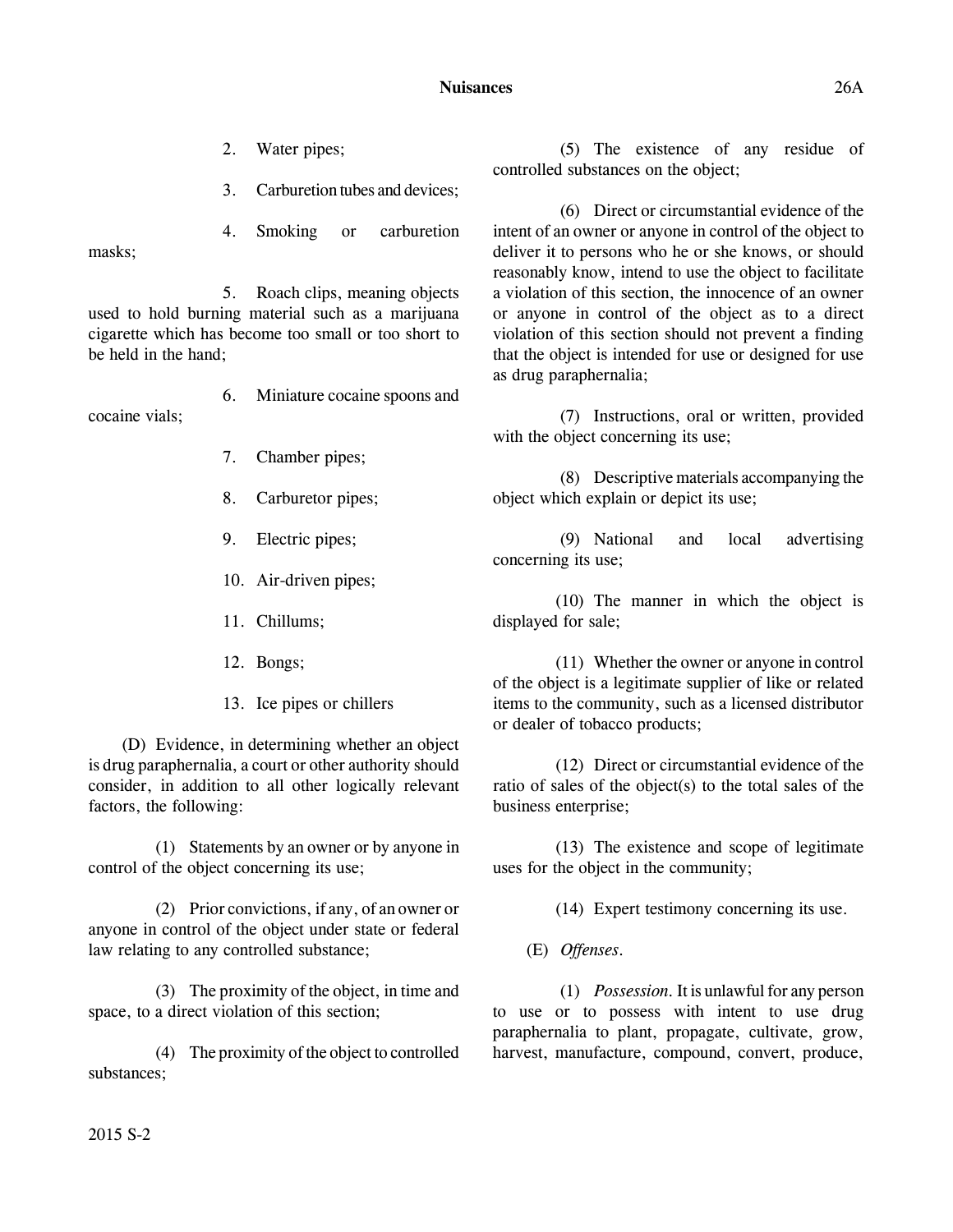process, prepare, test, analyze, pack, repack, store, contain, conceal, inject, ingest, inhale, or otherwise introduce into the human body a controlled substance in violation of this section.

(2) *Manufacture, sale, or delivery.* It is unlawful for any person to sell, deliver, possess with intent to deliver, or manufacture with intent to deliver drug paraphernalia allowing, or under circumstances where one reasonably should know, that it will be used to plant, propagate, cultivate, grow, harvest, manufacture, compound, convert, produce, process, prepare, test, analyze, pack, repack, store, contain, conceal, inject, ingest, inhale, or otherwise introduce into the human body a controlled substance in violation of this section.

(3) *Minors.* Any person 18 years of age or over who violates division  $(E)(2)$  above by selling or delivering drug paraphernalia and said sale or delivery is to a person who is under 18 years of age and at least three years his or her junior shall also be violating this paragraph as well as division.

(4) *Advertisement.* It is unlawful for any person to place in any newspaper, magazine, handbill or other publication any advertisement knowing, or under circumstances where one reasonably should know, that the purpose of the advertisement, in whole or in part, is to promote the sale of objects designed or intended for use as drug paraphernalia.

(F) *Penalty.* Violation of any provision of this section shall be a misdemeanor and each day of violation shall be considered a separate offense.

(G) *Civil forfeiture.* All drug paraphernalia as defined in this section are subject to forfeiture, subject to the provisions set forth in Minnesota Statutes. (Ord. 13-08, passed 11-5-13)

*Cross-reference:*

*Synthetic drug establishments, see Ch. 114*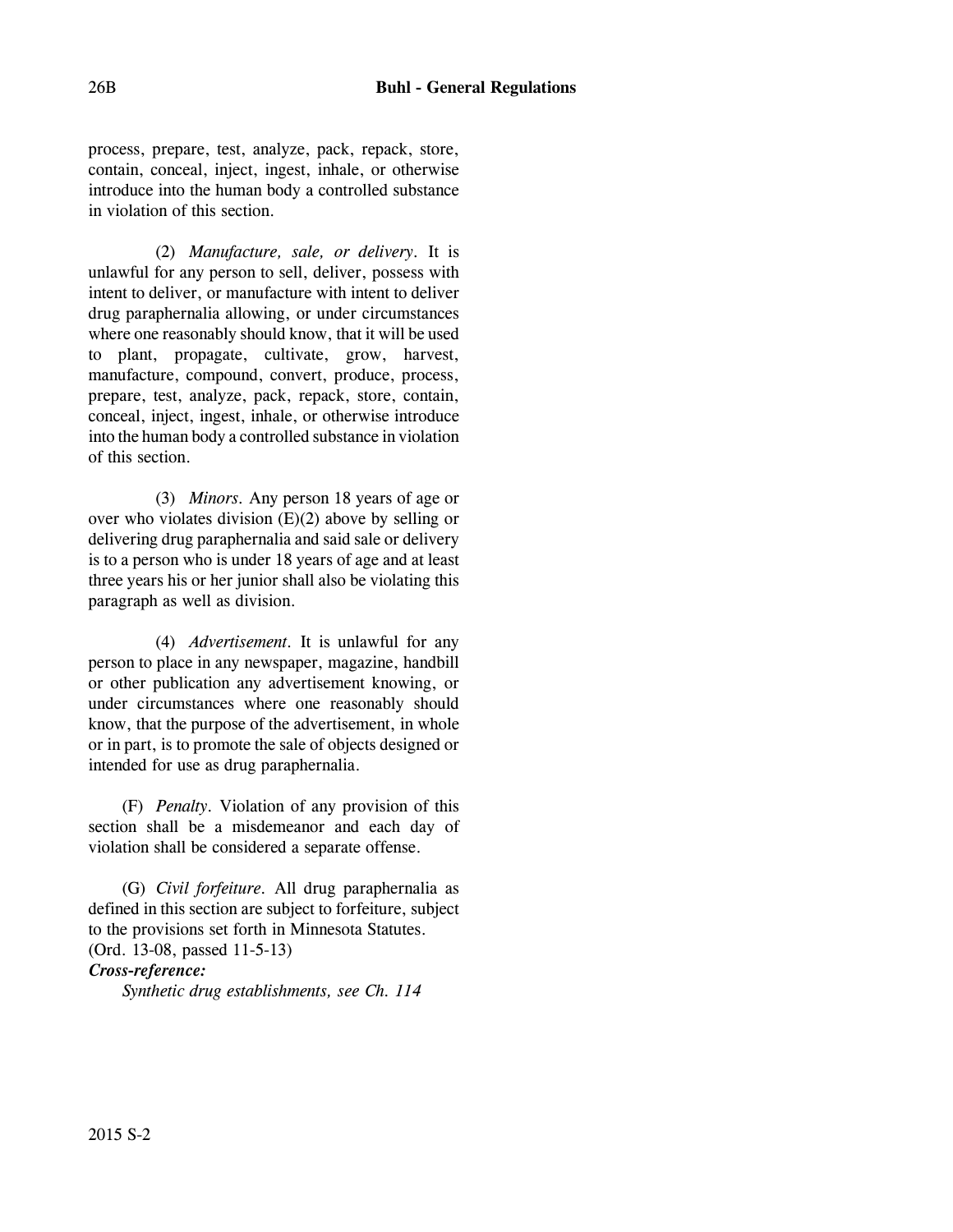### **CHAPTER 93: STREETS**

### Section

| 93.01 | Election to manage the public right-  |
|-------|---------------------------------------|
|       | of-way                                |
| 93.02 | Definitions and adoption of rules by  |
|       | reference                             |
| 93.03 | Permit requirement                    |
| 93.04 | Permit applications                   |
| 93.05 | Issuance of permit; conditions        |
| 93.06 | Permit fees                           |
| 93.07 | Right-of-way patching and restoration |
| 93.08 | Supplementary applications            |
| 93.09 | Denial of permit                      |
| 93.10 | Installation requirements             |
| 93.11 | Inspection                            |
| 93.12 | Work done without a permit            |
| 93.13 | Supplementary notification            |
| 93.14 | Revocation of permits                 |
| 93.15 | Mapping data; information required    |
| 93.16 | Location of facilities                |
| 93.17 | Damage to other facilities            |
| 93.18 | Right-of-way vacation                 |
| 93.19 | Indemnification and liability         |
| 93.20 | Abandoned facilities; removal of      |
|       | abandoned facilities                  |
| 93.21 | Appeal                                |
| 93.22 | Reservation of regulatory and police  |
|       | powers                                |

# **§ 93.01 ELECTION TO MANAGE THE PUBLIC RIGHT-OF-WAY.**

In accordance with the authority granted to the city under state and federal statutory, administrative and common law, the city hereby elects pursuant to this chapter to manage rights-of-way within its jurisdiction.

# **§ 93.02 DEFINITIONS AND ADOPTION OF RULES BY REFERENCE.**

Minnesota Rules Ch. 7819, as it may be amended from time to time, is hereby adopted by reference and are incorporated into this code as if set out in full. The definitions included in Minnesota Rules part 7819.0100 subps. 1 through 23, as it may be amended from time to time, are the definitions of the terms used in the following provisions of this subchapter.

## **§ 93.03 PERMIT REQUIREMENT.**

(A) *Permit required.* Except as otherwise provided in this code, no person may obstruct or excavate any right-of-way without first having obtained the appropriate permit from the city.

(1) *Excavation permit.* An excavation permit is required to excavate that part of the right-ofway described in the permit and to hinder free and open passage over the specified portion of the right-ofway by placing facilities described therein, to the extent and for the duration specified therein.

(2) *Obstruction permit.* An obstruction permit is required to hinder free and open passage over the specified portion of right-of-way by placing equipment described therein on the right-of-way, to the extent and for the duration specified therein. An obstruction permit is not required if a person already possesses a valid excavation permit for the same project.

(B) *Permit extensions*. No person may excavate or obstruct the right-of-way beyond the date or dates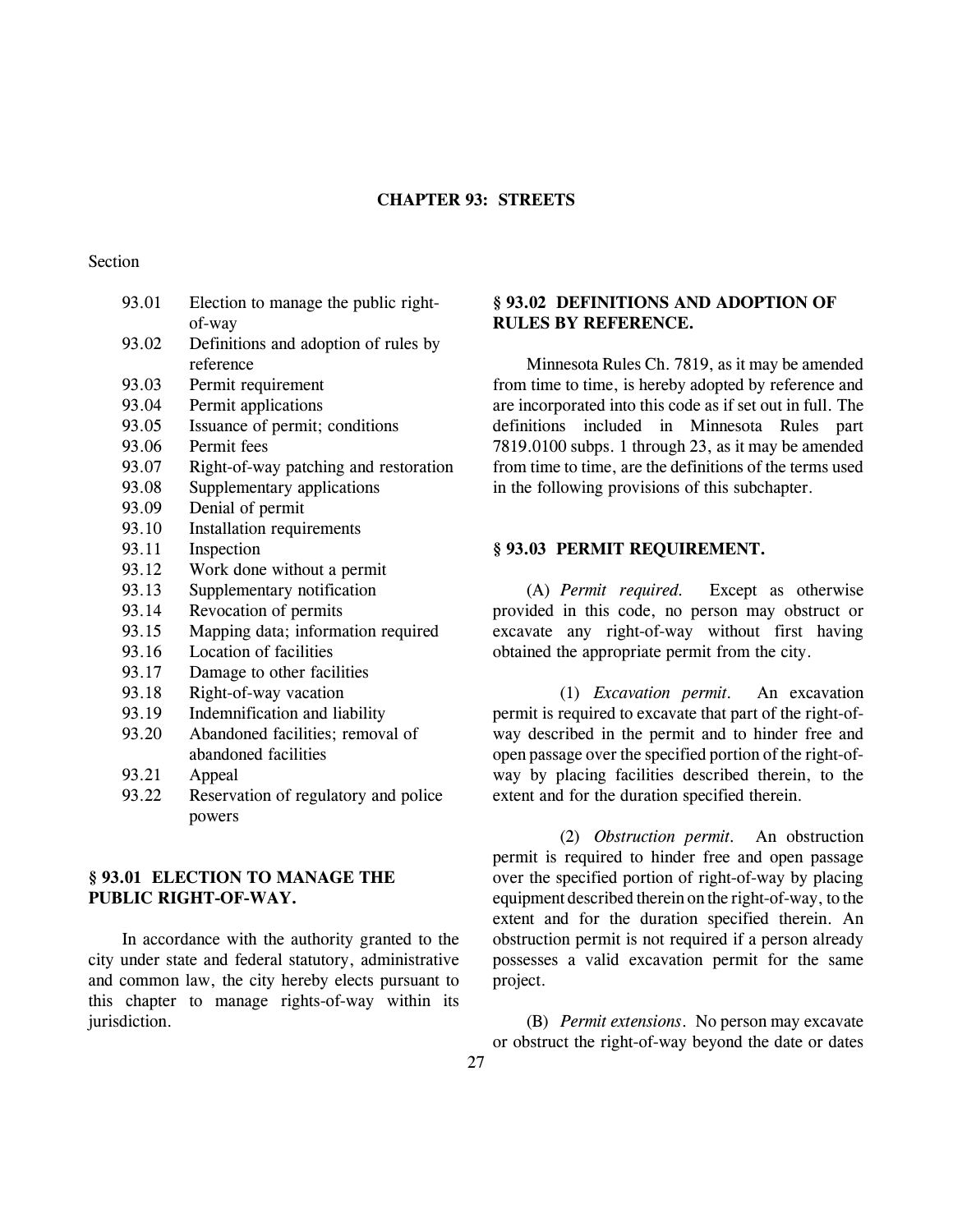specified in the permit unless the person makes a supplementary application for another right-of-way permit before the expiration of the initial permit, and a new permit or permit extension is granted.

(C) *Delay penalty.* In accordance with Minnesota Rules part 7819.1000 subp. 3, as it may be amended from time to time, and notwithstanding division (B) of this section, the city shall establish and impose a delay penalty for unreasonable delays in right-of-way excavation, obstruction, patching, or restoration. The delay penalty shall be established from time to time by resolution of the City Council establishing fees and charges, as it may be amended.

(D) *Permit display.* Permits issued under this subchapter shall be conspicuously displayed or otherwise available at all times at the indicated work site and shall be available for inspection by the Administrator/Clerk-Treasurer. Penalty, see § 10.99

## **§ 93.04 PERMIT APPLICATIONS.**

Application for a permit shall contain, and will be considered complete only upon compliance with the requirements of the following provisions:

(A) Submission of a completed permit application form, including all required attachments, scaled drawings showing the location and area of the proposed project and the location of all known existing and proposed facilities, and the following information:

(1) Each permittee's name, gopher one-call registration certificate number, address and e-mail address if applicable, and telephone and facsimile numbers.

(2) The name, address, and e-mail address, if applicable, and telephone and facsimile numbers of a local representative. The local representative or designee shall be available at all times. Current information regarding how to contact the local representative in an emergency shall be provided at the time of registration.

(3) A certificate of insurance or selfinsurance:

(a) Verifying that an insurance policy has been issued to the registrant by an insurance company licensed to do business in the state, or a form of self insurance acceptable to the Administrator/Clerk-Treasurer;

(b) Verifying that the registrant is insured against claims for personal injury, including death, as well as claims for property damage arising out of the use and occupancy of the right-of-way by the registrant, its officers, agents, employees and permittees, and placement and use of facilities and equipment in the right-of-way by the registrant, its officers, agents, employees and permittees, including, but not limited to, protection against liability arising from completed operations, damage of underground facilities and collapse of property;

(c) Naming the city as an additional insured as to whom the coverages required herein are in force and applicable and for whom defense will be provided as to all coverages;

(d) Requiring that the Administrator/ Clerk-Treasurer be notified 30 days in advance of cancellation of the policy or material modification of a coverage term;

(e) Indicating comprehensive liability coverage, automobile liability coverage, workers compensation and umbrella coverage established by the Administrator/Clerk-Treasurer in amounts sufficient to protect the city and the public and to carry out the purposes and policies of this chapter.

(4) The city may require a copy of the actual insurance policies.

(5) If the person is a corporation, a copy of the certificate required to be filed under M.S. § 300.06, as it may be amended from time to time, as recorded and certified to by the Secretary of State.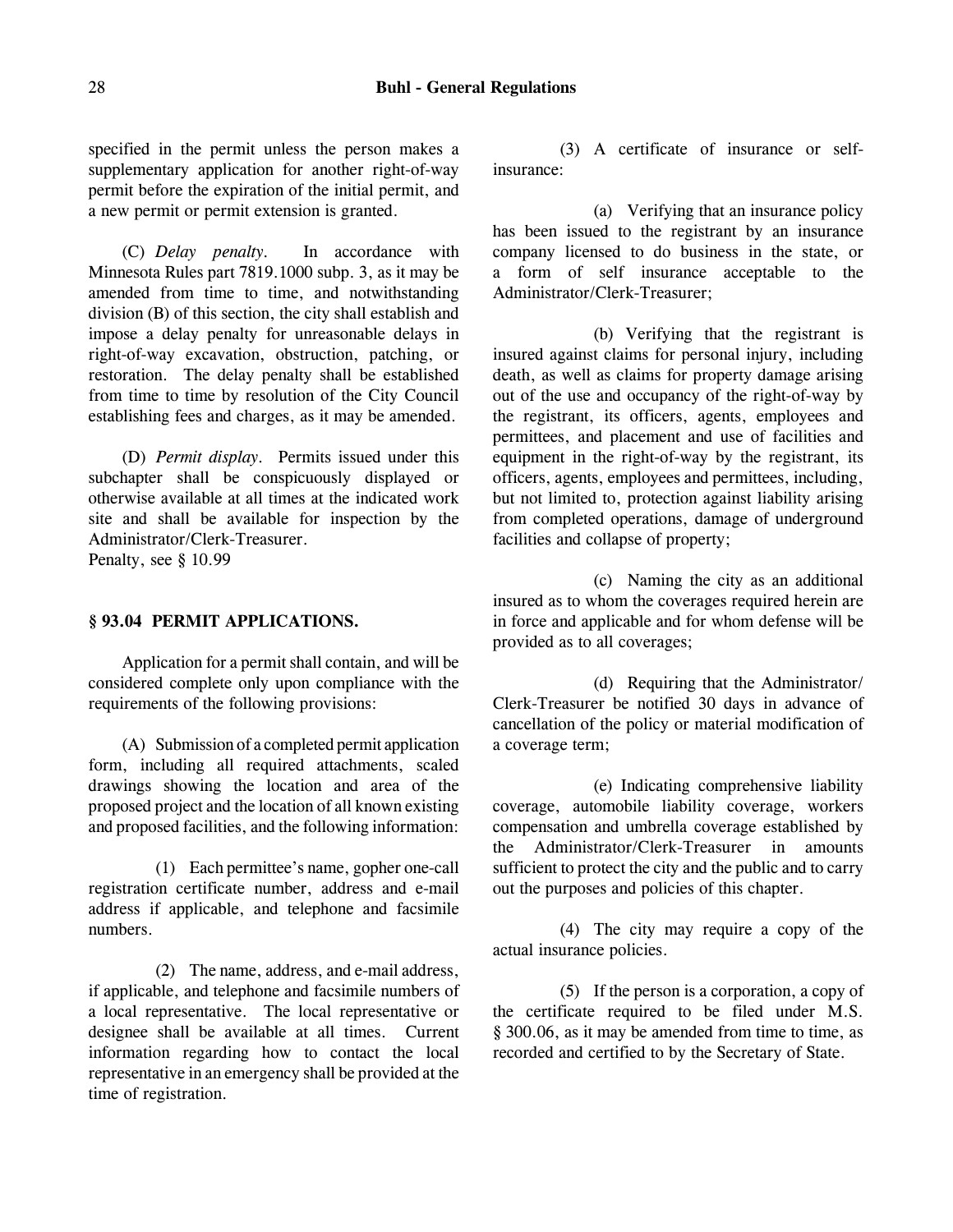(6) A copy of the person's order granting a certificate of authority from the Minnesota Public Utilities Commission or other applicable state or federal agency, where the person is lawfully required to have the certificate from the Commission or other state or federal agency.

(B) Payment of money due the city for:

(1) Permit fees as established by the resolution of the City Council establishing fees and charges as it may be amended from time to time, estimated restoration costs and other management costs;

(2) Prior obstructions or excavations;

(3) Any undisputed loss, damage, or expense suffered by the city because of the applicant's prior excavations or obstructions of the rights-of-way or any emergency actions taken by the city; or

(4) Franchise fees or other charges as established by resolution of the City Council establishing fees and charges as it may be amended from time to time, if applicable.

# **§ 93.05 ISSUANCE OF PERMIT; CONDITIONS.**

(A) *Permit issuance.* If the applicant has satisfied the requirements of this chapter, the Administrator/Clerk-Treasurer shall issue a permit.

(B) *Conditions.* The Administrator/Clerk-Treasurer may impose reasonable conditions upon the issuance of the permit and the performance of the applicant thereunder to protect the health, safety, and welfare or when necessary to protect the right-of-way and its current use.

### **§ 93.06 PERMIT FEES.**

Permit fees shall be in an amount established in a resolution of the City Council establishing fees and charges, as it may be amended from time to time.

(A) *Excavation permit fee.* The city shall establish an excavation permit fee as established by the resolution of the City Council establishing fees and charges as it may be amended from time to time, in an amount sufficient to recover the following costs:

- (1) The city management costs; and
- (2) Degradation costs, if applicable.

(B) *Obstruction Permit Fee.* The city shall establish the obstruction permit fee as established by the resolution of the City Council establishing fees and charges as it may be amended from time to time, and shall be in an amount sufficient to recover the city management costs.

(C) *Payment of permit fees.* No excavation permit or obstruction permit shall be issued without payment of excavation or obstruction permit fees. The city may allow applicant to pay those fees within 30 days of billing.

(D) *Non-refundable.* Permit fees as established by the resolution of the City Council establishing fees and charges as it may be amended from time to time, that were paid for a permit that the Administrator/Clerk-Treasurer has revoked for a breach as stated in § 93.14 are not refundable.

(E) *Application to franchises.* Unless otherwise agreed to in a franchise, management costs may be charged separately from and in addition to the franchise fees imposed on a right-of-way user in the franchise.

(F) All permit fees shall be established consistent with the provisions of Minnesota Rules part 7819.100, as it may be amended from time to time. Penalty, see § 10.99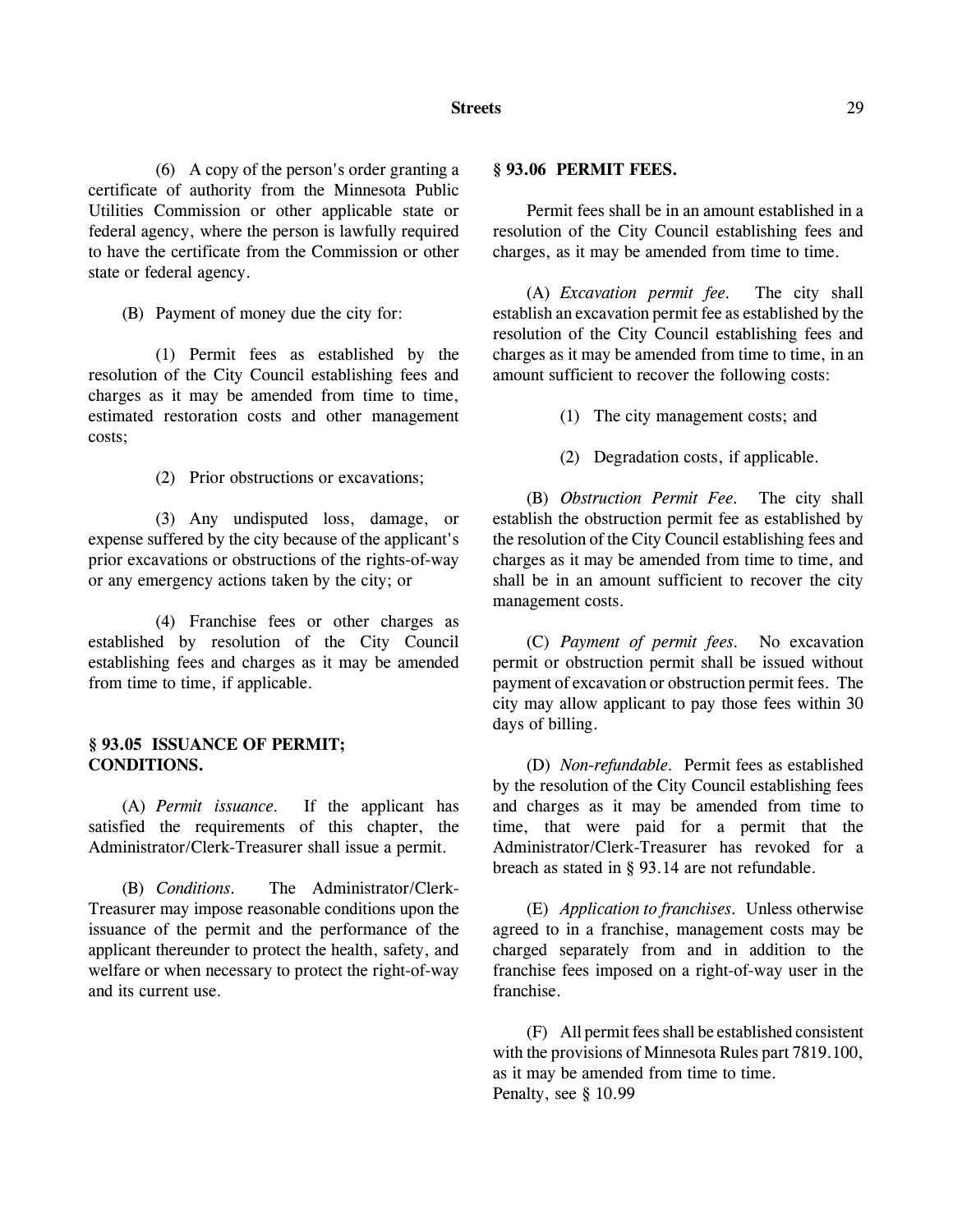# **§ 93.07 RIGHT-OF-WAY PATCHING AND RESTORATION.**

(A) *Timing.* The work to be done under the excavation permit, and the patching and restoration of the right-of-way as required herein, must be completed within the dates specified in the permit, increased by as many days as work could not be done because of circumstances beyond the control of the permittee or when work was prohibited as unseasonal or unreasonable under this chapter.

(B) *Patch and restoration.* The permittee shall patch its own work. The city may choose either to have the city restore the right-of-way or to restore the right-of-way itself.

(1) *City restoration.* If the city restores the right-of-way, the permittee shall pay the costs thereof within 30 days of billing. If following the restoration, the pavement settles due to the permittee's improper backfilling, the permittee shall pay to the city, within 30 days of billing, all costs associated with having to correct the defective work.

(2) *Permittee restoration.* If the permittee restores the right-of-way itself, it shall at the time of application for an excavation permit post a construction performance bond in accordance with the provisions of Minnesota Rules part 7819.3000, as it may be amended from time to time.

(C) *Standards.* The permittee shall perform patching and restoration according to the standards and with the materials specified by the city and shall comply with Minnesota Rule part 7819.1100, as it may be amended from time to time. The Administrator/Clerk-Treasurer shall have the authority to prescribe the manner and extent of the restoration, and may do so in written procedures of general application or on a case-by-case basis.

(D) *Duty to correct defects.* The permittee shall correct defects in patching, or restoration performed by the permittee or its agents. The permittee upon notification from the Administrator/Clerk-Treasurer,

shall correct all restoration work to the extent necessary, using the method required by the Administrator/Clerk-Treasurer. The work shall be completed within five calendar days of the receipt of the notice from the Administrator/Clerk-Treasurer, not including days during which work cannot be done because of circumstances constituting force majeure or days when work is prohibited as unseasonal or unreasonable under this chapter.

(E) *Failure to restore.* If the permittee fails to restore the right-of-way in the manner and to the condition required by the Administrator/Clerk-Treasurer, or fails to satisfactorily and timely complete all restoration required by the Administrator/ Clerk-Treasurer, the Administrator/Clerk-Treasurer at its option may do the work. In that event the permittee shall pay to the city, within 30 days of billing, the cost of restoring the right-of-way. If the permittee fails to pay as required, the city may exercise its rights under the construction performance bond.

(F) *Degradation fee in lieu of restoration.* In lieu of right-of-way restoration, a right-of-way user may elect to pay a degradation fee as established by the resolution of the City Council establishing fees and charges as it may be amended from time to time. However, the right-of-way user shall remain responsible for patching and the degradation fee shall not include the cost to accomplish these responsibilities.

# **§ 93.08 SUPPLEMENTARY APPLICATIONS.**

(A) *Limitation on area.* A right-of-way permit is valid only for the area of the right-of-way specified in the permit. No permittee may do any work outside the area specified in the permit, except as provided herein. Any permittee which determines that an area greater than that specified in the permit must be obstructed or excavated must before working in that greater area make application for a permit extension and pay any additional fees required thereby, and be granted a new permit or permit extension.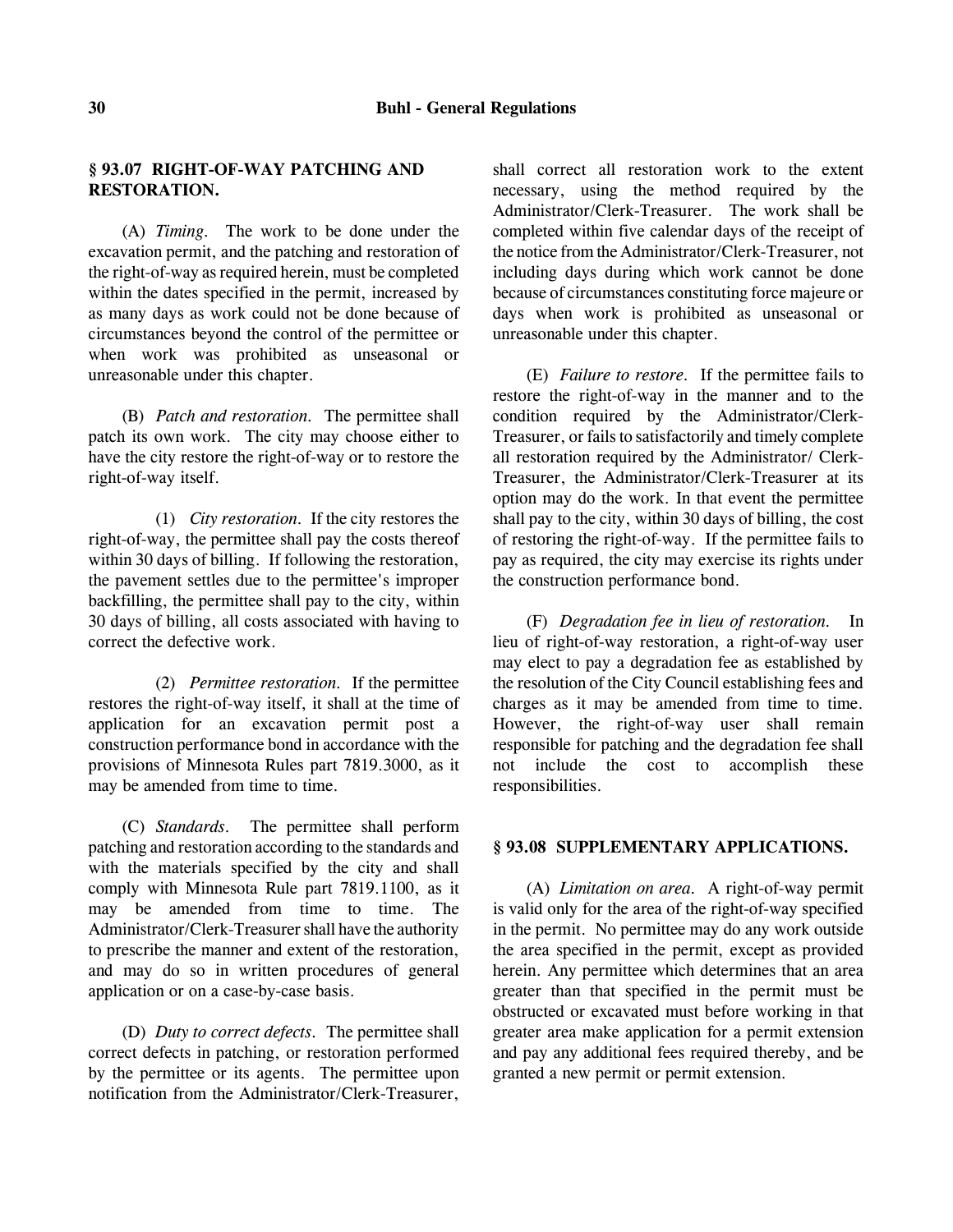#### **Streets** 31

(B) *Limitation on dates.* A right-of-way permit is valid only for the dates specified in the permit. No permittee may begin its work before the permit start date or, except as provided herein, continue working after the end date. If a permittee does not finish the work by the permit end date, it must apply for a new permit for the additional time it needs, and receive the new permit or an extension of the old permit before working after the end date of the previous permit. This supplementary application must be submitted before the permit end date.

# **§ 93.09 DENIAL OF PERMIT.**

The city may deny a permit for failure to meet the requirements and conditions of this chapter or if the city determines that the denial is necessary to protect the health, safety, and welfare or when necessary to protect the right-of-way and its current use.

#### **§ 93.10 INSTALLATION REQUIREMENTS.**

The excavation, backfilling, patching and restoration, and all other work performed in the rightof-way shall be done in conformance with Minnesota Rules part 7819.1100, as it may be amended from time to time and other applicable local requirements, in so far as they are not inconsistent with M.S. §§ 237.162 and 237.163, as they may be amended from time to time.

## **§ 93.11 INSPECTION.**

(A) *Notice of completion.* When the work under any permit hereunder is completed, the permittee shall furnish a completion certificate in accordance Minnesota Rule part 7819.1300, as it may be amended from time to time.

(B) *Site inspection.* The permittee shall make the work-site available to city personnel and to all others as authorized by law for inspection at all

reasonable times during the execution of and upon completion of the work.

## (C) *Authority of Administrator/Clerk-Treasurer.*

(1) At the time of inspection, the Administrator/Clerk-Treasurer may order the immediate cessation of any work which poses a serious threat to the life, health, safety, or well-being of the public.

(2) The Administrator/Clerk-Treasurer may issue an order to the permittee for any work which does not conform to the terms of the permit or other applicable standards, conditions, or codes. The order shall state that failure to correct the violation will be cause for revocation of the permit. Within ten days after issuance of the order, the permittee shall present proof to the Administrator/Clerk-Treasurer that the violation has been corrected. If proof has not been presented within the required time, the Administrator/Clerk-Treasurer may revoke the permit pursuant to § 93.14.

#### **§ 93.12 WORK DONE WITHOUT A PERMIT.**

### (A) *Emergency situations.*

(1) Each person with facilities in the rightof-way shall immediately notify the city of any event regarding its facilities which it considers to be an emergency. The owner of the facilities may proceed to take whatever actions are necessary to respond to the emergency. Within two business days after the occurrence of the emergency, the owner shall apply for the necessary permits, pay the fees associated therewith and fulfill the rest of the requirements necessary to bring itself into compliance with this chapter for the actions it took in response to the emergency.

(2) If the city becomes aware of an emergency regarding facilities, the city will attempt to contact the local representative of each facility owner affected, or potentially affected, by the emergency. In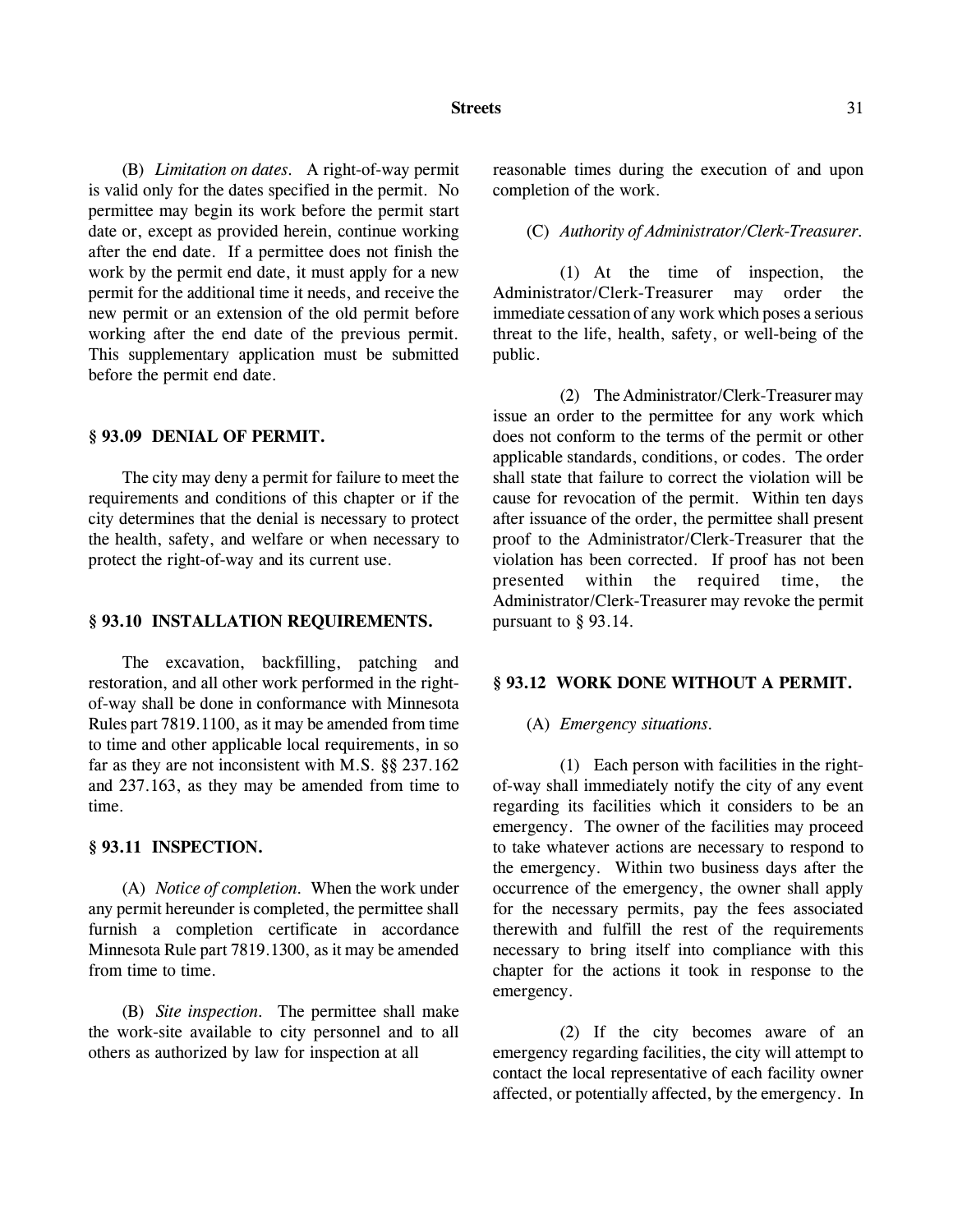any event, the city may take whatever action it deems necessary to respond to the emergency, the cost of which shall be borne by the person whose facilities occasioned the emergency.

(B) *Non-emergency situations.* Except in an emergency, any person who, without first having obtained the necessary permit, obstructs or excavates a right-of-way must subsequently obtain a permit, and as a penalty pay double the normal fee for the permit, pay double all the other fees required by this code, deposit with the city the fees necessary to correct any damage to the right-of-way and comply with all of the requirements of this chapter.

## **§ 93.13 SUPPLEMENTARY NOTIFICATION.**

If the obstruction or excavation of the right-ofway begins later or ends sooner than the date given on the permit, the permittee shall notify the Administrator/Clerk-Treasurer of the accurate information as soon as this information is known.

#### **§ 93.14 REVOCATION OF PERMITS.**

(A) *Substantial breach.* The city reserves its right, as provided herein, to revoke any right-of-way permit, without a fee refund if there is a substantial breach of the terms and conditions of any statute, ordinance, rule or regulation, or any material condition of the permit. A substantial breach by the permittee shall include, but shall not be limited, to the following:

(1) The violation of any material provision of the right-of-way permit;

(2) An evasion or attempt to evade any material provision of the right-of-way permit, or the perpetration or attempt to perpetrate any fraud or deceit upon the city or its citizens;

(3) Any material misrepresentation of fact in the application for a right-of-way permit;

(4) The failure to complete the work in a timely manner; unless a permit extension is obtained or unless the failure to complete work is due to reasons beyond the permittees control; or

(5) The failure to correct, in a timely manner, work that does not conform to a condition indicated on an order issued pursuant to § 93.05.

(B) *Written notice of breach.* If the city determines that the permittee has committed a substantial breach of a term or condition of any statute, ordinance, rule, regulation, or any condition of the permit the city shall make a written demand upon the permittee to remedy that violation. The demand shall state that continued violations may be cause for revocation of the permit. A substantial breach, as stated above, will allow the city, at its discretion, to place additional or revised conditions on the permit to mitigate and remedy the breach.

(C) *Response to notice of breach.* Within 24 hours of receiving notification of the breach, the permittee shall provide the city with a plan, acceptable to the city, that will cure the breach. The permittee's failure to so contact the city, or the permittee's failure to submit an acceptable plan, or the permittee's failure to reasonably implement the approved plan, shall be cause for immediate revocation of the permit.

(D) *Reimbursement of city costs.* If a permit is revoked, the permittee shall also reimburse the city for the city's reasonable costs, including restoration costs and the costs of collection and reasonable attorneys' fees incurred in connection with the revocation.

# **§ 93.15 MAPPING DATA; INFORMATION REQUIRED.**

Each permittee shall provide mapping information required by the city in accordance with Minnesota Rules parts 7819.4000 and 7819.4100, as they may be amended from time to time.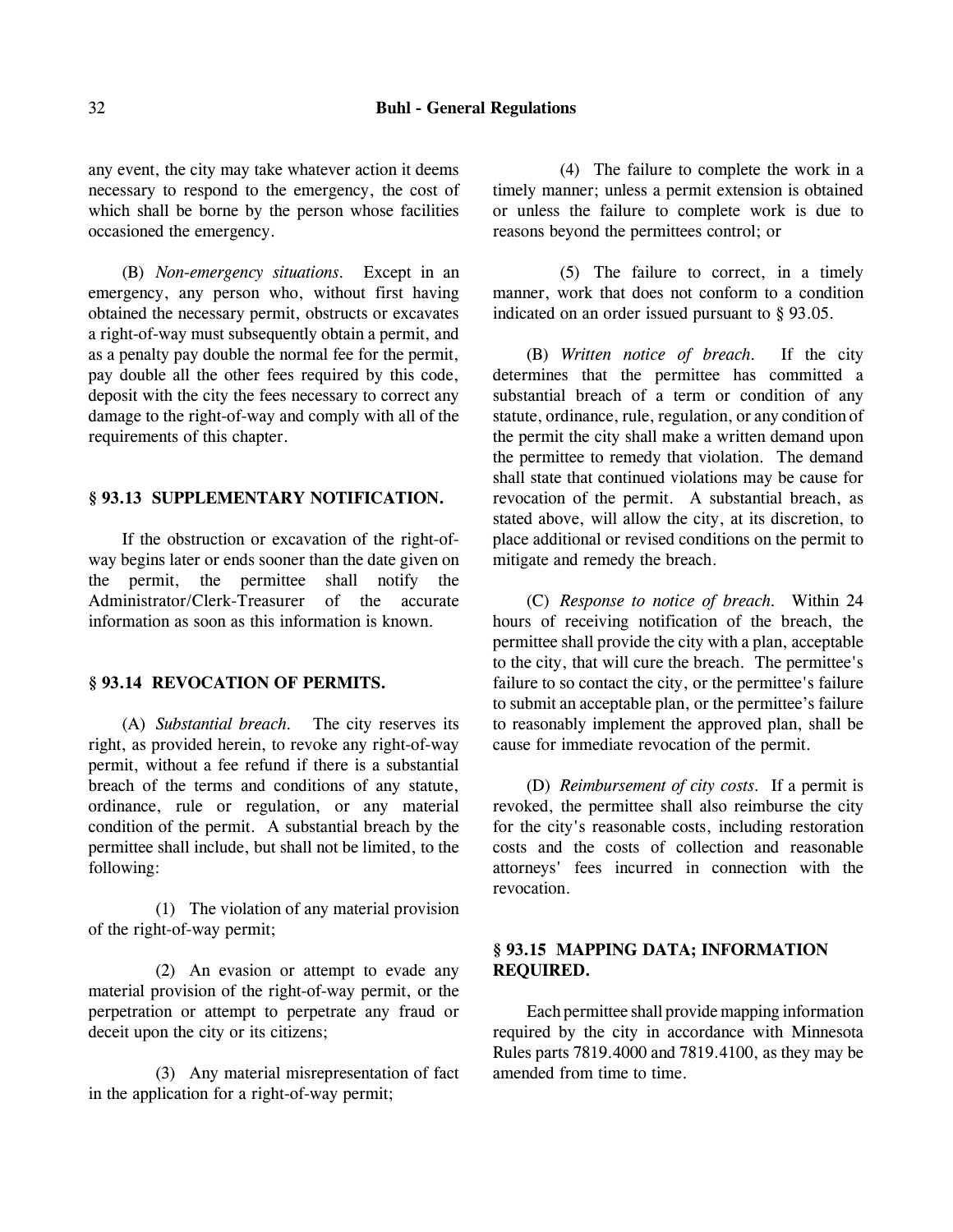### **§ 93.16 LOCATION OF FACILITIES.**

(A) Placement, location, and relocation of facilities must comply with applicable laws, and with Minnesota Rules parts 7819.3100, 7819.5000 and 7819.5100, as they may be amended from time to time, to the extent the rules do not limit authority otherwise available to cities.

(B) *Corridors.* The city may assign specific corridors within the right-of-way, or any particular segment thereof as may be necessary, for each type of facilities that is or, pursuant to current technology, the city expects will someday be located within the rightof-way. All excavation, obstruction, or other permits issued by the city involving the installation or replacement of facilities shall designate the proper corridor for the facilities at issue.

(C) *Limitation of space.* To protect the health, safety, and welfare or when necessary to protect the right-of-way and its current use, the Administrator/ Clerk-Treasurer shall have the power to prohibit or limit the placement of new or additional facilities within the right-of-way. In making those decisions, the Administrator/Clerk-Treasurer shall strive to the extent possible to accommodate all existing and potential users of the right-of-way, but shall be guided primarily by considerations of the public interest, the public's needs for the particular utility service, the condition of the right-of-way, the time of year with respect to essential utilities, the protection of existing facilities in the right-of-way, and future city plans for public improvements and development projects which have been determined to be in the public interest.

#### **§ 93.17 DAMAGE TO OTHER FACILITIES.**

When the city does work in the right-of-way and finds it necessary to maintain, support, or move facilities to protect it, the Administrator/Clerk-Treasurer shall notify the local representative as early as is reasonably possible and placed as required. The costs associated therewith will be billed to that

registrant and must be paid within 30 days from the date of billing. Each facility owner shall be responsible for the cost of repairing any facilities in the right-of-way which it or its facilities damages. Each facility owner shall be responsible for the cost of repairing any damage to the facilities of another registrant caused during the city's response to an emergency occasioned by that owner's facilities.

#### **§ 93.18 RIGHT-OF-WAY VACATION.**

If the city vacates a right-of-way which contains the facilities of a registrant, the registrant's rights in the vacated right-of-way are governed by Minnesota Rules part 7819.3200, as it may be amended from time to time.

# **§ 93.19 INDEMNIFICATION AND LIABILITY.**

By applying for and accepting a permit under this chapter, a permittee agrees to defend and indemnify the city in accordance with the provisions of Minnesota Rule 7819.1250, as it may be amended from time to time.

# **§ 93.20 ABANDONED FACILITIES; REMOVAL OF ABANDONED FACILITIES.**

Any person who has abandoned facilities in any right-of-way shall remove them from that right-of-way if required in conjunction with other right-of-way repair, excavation, or construction, unless this requirement is waived by the Administrator/Clerk-Treasurer.

### **§ 93.21 APPEAL.**

A right-of-way user that has been denied registration; has been denied a permit; has had permit revoked; or believes that the fees imposed are invalid, may have the denial, revocation, or fee imposition reviewed, upon written request, by the City Council.